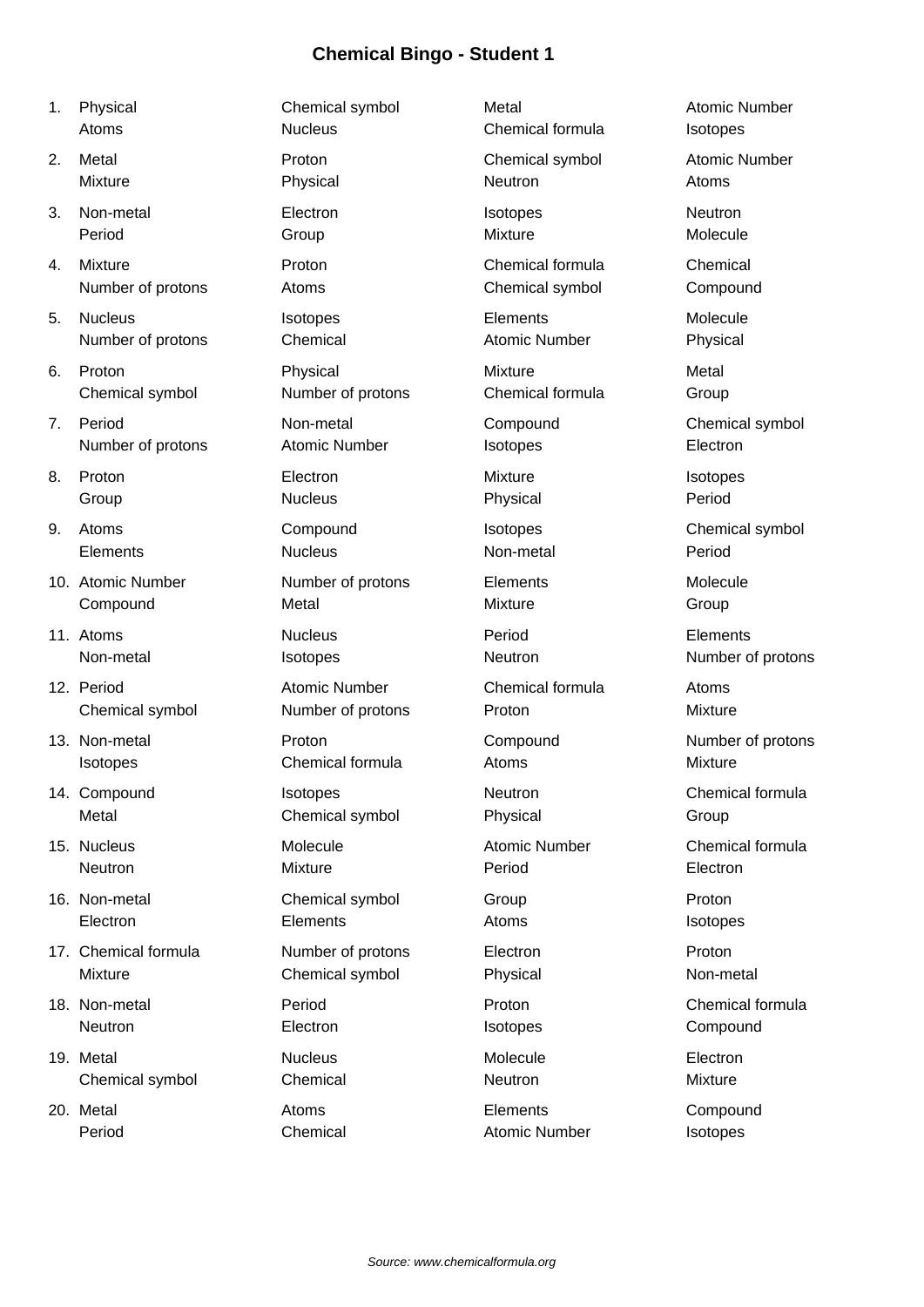- 
- 
- 
- 
- 5. Compound Proton
- 
- 7. Electron Atoms
- 8. Number of protons Element
- 9. Compound Element Atomic Number Nucleus
- 10. Atoms Compou
- 11. Chemical formula Electron
- 12. Atomic Number Group
- 13. Non-metal Metal Chemical formula Neutron
- 14. Electron Isotopes
- 15. Molecule Non-met
- 
- 17. Physical Neutron
- 18. Chemical formula Physical
- 
- 20. Period Atoms

| 1. | Chemical             | Physical             | Non-metal            | Chemical formula     |
|----|----------------------|----------------------|----------------------|----------------------|
|    | Proton               | Number of protons    | Metal                | Group                |
| 2. | Molecule             | Group                | Physical             | Proton               |
|    | <b>Mixture</b>       | Chemical formula     | Electron             | <b>Nucleus</b>       |
| 3. | Atoms                | Period               | Isotopes             | Compound             |
|    | Chemical             | <b>Atomic Number</b> | Physical             | Group                |
| 4. | <b>Mixture</b>       | Compound             | Chemical             | <b>Atomic Number</b> |
|    | Metal                | Electron             | Non-metal            | Number of protons    |
| 5. | Compound             | Proton               | Group                | Non-metal            |
|    | Molecule             | Number of protons    | Chemical             | <b>Nucleus</b>       |
| 6. | Proton               | Physical             | Chemical             | Neutron              |
|    | <b>Nucleus</b>       | Chemical symbol      | Period               | Electron             |
| 7. | Electron             | Atoms                | Group                | Proton               |
|    | Neutron              | Mixture              | Compound             | Chemical symbol      |
| 8. | Number of protons    | Elements             | Chemical symbol      | Electron             |
|    | Chemical             | Mixture              | <b>Atomic Number</b> | Period               |
| 9. | Compound             | Elements             | Chemical formula     | Isotopes             |
|    | <b>Atomic Number</b> | <b>Nucleus</b>       | Neutron              | Chemical             |
|    | 10. Atoms            | Compound             | Molecule             | Neutron              |
|    | Isotopes             | <b>Atomic Number</b> | Group                | Physical             |
|    | 11. Chemical formula | Electron             | Molecule             | Non-metal            |
|    | Isotopes             | Physical             | Elements             | <b>Nucleus</b>       |
|    | 12. Atomic Number    | Group                | Isotopes             | Period               |
|    | Physical             | Neutron              | Mixture              | Non-metal            |
|    | 13. Non-metal        | Metal                | <b>Mixture</b>       | <b>Nucleus</b>       |
|    | Chemical formula     | Neutron              | Number of protons    | Period               |
|    | 14. Electron         | Isotopes             | Mixture              | Compound             |
|    | Metal                | Chemical formula     | Elements             | Neutron              |
|    | 15. Molecule         | Non-metal            | Group                | <b>Nucleus</b>       |
|    | Isotopes             | Atoms                | Metal                | Elements             |
|    | 16. Period           | Group                | Proton               | Chemical formula     |
|    | Physical             | Non-metal            | Molecule             | Chemical symbol      |
|    | 17. Physical         | Neutron              | Molecule             | Isotopes             |
|    | Number of protons    | Atoms                | Elements             | Chemical symbol      |
|    | 18. Chemical formula | Physical             | Period               | Non-metal            |
|    | Group                | Chemical             | <b>Nucleus</b>       | Proton               |
|    | 19. Neutron          | Proton               | <b>Nucleus</b>       | <b>Atomic Number</b> |
|    | Period               | Isotopes             | Group                | Elements             |
|    | 20. Period           | Atoms                | Neutron              | Physical             |
|    | <b>Atomic Number</b> | Chemical             | Chemical symbol      | Isotopes             |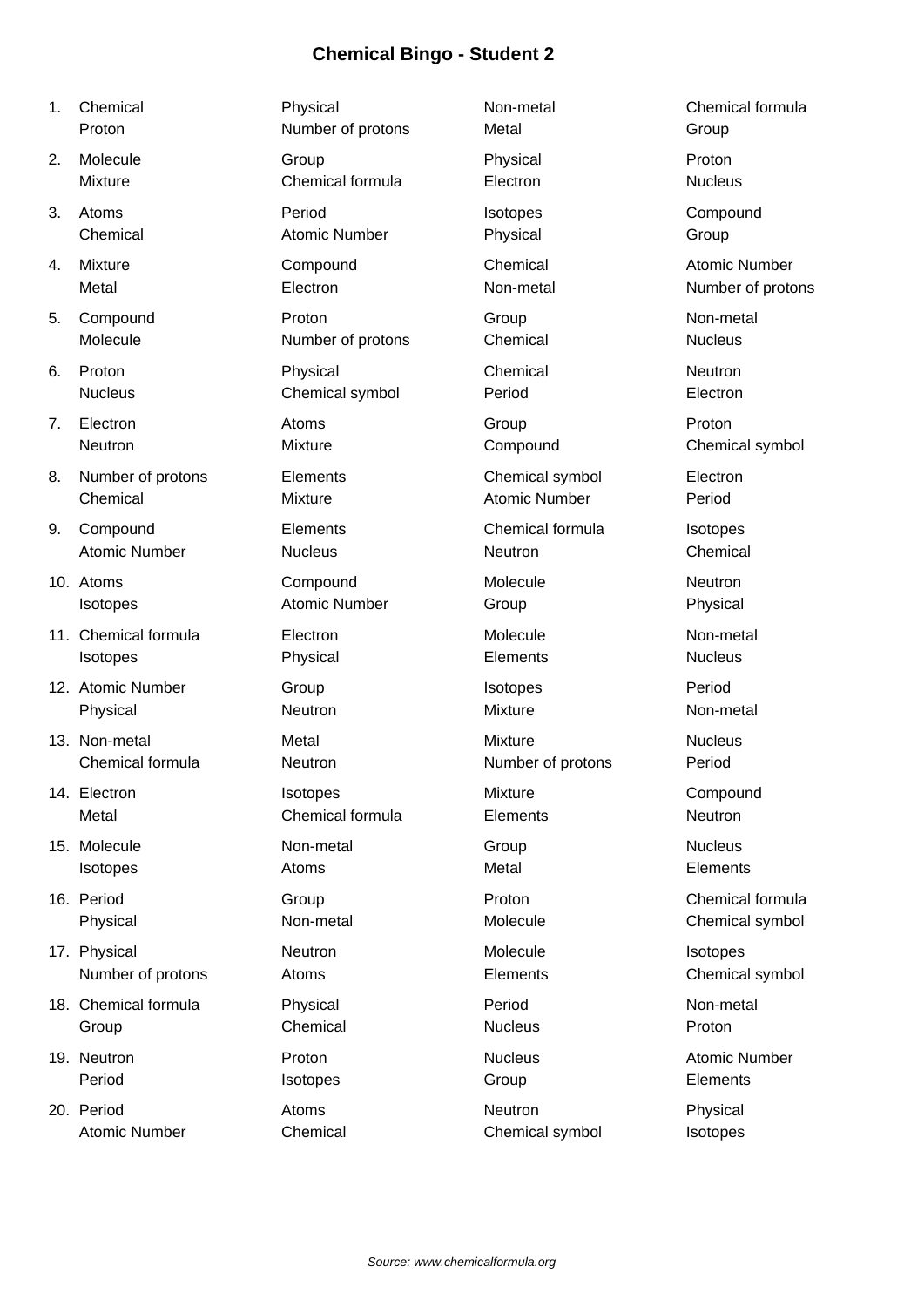- 
- 
- 
- 
- 
- 
- 
- 
- 
- 
- 
- 
- 
- 
- 
- 
- 
- 
- 

Chemical Mumber of protons Electron Atoms

1. Non-metal Compound Mixture Electron Number of protons Period Chemical formula Chemical symbol 2. Proton Mixture Group Chemical symbol Metal **Research Physical Research Nucleus** Neutron Nucleus 3. Physical Chemical Chemical Chemical Group Electron Non-metal Mixture Chemical formula 4. Molecule Proton Isotopes Elements Group **Metal** Metal Non-metal Atoms 5. Mixture **Metal** Metal Number of protons Neutron **Isotopes Electron Electron Period Chemical formula** 6. Physical Group Group Chemical symbol Group Chemical symbol Molecule **Number of protons** Compound Electron 7. Molecule Non-metal Atomic Number Electron Atoms **Chemical formula** Physical Physical Metal 8. Non-metal **Reserves Proton** Communication Nucleus Physical Number of protons Chemical symbol Chemical Group 9. Number of protons Compound Proton Proton Non-metal Electron Nucleus Molecule Period 10. Physical Chemical formula Neutron Non-metal Elements Number of protons Chemical symbol Atoms 11. Molecule **Compound** Neutron Neutron Non-metal Period **Elements** Elements Atomic Number Chemical symbol 12. Atoms Elements Chemical symbol Nucleus Chemical formula Non-metal Period Neutron 13. Physical Compound Compound Period Atoms **Increases Atomic Number Clectron** 14. Non-metal Chemical Mixture Group Isotopes Compound Proton Molecule 15. Atoms **Chemical Formula** Group Chemical formula Mixture Period Metal Metal Neutron Chemical symbol 16. Metal Chemical formula Physical Chemical symbol Nucleus **Mixture** Mixture Group **Communist Communist Communist Communist Communist Communist Communist Communist Communist Communist Communist Communist Communist Communist Communist Communist Communist Communist Communist** 17. Physical **Number of protons** Molecule Group Nucleus **Chemical** Chemical Non-metal **Electron** 18. Period **Chemical Formula** Chemical formula Non-metal Electron **Atomic Number** Isotopes **Metal** 19. Group Nucleus Atoms Mixture Metal Elements Physical Chemical formula 20. Physical **Proton** Proton **Atomic Number** Non-metal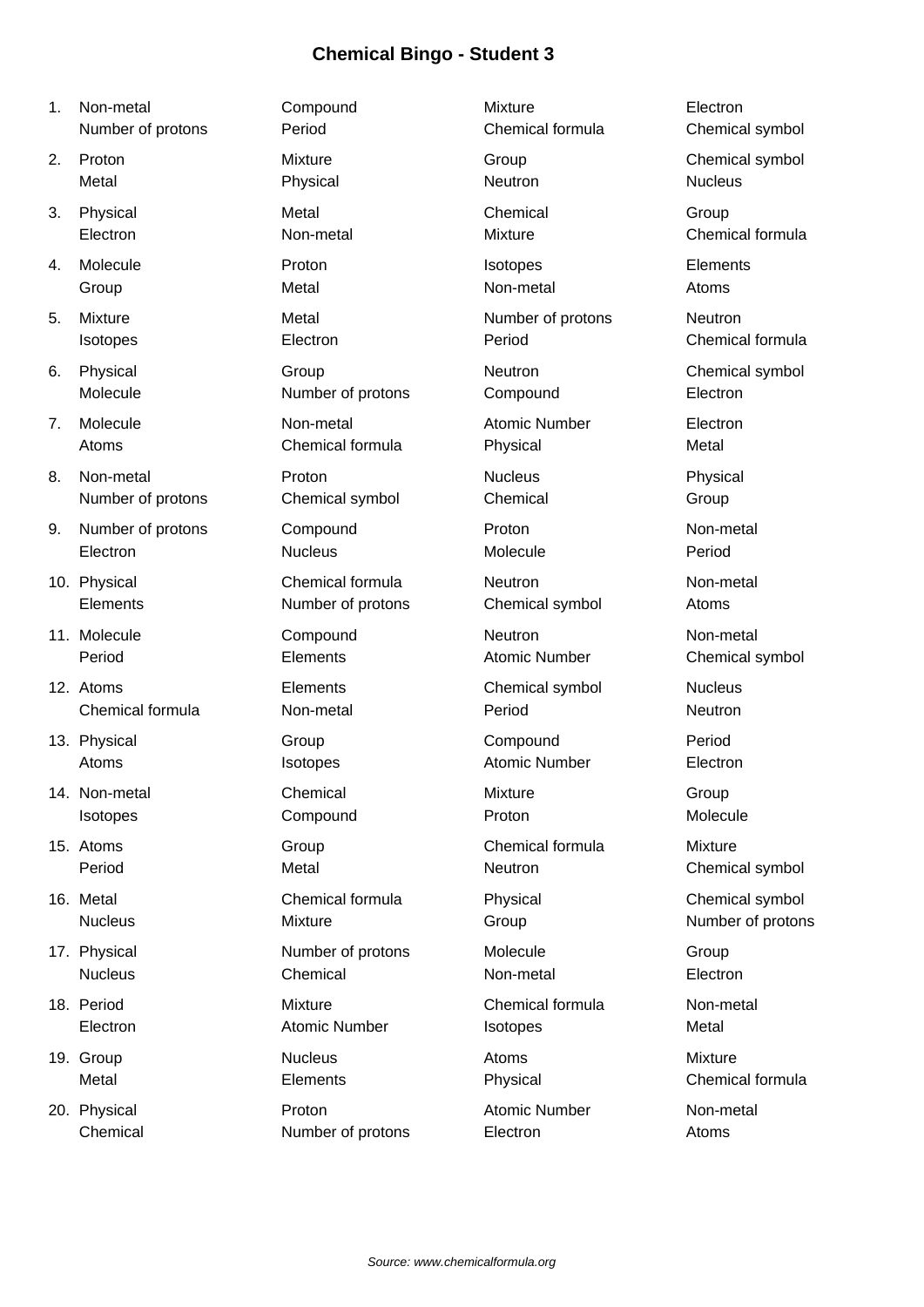- 
- 
- 
- 
- 
- 
- 
- 
- 
- 
- 
- 12. Number of protons Group Group Proton Proton Isotopes
- 13. Number of protons Compound Nucleus Nucleus Molecule
- 
- 
- 16. Number of protons and isotopes in the electron Elements Elements
- 
- 
- 
- 20. Chemical formula Proton Molecule Physical **Compound Metal Metal Isotopes Atomic Number**

1. Molecule **Non-metal** Period Period Isotopes Nucleus **Elements Group Physical** 2. Molecule Chemical symbol Atomic Number Atoms Chemical **Number of protons** Group **Group** Mixture 3. Mixture **Atomic Number** Compound Isotopes Non-metal Elements Elements Neutron Neutron Number of protons 4. Electron **Mixture** Chemical formula Group Atomic Number **Molecule Compound** Isotopes 5. Atomic Number **Electron** Electron **Chemical** Isotopes Nucleus **Elements** Elements Number of protons Metal 6. Elements **Non-metal** Physical Physical Atomic Number Compound Metal Metal Chemical symbol Number of protons 7. Chemical formula Physical Chemical symbol Chemical Group **Elements** Elements Nucleus Atomic Number 8. Elements Chemical symbol Molecule Chemical formula Non-metal Period Mixture Physical 9. Neutron Mixture Atoms Proton Electron Chemical formula Atomic Number Metal 10. Chemical symbol **Neutron** Neutron **Atoms** Chemical Atomic Number Chemical formula Electron Compound 11. Isotopes **11. Isotopes 11. Isotopes 11. Isotopes 11. Isotopes 11. Isotopes 11. Isotopes 11. Isotopes 11. Isotopes 11. Isotopes 11. Isotopes 11. Isotopes 11. Isotopes 11. Isotopes 11. Isotopes** Chemical Metal Chemical symbol Neutron Mixture **Chemical** Chemical Neutron Molecule Chemical formula Atoms Elements Atomic Number 14. Metal Period Nucleus Mixture Group **Elements** Non-metal Neutron Neutron 15. Electron **15. Electron** Mixture Metal Metal Mucleus Atoms **Neutron Neutron Chemical symbol** Group Proton Mixture Mixture Atomic Number Period 17. Isotopes **Neutron Neutron** Group Group Mixture Physical **Number of protons** Metal Atoms Atoms 18. Mixture **Atomic Number** Neutron Nucleus Nucleus Group **ISOTOPES ISOTOPES Proton ISOTOPES Proton ISOTOPES** 19. Non-metal Chemical formula Group Electron Chemical Period Metal Mixture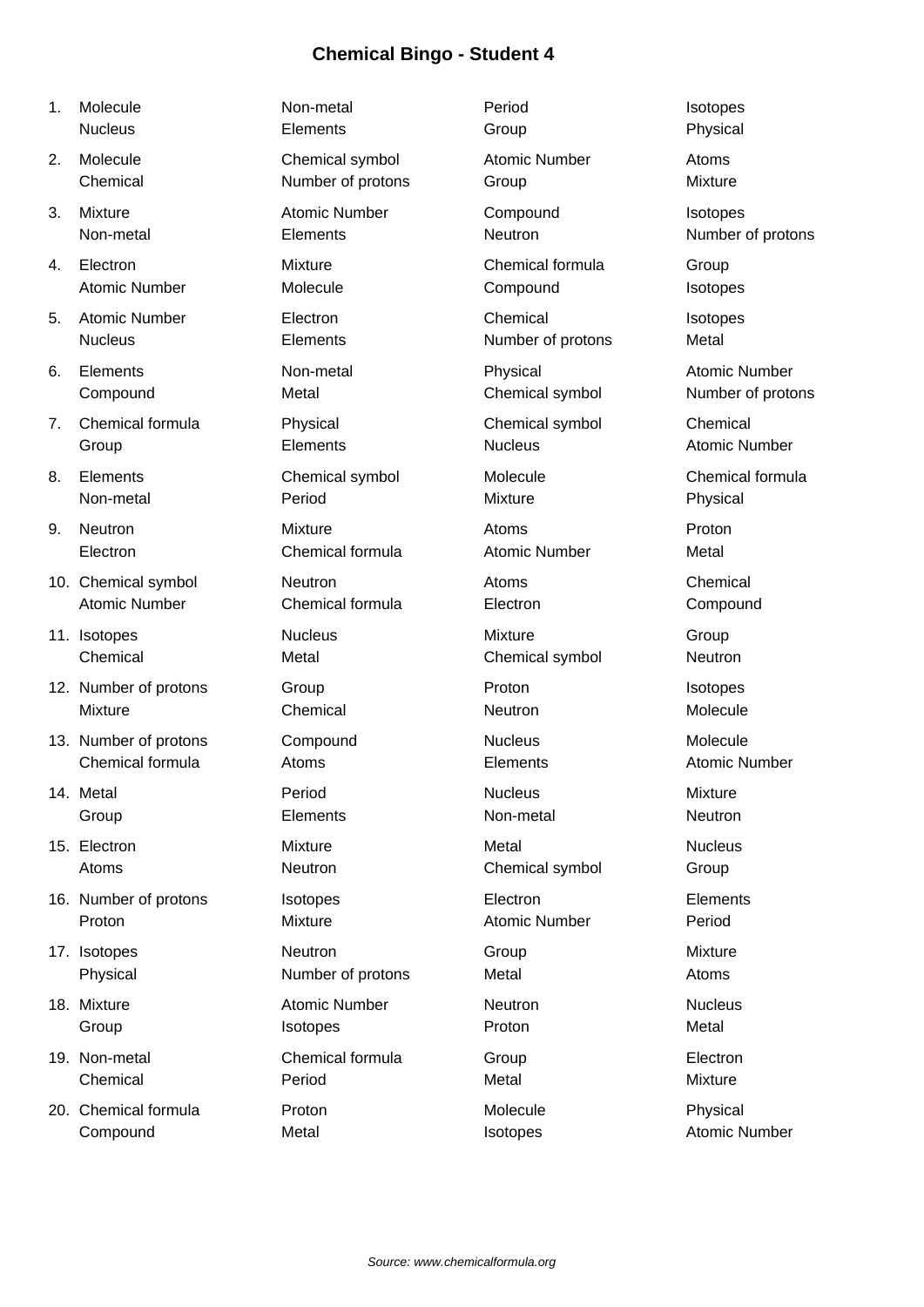- 
- 
- 
- 
- 
- 
- 
- 
- 
- 
- 
- 
- 
- 
- 
- 
- 
- 
- 
- 

1. Elements **Compound Compound** Atoms Molecule Chemical **Internal Metal** Metal **Isotopes** Group 2. Group **Neutron** Neutron **Compound** Nucleus Mixture **Number** Period **Period** Chemical symbol Atomic Number 3. Metal Chemical Proton Molecule **Isotopes Compound Atoms** Atoms Elements Elements Compound 4. Mixture **Neutron** Neutron **Compound** Compound Chemical symbol Isotopes Group Nucleus Molecule 5. Neutron **Mixture** Mixture **Number of protons** Isotopes Molecule **Period** Period **Atoms** Chemical **Chemical** 6. Proton Number of protons Compound Neutron Chemical symbol Mixture Chemical symbol Mixture Electron Electron 7. Compound Non-metal Chemical Molecule Atoms **Physical** Physical Proton **Proton** Atomic Number 8. Chemical formula Compound Compound Isotopes Neutron Atoms Chemical symbol Atomic Number Physical 9. Neutron Period Metal Elements Nucleus Molecule Molecule Chemical formula Number of protons 10. Mixture **Internal Community Community** Croup Crown isotopes and Proton Elements Molecule Chemical Atomic Number 11. Compound **Elements** Molecule **Molecule** Elements Metal Proton **Electron** Electron Chemical symbol Atomic Number 12. Nucleus **Neutron** Period **Noteber 12. Nucleus** Neutron Elements Chemical formula Atoms Atomic Number 13. Compound **13. Compound Period Period Atoms Elements** Chemical **Electron** Electron Isotopes Atomic Number 14. Physical **Atoms** Mixture Mixture Metal Electron Nucleus Atomic Number Compound 15. Elements Atoms Neutron Chemical Nucleus **Physical Metal Metal** Plectron 16. Nucleus Chemical Atoms Physical Elements Period Chemical symbol Mixture 17. Atomic Number Chemical symbol Number of protons Elements Chemical formula Non-metal Mixture Compound 18. Proton **18. Proton Communist Communist Communist Communist Communist Communist Communist Communist Communist Communist Communist Communist Communist Communist Communist Communist Communist Communist Communist Communist** Mixture Meutron Neutron Atomic Number Molecule 19. Isotopes **Nucleus Nucleus Period** Mixture Number of protons Chemical symbol Molecule Chemical formula

20. Proton Chemical formula Period Isotopes Metal **Neutron** Chemical Group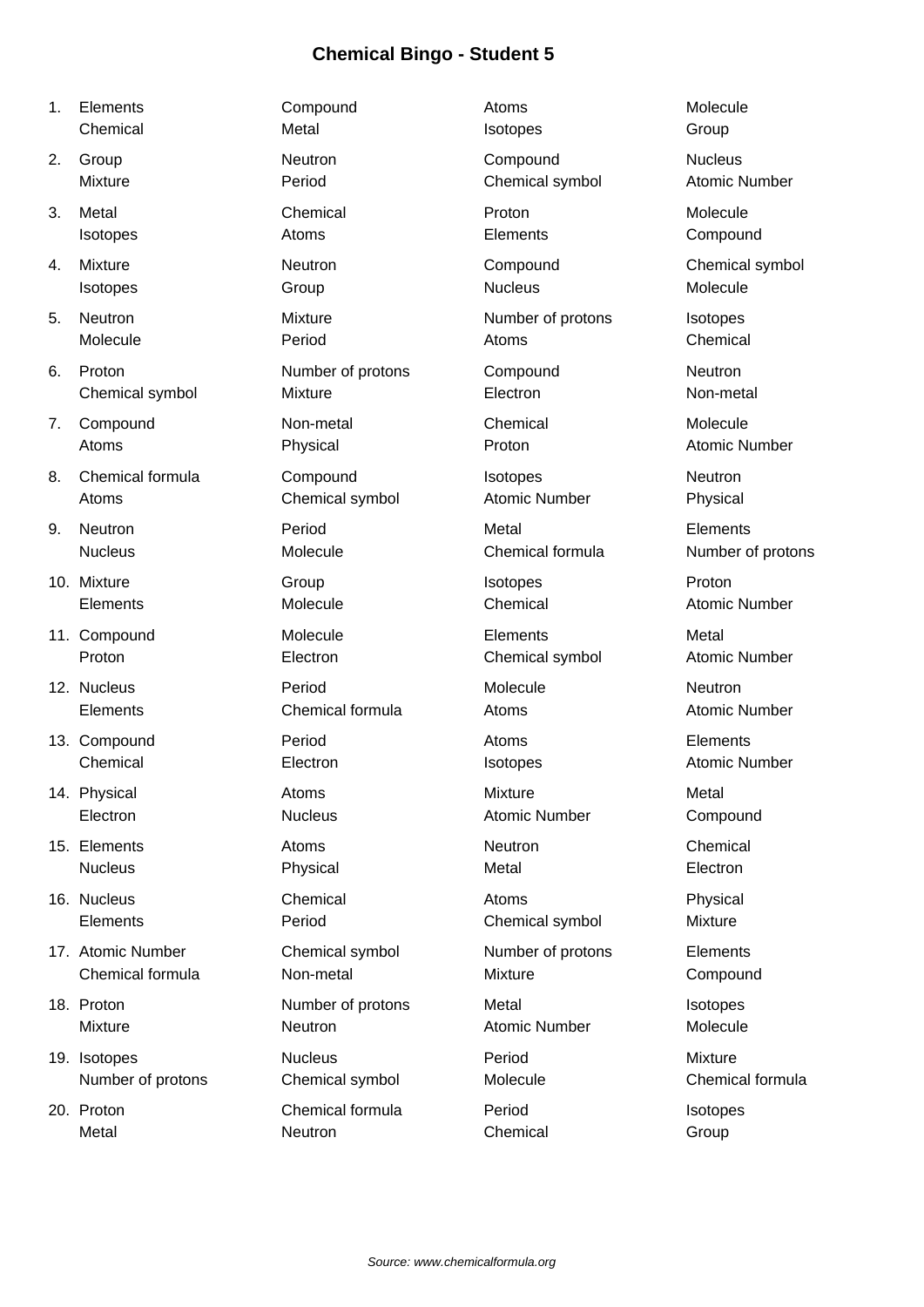- 
- 
- 
- 
- 
- 
- 
- 
- 
- 
- 
- 
- 
- 
- 
- 
- 
- 
- 
- 

1. Chemical and Group Communication of the Group Metal Annual Proton Mixture **Neutron Neutron** Chemical formula Isotopes 2. Group Elements Metal Isotopes Proton **Atomic Number** Compound Electron **Compound** Electron 3. Atoms Molecule Chemical formula Chemical Group **Elements** Elements Metal Metal Compound 4. Atomic Number Proton Chemical formula Neutron Group Elements Chemical symbol Period 5. Period Neutron Group Metal Atomic Number Atoms Chemical formula Elements 6. Electron **Group** Group **Communist Communist Communist Communist Communist Communist Communist Communist Communist Communist Communist Communist Communist Communist Communist Communist Communist Communist Communist Commu** Chemical Compound Mixture Mixture Number of protons 7. Nucleus **Period** Physical Physical Number of protons Chemical Molecule Molecule Metal Metal Chemical symbol 8. Metal **Elements** Elements Compound Number of protons Atoms **Mixture** Mixture **Period** Chemical 9. Atoms Electron Elements Compound Atomic Number **Isotopes Isotopes** Metal **Physical** 10. Proton **10. Proton Chemical Chemical Chemical Chemical Molecule** Molecule Metal **Number of protons** Mixture Chemical symbol 11. Nucleus **11. International Molecule** Molecule Compound Physical Group Group Electron Electron Elements 12. Chemical symbol **Period** Period Mixture Mixture Atomic Number Elements **Electron** Electron Group **Contains Physical** 13. Group Compound Atomic Number Proton Proton Compound Number of protons Chemical **Isotopes** Elements 14. Non-metal **Group** Group **Molecule** Molecule Mixture Metal **Atomic Number** Nucleus Compound Netal 15. Chemical formula Compound Proton Nucleus Mixture Elements Metal Physical 16. Compound Metal Physical Electron Nucleus Chemical symbol Chemical Chemical Isotopes 17. Chemical **Atoms** Atoms **Molecule** Atomic Number Elements Nucleus Chemical formula Mixture 18. Chemical symbol **Proton** Proton Compound Mixture Elements Non-metal Chemical Metal 19. Proton Compound Isotopes Molecule Chemical Atomic Number Neutron Non-metal

20. Metal Non-metal Proton Isotopes Atoms **Compound** Electron **Elements**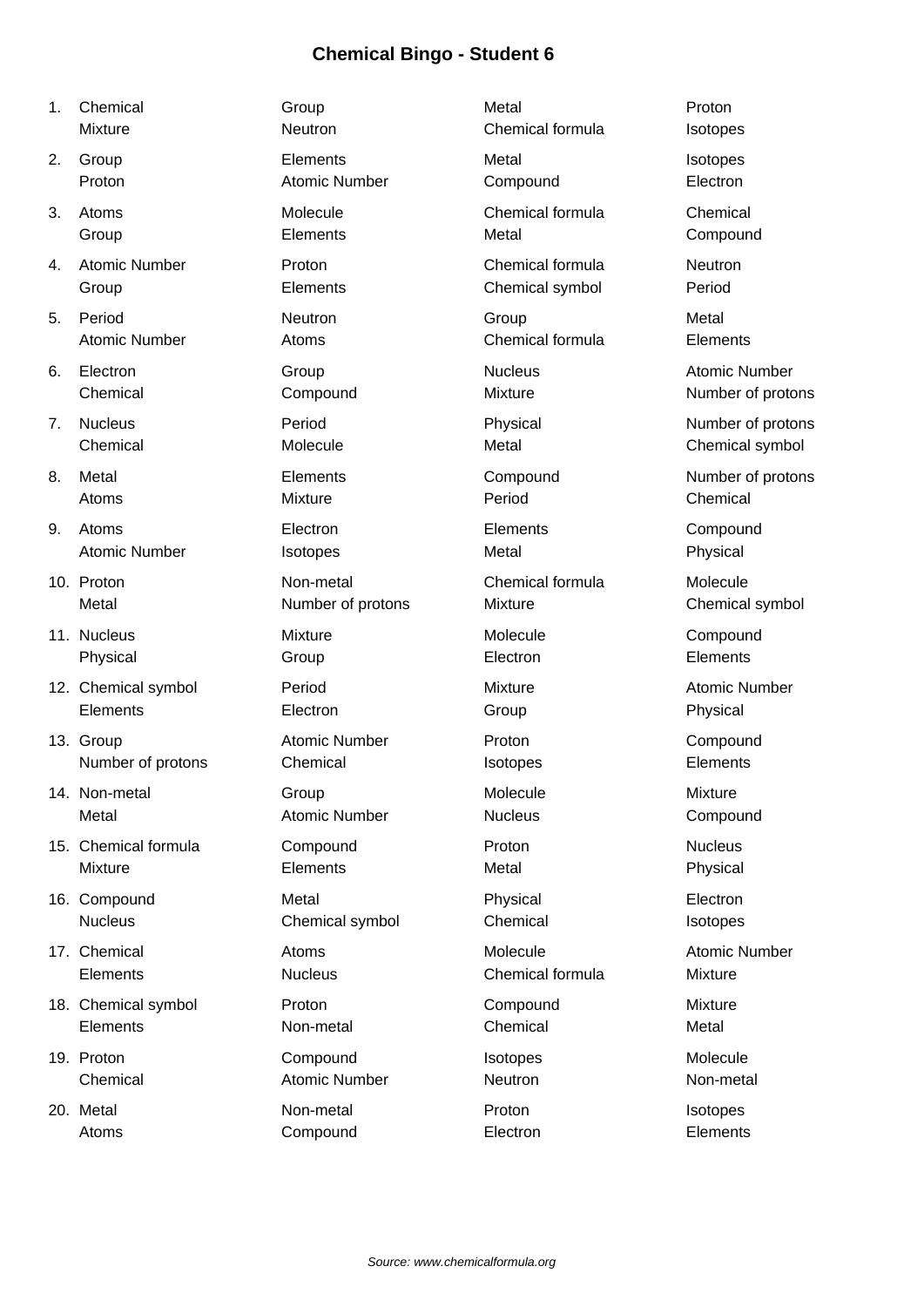| 1. | Molecule             | Compound             | Metal                | Proton               |
|----|----------------------|----------------------|----------------------|----------------------|
|    | Isotopes             | Mixture              | Atoms                | Chemical             |
| 2. | Electron             | Molecule             | Atoms                | Group                |
|    | Metal                | Neutron              | Compound             | Number of protons    |
| 3. | <b>Atomic Number</b> | Period               | Isotopes             | Compound             |
|    | Chemical formula     | <b>Nucleus</b>       | Metal                | Electron             |
| 4. | Physical             | Isotopes             | Electron             | Group                |
|    | Elements             | Chemical formula     | Period               | Atoms                |
| 5. | Chemical symbol      | <b>Mixture</b>       | Elements             | Chemical formula     |
|    | Chemical             | Neutron              | Metal                | Atoms                |
| 6. | Atoms                | Chemical formula     | <b>Nucleus</b>       | Period               |
|    | Neutron              | Electron             | Mixture              | Isotopes             |
| 7. | Chemical formula     | Compound             | Number of protons    | <b>Atomic Number</b> |
|    | Proton               | Group                | Atoms                | Neutron              |
| 8. | Period               | Neutron              | Atoms                | Number of protons    |
|    | Chemical             | Proton               | Compound             | Chemical symbol      |
| 9. | Mixture              | Molecule             | Period               | Chemical formula     |
|    | Electron             | Proton               | Physical             | <b>Atomic Number</b> |
|    | 10. Chemical symbol  | Chemical             | Elements             | <b>Mixture</b>       |
|    | Non-metal            | Proton               | Number of protons    | <b>Atomic Number</b> |
|    | 11. Atomic Number    | Neutron              | Metal                | Elements             |
|    | <b>Nucleus</b>       | Chemical symbol      | Chemical             | Period               |
|    | 12. Compound         | <b>Atomic Number</b> | Number of protons    | Isotopes             |
|    | Molecule             | Electron             | Physical             | Period               |
|    | 13. Physical         | Chemical formula     | Neutron              | Proton               |
|    | Elements             | <b>Nucleus</b>       | Electron             | Chemical             |
|    | 14. Non-metal        | Number of protons    | Compound             | Metal                |
|    | Group                | <b>Atomic Number</b> | <b>Nucleus</b>       | Chemical symbol      |
|    | 15. Isotopes         | <b>Nucleus</b>       | Molecule             | Period               |
|    | Electron             | <b>Atomic Number</b> | Chemical             | Atoms                |
|    | 16. Group            | Chemical formula     | Non-metal            | Molecule             |
|    | Elements             | Mixture              | Number of protons    | Neutron              |
|    | 17. Elements         | <b>Nucleus</b>       | Chemical symbol      | Mixture              |
|    | Molecule             | Isotopes             | Compound             | Atoms                |
|    | 18. Chemical formula | Electron             | Number of protons    | Compound             |
|    | Chemical             | Physical             | Metal                | Neutron              |
|    | 19. Group            | Metal                | Elements             | Non-metal            |
|    | <b>Nucleus</b>       | Neutron              | Mixture              | Compound             |
|    | 20. Non-metal        | Electron             | <b>Nucleus</b>       | Metal                |
|    | Proton               | Group                | <b>Atomic Number</b> | Chemical formula     |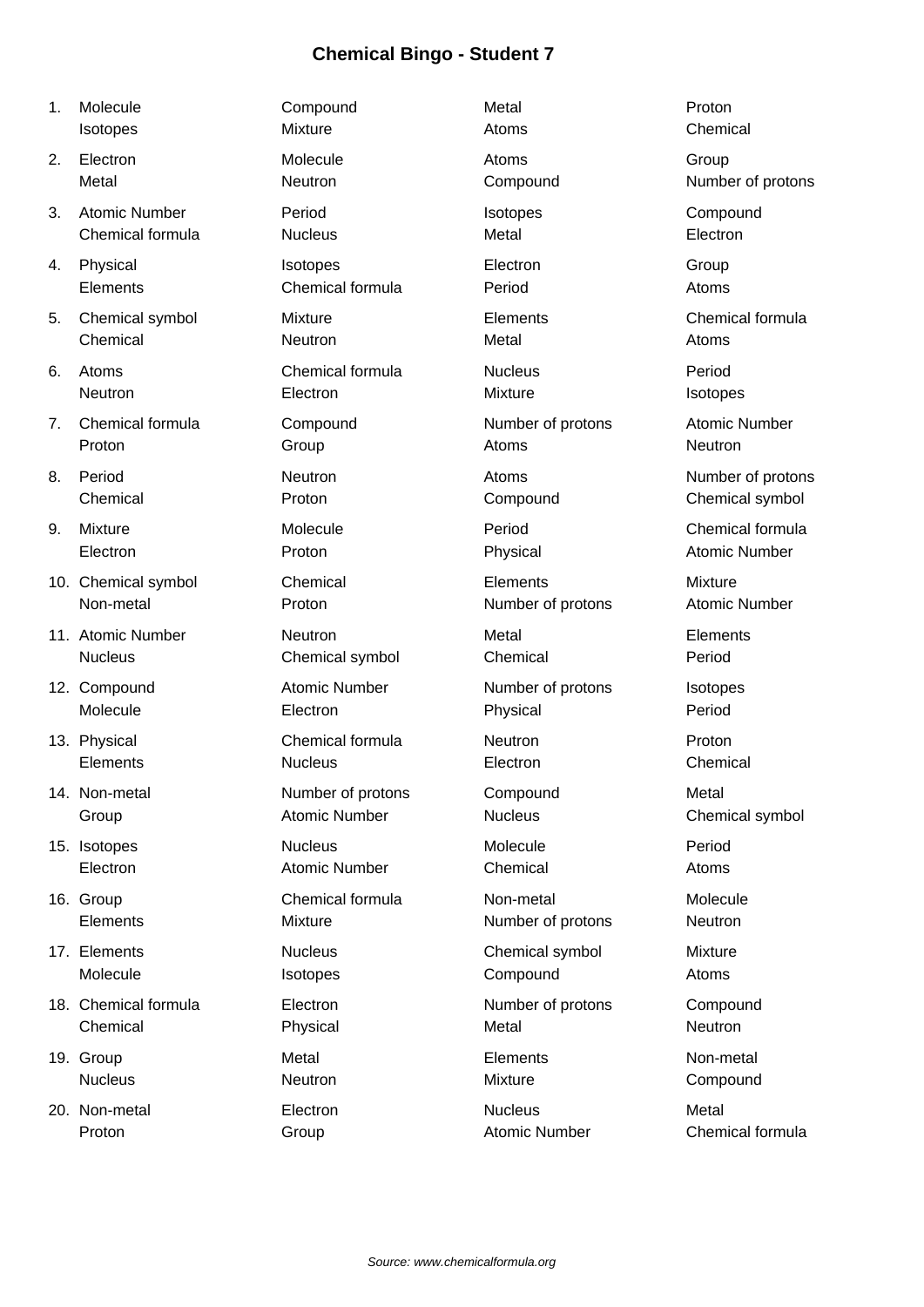- 1. Chemical formula **Molecule** Mumber of protons Mixture Group Compound Chemical symbol Elements
- 
- 3. Atomic Number Group Group Compound Molecule Compound
- 
- 5. Compound Mixture Elements Electron Atomic Number **Group** Group Non-metal Chemical Chemical
- 6. Chemical symbol Period Elements Isotopes Metal **Atomic Number** Nucleus Nucleus Number of protons
- 7. Proton Electron Mixture Atoms Chemical formula Elements Molecule Period
- 
- 
- 
- 11. Chemical symbol **Molecule** Molecule Atomic Number Mixture Number of protons **Electron** Electron **Compound** Proton
- 12. Isotopes Non-metal Elements Physical Atomic Number **Metal** Metal Molecule Molecule Chemical symbol
- 
- 14. Compound Neutron Nucleus Proton
- 
- 16. Atomic Number Chemical symbol Nucleus Nucleus Physical
- 17. Non-metal Chemical Physical Electron Molecule **Atoms** Atoms **Nucleus** Atoms **Nucleus Number of protons**
- 18. Group **Neutron** Neutron **Mixture** Mixture **Elements**
- 19. Atoms **Chemical Formula** Chemical formula Chemical formula Chemical symbol Electron Chemical Compound
- 20. Chemical formula Molecule **Elements** Physical Group **Chemical** Chemical Electron Chemical Electron

2. Neutron **Nucleus** Compound Chemical formula

Nucleus Number of protons Period Chemical

Physical **Proton Molecule** Molecule Metal

9. Group Contract Number of protons Period Contract Nucleus Compound Atomic Number Chemical formula Elements

Isotopes Number of protons Electron Period

Atoms Chemical formula Group Constants Chemical Chemical Constants Group Constants Non-metal

Period Chemical symbol Metal Metal Atoms 4. Period Isotopes Compound Group Non-metal **Atoms** Atoms Molecule Atomic Number 8. Isotopes **Number of protons** Atomic Number Atoms Period **Atoms** Atoms **Elements** Metal 13. Isotopes **Atoms** Atoms Compound Metal Elements Nucleus Chemical Atomic Number Group Non-metal Chemical symbol Period 15. Group Compound Proton Chemical Proton Chemical

Molecule **Isotopes** Isotopes Compound Atoms

10. Proton **Physical** Physical Neutron Neutron Chemical symbol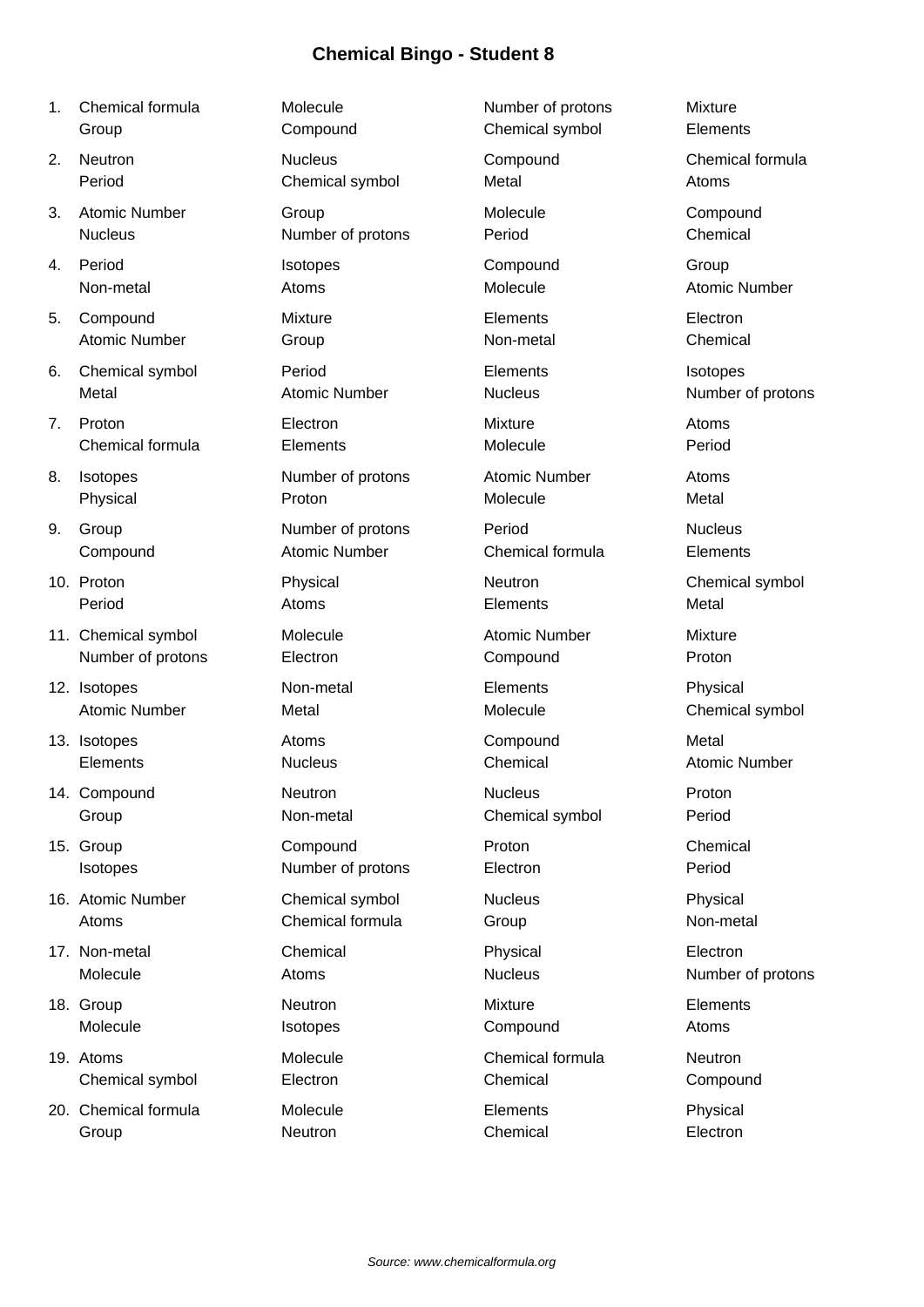- 
- 
- 
- 
- 5. Number of protons Mixture Nucleus Nucleus Compound
- 
- 
- 
- 
- 
- 
- 
- 
- 
- 
- 
- 
- 
- 
- 20. Chemical symbol **Nucleus** Compound Mixture Chemical **Isotopes** Atoms **Period** Period

1. Molecule **Non-metal** Proton **Neutron** Neutron Group **Mixture** Mixture **Physical Chemical formula** 2. Nucleus **Chemical Symbol** Atomic Number Chemical symbol Atomic Number Mixture Compound Electron Chemical 3. Mixture **Neutron** Neutron **Atomic Number** Metal Period Nucleus Nucleus Chemical symbol Number of protons 4. Metal **Atoms** Non-metal **Proton Atoms** Atoms Compound Neutron Nucleus Molecule Chemical formula Molecule Elements Atoms 6. Atomic Number **Electron** Electron Neutron Neutron Molecule Compound **Mixture** Mixture Nucleus Non-metal 7. Chemical formula Compound Chemical symbol Mixture Group **Elements Atoms** Neutron Neutron 8. Elements **Neutron Period** Period Physical Isotopes Number of protons Mixture Proton 9. Atomic Number Compound Electron Neutron Proton **Period** Period **Period** Proton **Proton Mixture** 10. Electron **Contact Molecule** Contact Mumber of protons Proton Elements **Physical** Physical Atomic Number Nucleus 11. Compound **Proton** Proton Atomic Number Chemical formula Chemical symbol Mixture Musleus Nucleus Metal 12. Number of protons Group Group Atoms Atoms Molecule Atomic Number **Electron** Electron Mixture Chemical symbol 13. Proton **Atomic Number** Metal Chemical Chemical Atomic Number Metal Chemical Chemical formula isotopes **In the Chemical Feriod** Mixture 14. Nucleus **Proton Isotopes** Metal Proton Proton Isotopes Electron Atomic Number Period Mixture 15. Chemical formula Molecule Mixture Period Neutron **Isotopes** Chemical symbol Physical Symbol Physical 16. Chemical **Isotopes Isotopes** Non-metal Proton Chemical symbol Number of protons Metal Molecule 17. Atoms **Non-metal** Group Group Chemical formula Elements Metal Period Electron 18. Number of protons Mon-metal Nucleus Nucleus Proton Physical **Metal** Metal Electron **Chemical formula** 19. Chemical Electron Molecule Proton Mixture **Atoms** Atoms **Period** Period Isotopes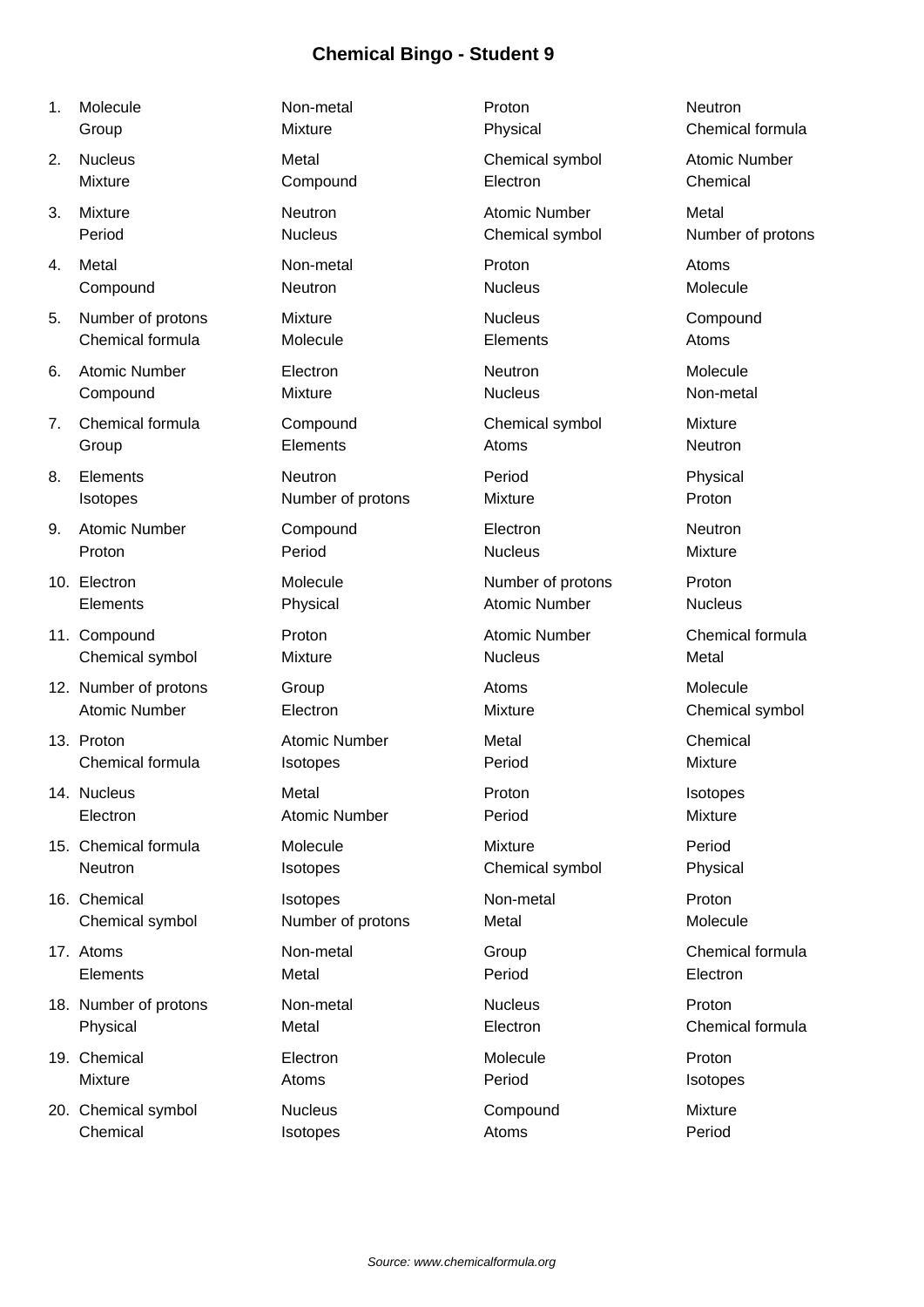| 1. | Chemical             | <b>Nucleus</b>       | Non-metal               | <b>Atomic Number</b> |
|----|----------------------|----------------------|-------------------------|----------------------|
|    | Elements             | Isotopes             | Physical                | Chemical formula     |
| 2. | Chemical symbol      | Number of protons    | <b>Chemical formula</b> | <b>Mixture</b>       |
|    | Molecule             | Non-metal            | Isotopes                | Neutron              |
| 3. | Chemical symbol      | <b>Atomic Number</b> | Metal                   | <b>Mixture</b>       |
|    | Chemical             | Atoms                | Physical                | Non-metal            |
| 4. | Isotopes             | Molecule             | Elements                | Mixture              |
|    | Metal                | <b>Nucleus</b>       | Atoms                   | Chemical symbol      |
| 5. | Compound             | Group                | Number of protons       | Chemical             |
|    | Electron             | <b>Atomic Number</b> | Non-metal               | Neutron              |
| 6. | Number of protons    | Physical             | Group                   | Molecule             |
|    | Chemical symbol      | Isotopes             | Chemical formula        | Atoms                |
| 7. | Mixture              | Physical             | Period                  | Chemical             |
|    | Metal                | Compound             | Elements                | Proton               |
| 8. | Metal                | Electron             | Chemical                | <b>Mixture</b>       |
|    | Isotopes             | Elements             | <b>Atomic Number</b>    | Period               |
| 9. | Proton               | Molecule             | Group                   | Period               |
|    | <b>Isotopes</b>      | Chemical symbol      | Physical                | Number of protons    |
|    | 10. Molecule         | Chemical symbol      | Atoms                   | <b>Atomic Number</b> |
|    | Chemical             | Electron             | Physical                | Period               |
|    | 11. Atomic Number    | Group                | Isotopes                | Neutron              |
|    | Proton               | Chemical symbol      | Period                  | Metal                |
|    | 12. Period           | Non-metal            | <b>Atomic Number</b>    | Elements             |
|    | Electron             | Molecule             | Compound                | Atoms                |
|    | 13. Isotopes         | Molecule             | Period                  | Group                |
|    | Non-metal            | Physical             | Elements                | Number of protons    |
|    | 14. Chemical formula | Proton               | Group                   | Physical             |
|    | Number of protons    | Compound             | Non-metal               | Chemical symbol      |
|    | 15. Nucleus          | Period               | Metal                   | Electron             |
|    | Mixture              | Non-metal            | Proton                  | Isotopes             |
|    | 16. Non-metal        | Isotopes             | Physical                | Elements             |
|    | Chemical formula     | Metal                | Proton                  | <b>Nucleus</b>       |
|    | 17. Molecule         | Number of protons    | <b>Mixture</b>          | Electron             |
|    | <b>Nucleus</b>       | Neutron              | Atoms                   | Compound             |
|    | 18. Mixture          | Elements             | <b>Atomic Number</b>    | Physical             |
|    | Proton               | Chemical formula     | Molecule                | Chemical symbol      |
|    | 19. Non-metal        | Group                | Neutron                 | Number of protons    |
|    | Chemical             | Chemical symbol      | <b>Nucleus</b>          | Mixture              |

20. Chemical **Mixture** Mixture **Physical** Physical Molecule Number of protons Group Group Compound Compound Non-metal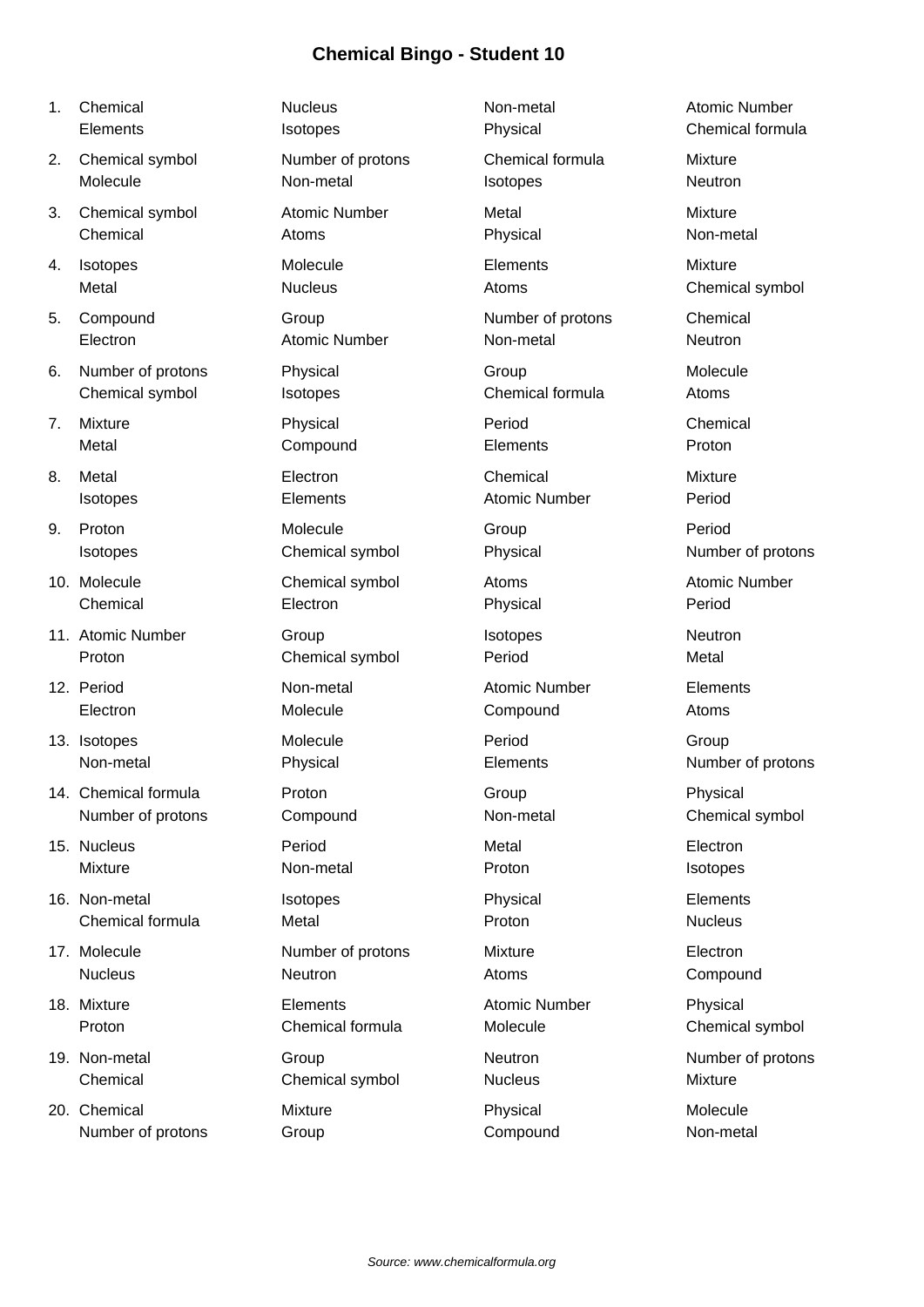- 
- 
- 
- 
- 
- 
- 
- 
- 
- 
- 
- 
- 
- 
- 
- 
- 
- 
- 
- 

1. Period Neutron Chemical Physical Elements Isotopes Number of protons Compound 2. Nucleus **Atoms** Atoms Number of protons Physical Mixture **Metal Metal** Isotopes Compound 3. Molecule Chemical formula Elements Nucleus Number of protons Mixture **Mixture** Proton **Proton Croup** 4. Number of protons Neutron Proton Group Chemical formula Metal Atomic Number Chemical symbol 5. Neutron Group Electron Physical Chemical Isotopes Chemical formula Period 6. Compound Period Metal Proton Atomic Number **Elements** Elements Mixture Mixture Isotopes 7. Metal **Compound** Compound Atoms Chemical symbol Non-metal **Number of protons** Molecule **Molecule** Group 8. Period **Electron** Chemical **Electron** Electron Metal Proton **Compound** Compound Molecule Atomic Number 9. Atomic Number Isotopes Metal Metal Chemical symbol Mixture **Molecule** Molecule **Neutron** Nucleus 10. Chemical formula **Elements** Elements Mixture Mixture Neutron Metal **Non-metal Non-metal** Period **Chemical** Chemical 11. Molecule **Compound** Isotopes **Physical** Chemical formula Metal Metal Proton Proton Chemical symbol 12. Non-metal **Number of protons** Physical Physical Neutron Elements Chemical formula Atoms Group 13. Electron **13. Electron** Chemical Chemical Nucleus Number of protons Mon-metal **Non-metal** Proton Chemical formula 14. Atomic Number Elements Metal Period Isotopes **Atoms** Atoms Chemical Chemical Neutron 15. Chemical formula Compound Non-metal Neutron Number of protons Chemical Physical Chemical symbol 16. Atomic Number **Non-metal** Group Company Nucleus Mixture **Proton** Proton Compound Number of protons 17. Neutron **Atomic Number** Group Group Physical Atoms Molecule Molecule Nucleus Number of protons 18. Mixture Physical Period Group Proton **Number of protons** Chemical symbol Atoms 19. Chemical formula  $\qquad \qquad$  Elements  $\qquad \qquad$  Proton  $\qquad \qquad$  Atomic Number Electron Chemical symbol Neutron Period

20. Period **Atoms** Atoms **Molecule** Molecule Chemical formula Isotopes **Isotopes** Nucleus **Nucleus** Group **Chemical symbol**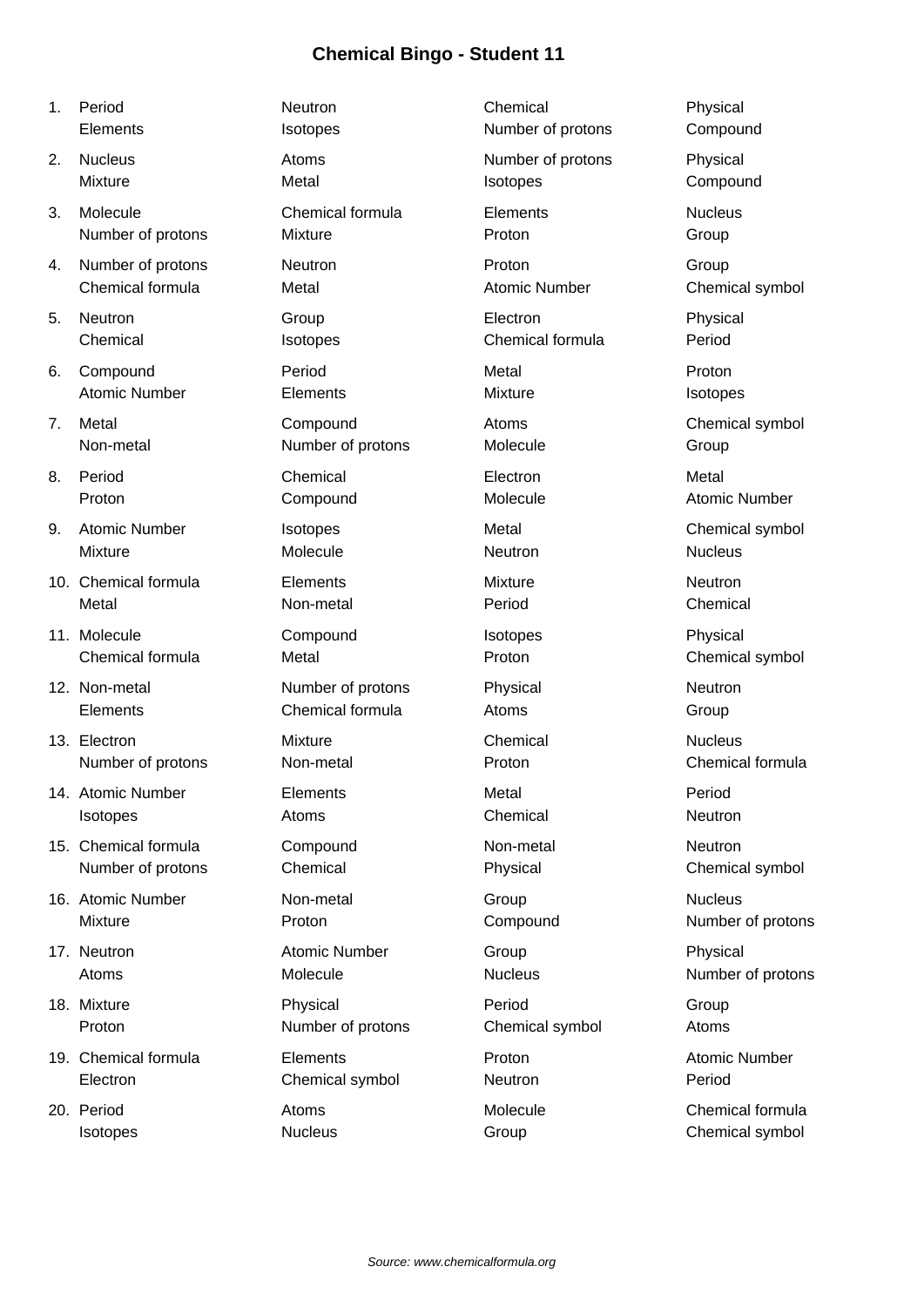| 1. | Electron         | Period            | Metal                | Non-metal            |
|----|------------------|-------------------|----------------------|----------------------|
|    | Chemical         | Proton            | Physical             | Molecule             |
| 2. | Isotopes         | Atoms             | Compound             | <b>Nucleus</b>       |
|    | Chemical formula | Elements          | <b>Mixture</b>       | Proton               |
| 3. | Period           | Group             | Chemical             | <b>Atomic Number</b> |
|    | <b>Mixture</b>   | Physical          | Non-metal            | Chemical formula     |
| 4. | Chemical         | Period            | Atoms                | Molecule             |
|    | Proton           | Physical          | Neutron              | Chemical symbol      |
| 5. | Period           | Chemical          | Proton               | Chemical symbol      |
|    | Group            | Physical          | Elements             | <b>Mixture</b>       |
| 6. | Chemical         | <b>Nucleus</b>    | Chemical formula     | Molecule             |
|    | Neutron          | Non-metal         | <b>Mixture</b>       | Isotopes             |
| 7. | Isotopes         | Physical          | Elements             | <b>Atomic Number</b> |
|    | Non-metal        | Number of protons | <b>Nucleus</b>       | Proton               |
| 8. | Group            | Number of protons | Chemical formula     | Mixture              |
|    | Elements         | Non-metal         | Physical             | Neutron              |
| 9. | Chemical symbol  | Neutron           | Number of protons    | Period               |
|    | Group            | Electron          | Isotopes             | Atoms                |
|    | 10. Elements     | Chemical formula  | Electron             | <b>Nucleus</b>       |
|    | Metal            | Non-metal         | Physical             | Period               |
|    | 11. Isotopes     | Chemical symbol   | Number of protons    | <b>Mixture</b>       |
|    | <b>Nucleus</b>   | Physical          | Chemical formula     | Neutron              |
|    | 12. Mixture      | Atoms             | Proton               | Number of protons    |
|    | Chemical symbol  | Compound          | Metal                | Chemical             |
|    | 13. Group        | Chemical          | <b>Neutron</b>       | Metal                |
|    | <b>Mixture</b>   | Chemical symbol   | Electron             | Compound             |
|    | 14. Atoms        | Isotopes          | Proton               | Physical             |
|    | Chemical symbol  | Electron          | Molecule             | Period               |
|    | 15. Chemical     | Number of protons | Chemical symbol      | Non-metal            |
|    | Chemical formula | Molecule          | Proton               | Neutron              |
|    | 16. Chemical     | Mixture           | <b>Atomic Number</b> | <b>Nucleus</b>       |
|    | Non-metal        | Proton            | Chemical symbol      | Metal                |
|    | 17. Molecule     | Non-metal         | Electron             | Metal                |
|    | Chemical         | Mixture           | Number of protons    | Elements             |
|    | 18. Chemical     | Compound          | Atoms                | Neutron              |
|    | Isotopes         | Non-metal         | Metal                | <b>Atomic Number</b> |
|    | 19. Neutron      | Mixture           | <b>Atomic Number</b> | Proton               |
|    | Isotopes         | Physical          | Non-metal            | Metal                |

20. Non-metal **Physical** Physical Number of protons Mixture Isotopes Chemical formula Elements Atoms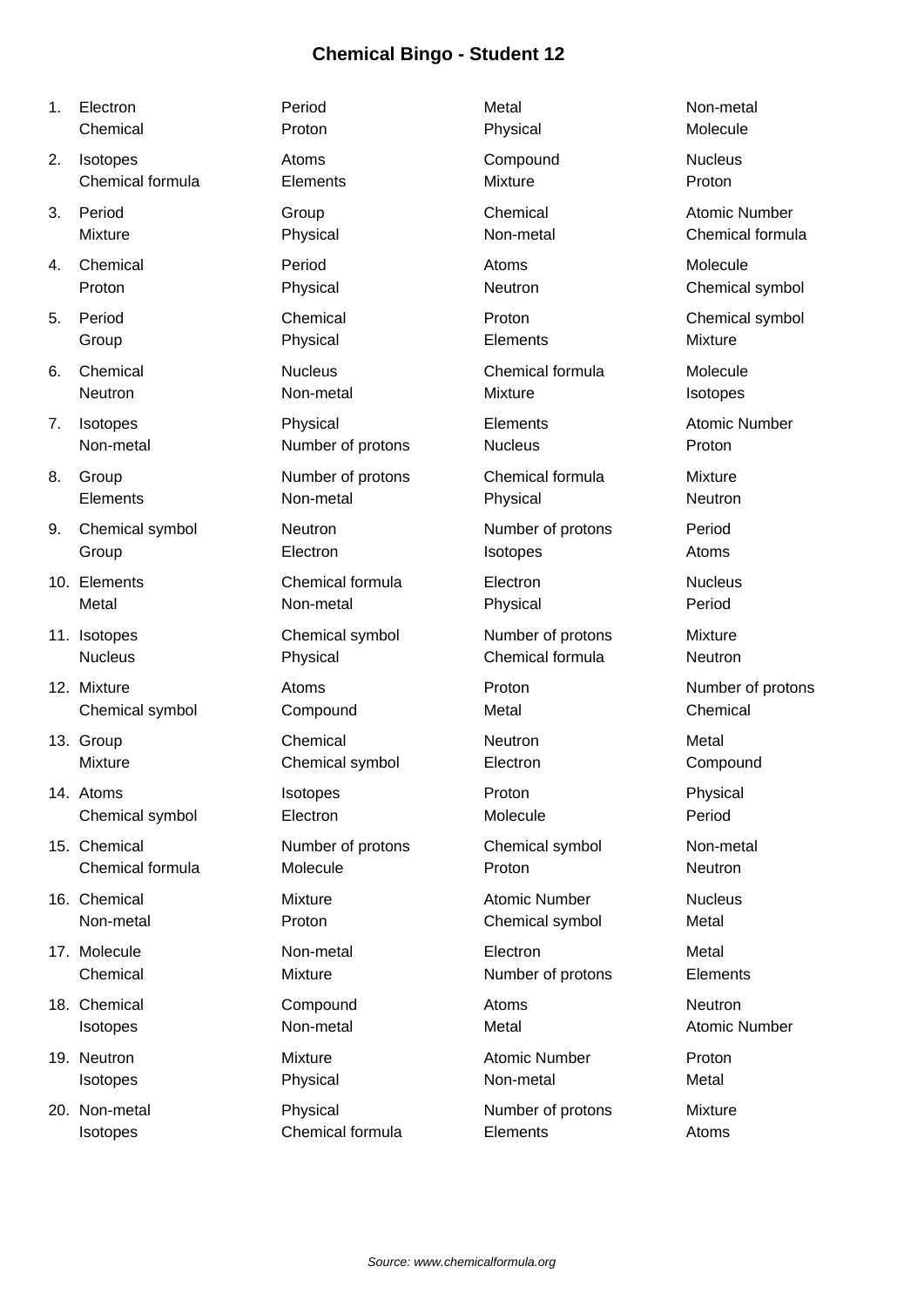- 
- 
- 
- 
- 
- 
- 
- 
- 
- 
- 
- 
- 
- 
- 
- 
- 
- 
- 

| 1. | Isotopes              | Physical          | Chemical             | Group                |
|----|-----------------------|-------------------|----------------------|----------------------|
|    | Period                | Metal             | Non-metal            | Mixture              |
| 2. | Elements              | Chemical          | Neutron              | Electron             |
|    | <b>Mixture</b>        | Metal             | Period               | Group                |
| 3. | Non-metal             | Mixture           | Compound             | Number of protons    |
|    | Proton                | Chemical symbol   | Electron             | Molecule             |
| 4. | <b>Atomic Number</b>  | Non-metal         | Chemical             | Group                |
|    | Compound              | Elements          | Atoms                | Chemical formula     |
| 5. | Atoms                 | Non-metal         | Chemical formula     | Compound             |
|    | Metal                 | Elements          | <b>Atomic Number</b> | Number of protons    |
| 6. | Proton                | Elements          | Chemical             | Isotopes             |
|    | Chemical formula      | Chemical symbol   | Compound             | Group                |
| 7. | Elements              | Electron          | Molecule             | Chemical             |
|    | Atoms                 | Mixture           | Number of protons    | <b>Nucleus</b>       |
| 8. | Isotopes              | Number of protons | Compound             | Electron             |
|    | <b>Nucleus</b>        | Atoms             | Chemical formula     | <b>Atomic Number</b> |
| 9. | Number of protons     | Compound          | Group                | <b>Nucleus</b>       |
|    | Chemical              | Mixture           | Physical             | Molecule             |
|    | 10. Elements          | <b>Nucleus</b>    | Compound             | Non-metal            |
|    | Atoms                 | Molecule          | Group                | Electron             |
|    | 11. Mixture           | Chemical          | Group                | Number of protons    |
|    | Proton                | Period            | Chemical symbol      | Electron             |
|    | 12. Electron          | Non-metal         | <b>Atomic Number</b> | Physical             |
|    | Group                 | Chemical symbol   | Isotopes             | Metal                |
|    | 13. Number of protons | <b>Nucleus</b>    | Non-metal            | Elements             |
|    | Chemical formula      | Proton            | Chemical             | Electron             |
|    | 14. Group             | Physical          | Chemical symbol      | Number of protons    |
|    | Metal                 | Proton            | Electron             | Molecule             |
|    | 15. Elements          | Proton            | <b>Nucleus</b>       | Neutron              |
|    | <b>Atomic Number</b>  | Group             | Molecule             | Compound             |
|    | 16. Atoms             | Group             | Isotopes             | Molecule             |
|    | Elements              | Number of protons | Mixture              | Compound             |
|    | 17. Compound          | Period            | <b>Mixture</b>       | Chemical             |
|    | Physical              | Elements          | Electron             | Neutron              |
|    | 18. Mixture           | Chemical          | Isotopes             | Chemical formula     |
|    | Neutron               | Elements          | Compound             | Electron             |
|    | 19. Molecule          | Number of protons | Mixture              | Electron             |
|    | Chemical symbol       | Period            | <b>Nucleus</b>       | Chemical formula     |
|    | 20. Proton            | <b>Nucleus</b>    | Atoms                | Number of protons    |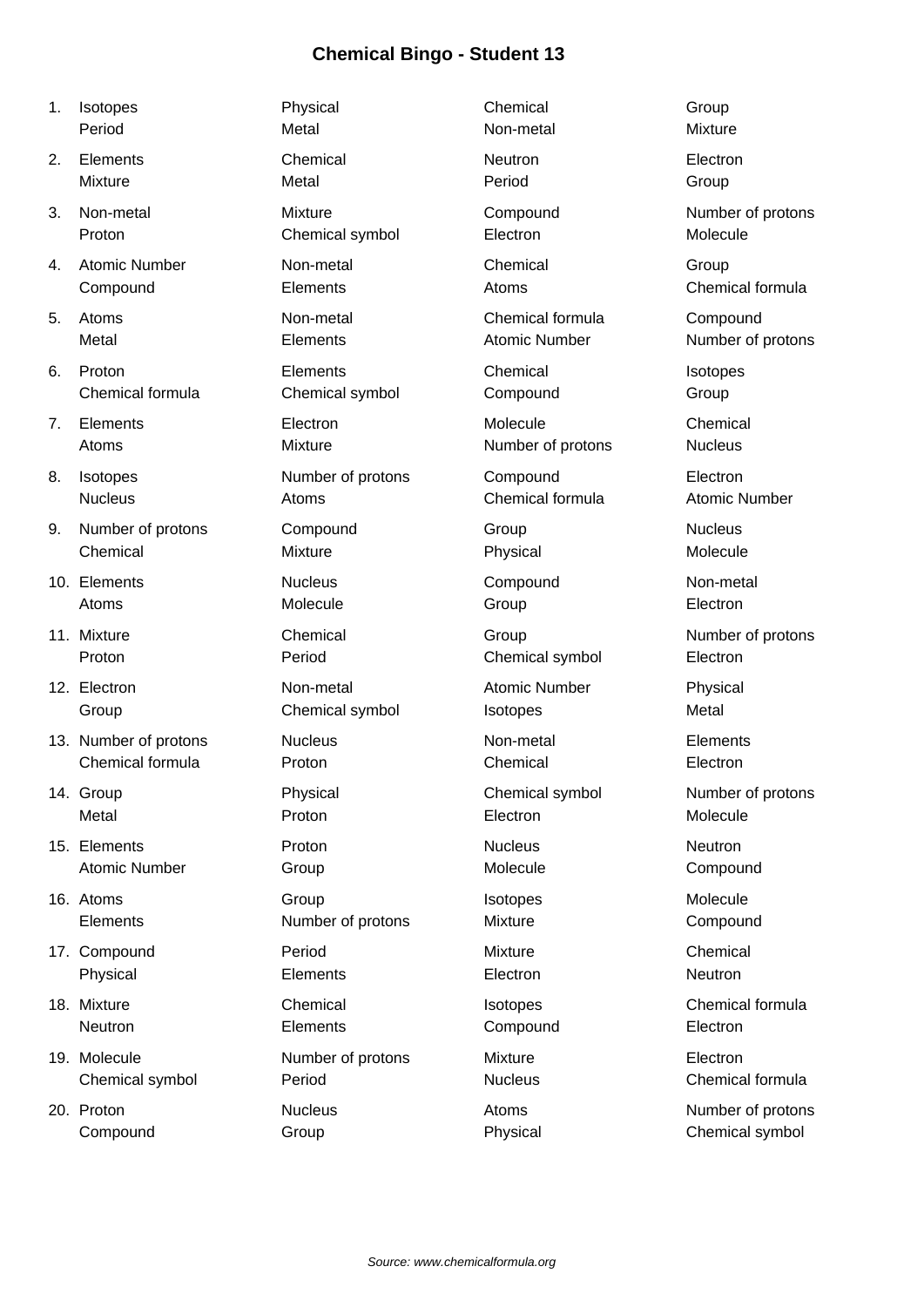- 
- 
- 
- 
- 
- 
- 
- 
- 
- 
- 
- 
- 
- 
- 
- 
- 
- 
- 
- 

| 1. | Chemical symbol       | Compound             | Group                | Electron             |
|----|-----------------------|----------------------|----------------------|----------------------|
|    | Elements              | Neutron              | Molecule             | <b>Atomic Number</b> |
| 2. | <b>Nucleus</b>        | Isotopes             | <b>Mixture</b>       | Period               |
|    | Atoms                 | Non-metal            | Physical             | Electron             |
| 3. | Non-metal             | <b>Atomic Number</b> | <b>Nucleus</b>       | Metal                |
|    | Neutron               | Proton               | Period               | Elements             |
| 4. | Neutron               | Chemical symbol      | Molecule             | Atoms                |
|    | Period                | Group                | <b>Mixture</b>       | Electron             |
| 5. | Metal                 | Chemical symbol      | Group                | Electron             |
|    | Number of protons     | Elements             | Neutron              | Atoms                |
| 6. | <b>Mixture</b>        | Chemical             | <b>Nucleus</b>       | <b>Atomic Number</b> |
|    | Molecule              | Isotopes             | Neutron              | Metal                |
| 7. | Metal                 | Proton               | Compound             | Chemical             |
|    | Electron              | Neutron              | Non-metal            | Period               |
| 8. | Elements              | Period               | <b>Atomic Number</b> | Chemical             |
|    | Atoms                 | Mixture              | Metal                | Group                |
| 9. | Physical              | Molecule             | Metal                | <b>Nucleus</b>       |
|    | Chemical              | Number of protons    | Non-metal            | <b>Atomic Number</b> |
|    | 10. Molecule          | Electron             | Period               | Number of protons    |
|    | Mixture               | Metal                | <b>Nucleus</b>       | <b>Atomic Number</b> |
|    | 11. Molecule          | Period               | Atoms                | Non-metal            |
|    | Neutron               | Chemical formula     | Chemical             | <b>Nucleus</b>       |
|    | 12. Chemical formula  | Compound             | Atoms                | Chemical symbol      |
|    | Group                 | Non-metal            | Period               | Proton               |
|    | 13. Molecule          | Period               | Metal                | Chemical             |
|    | Group                 | Chemical symbol      | Atoms                | Electron             |
|    | 14. Mixture           | Atoms                | Number of protons    | Metal                |
|    | Chemical              | Period               | Chemical symbol      | Group                |
|    | 15. Period            | Proton               | <b>Mixture</b>       | Molecule             |
|    | Non-metal             | <b>Atomic Number</b> | Chemical formula     | Metal                |
|    | 16. Physical          | Electron             | Molecule             | Chemical formula     |
|    | Number of protons     | Isotopes             | <b>Atomic Number</b> | Non-metal            |
|    | 17. Electron          | Proton               | Non-metal            | Group                |
|    | <b>Atomic Number</b>  | Isotopes             | Number of protons    | Metal                |
|    | 18. Number of protons | Period               | Isotopes             | Mixture              |
|    | Electron              | Non-metal            | Elements             | Molecule             |
|    | 19. Proton            | Isotopes             | Electron             | Elements             |
|    | Group                 | Period               | Compound             | Chemical symbol      |

20. Chemical **Chemical Chemical Formula** Chemical formula Atomic Number Molecule Atoms Neutron Isotopes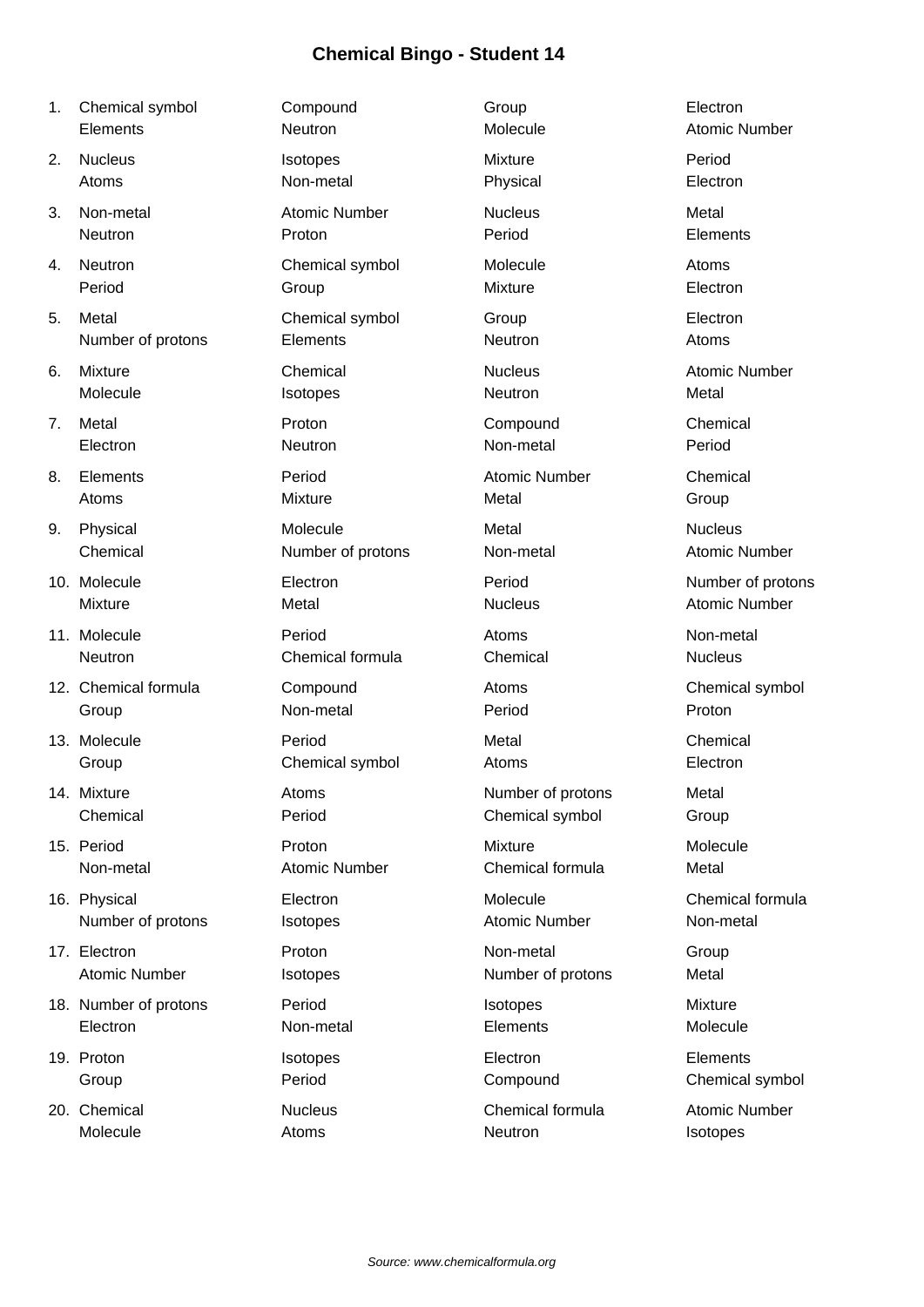| 1. | Compound             | Chemical formula     | Isotopes             | Physical         |
|----|----------------------|----------------------|----------------------|------------------|
|    | Chemical             | <b>Nucleus</b>       | Electron             | <b>Mixture</b>   |
| 2. | Neutron              | Isotopes             | Non-metal            | Atoms            |
|    | Electron             | <b>Atomic Number</b> | Proton               | Chemical formula |
| 3. | Chemical formula     | Group                | Physical             | Non-metal        |
|    | Chemical symbol      | <b>Mixture</b>       | <b>Nucleus</b>       | Metal            |
| 4. | Physical             | <b>Nucleus</b>       | Metal                | Electron         |
|    | Chemical formula     | Period               | Elements             | Isotopes         |
| 5. | Period               | Physical             | Molecule             | Group            |
|    | Chemical             | Neutron              | Isotopes             | Electron         |
| 6. | Elements             | Group                | Period               | Neutron          |
|    | Chemical             | Proton               | <b>Atomic Number</b> | Electron         |
| 7. | Atoms                | Molecule             | Elements             | <b>Mixture</b>   |
|    | Metal                | Neutron              | Non-metal            | Compound         |
| 8. | Number of protons    | Proton               | Elements             | <b>Mixture</b>   |
|    | Molecule             | <b>Neutron</b>       | Atoms                | Non-metal        |
| 9. | Proton               | Group                | Atoms                | Compound         |
|    | Non-metal            | Electron             | <b>Nucleus</b>       | Physical         |
|    | 10. Proton           | Molecule             | <b>Atomic Number</b> | Compound         |
|    | Non-metal            | Electron             | Group                | Isotopes         |
|    | 11. Metal            | Chemical             | Period               | Chemical symbol  |
|    | Non-metal            | Electron             | Neutron              | Isotopes         |
|    | 12. Neutron          | Non-metal            | Electron             | Atoms            |
|    | Elements             | Chemical             | Period               | Chemical formula |
|    | 13. Electron         | Proton               | <b>Nucleus</b>       | Isotopes         |
|    | Chemical symbol      | Period               | Non-metal            | Neutron          |
|    | 14. Physical         | Metal                | Compound             | Electron         |
|    | Chemical symbol      | <b>Nucleus</b>       | Neutron              | Elements         |
|    | 15. Electron         | Period               | Mixture              | Chemical symbol  |
|    | Proton               | Elements             | Metal                | Chemical formula |
|    | 16. Compound         | Neutron              | <b>Atomic Number</b> | Chemical         |
|    | Proton               | Chemical formula     | Number of protons    | Period           |
|    | 17. Electron         | Mixture              | Non-metal            | <b>Nucleus</b>   |
|    | Metal                | Chemical             | Atoms                | Period           |
|    | 18. Compound         | Molecule             | <b>Atomic Number</b> | Physical         |
|    | Chemical symbol      | Mixture              | Neutron              | Metal            |
|    | 19. Chemical         | Non-metal            | Elements             | Period           |
|    | <b>Atomic Number</b> | Proton               | Isotopes             | Physical         |

20. Mixture Compound Molecule Atoms Metal **Period** Period Chemical symbol Physical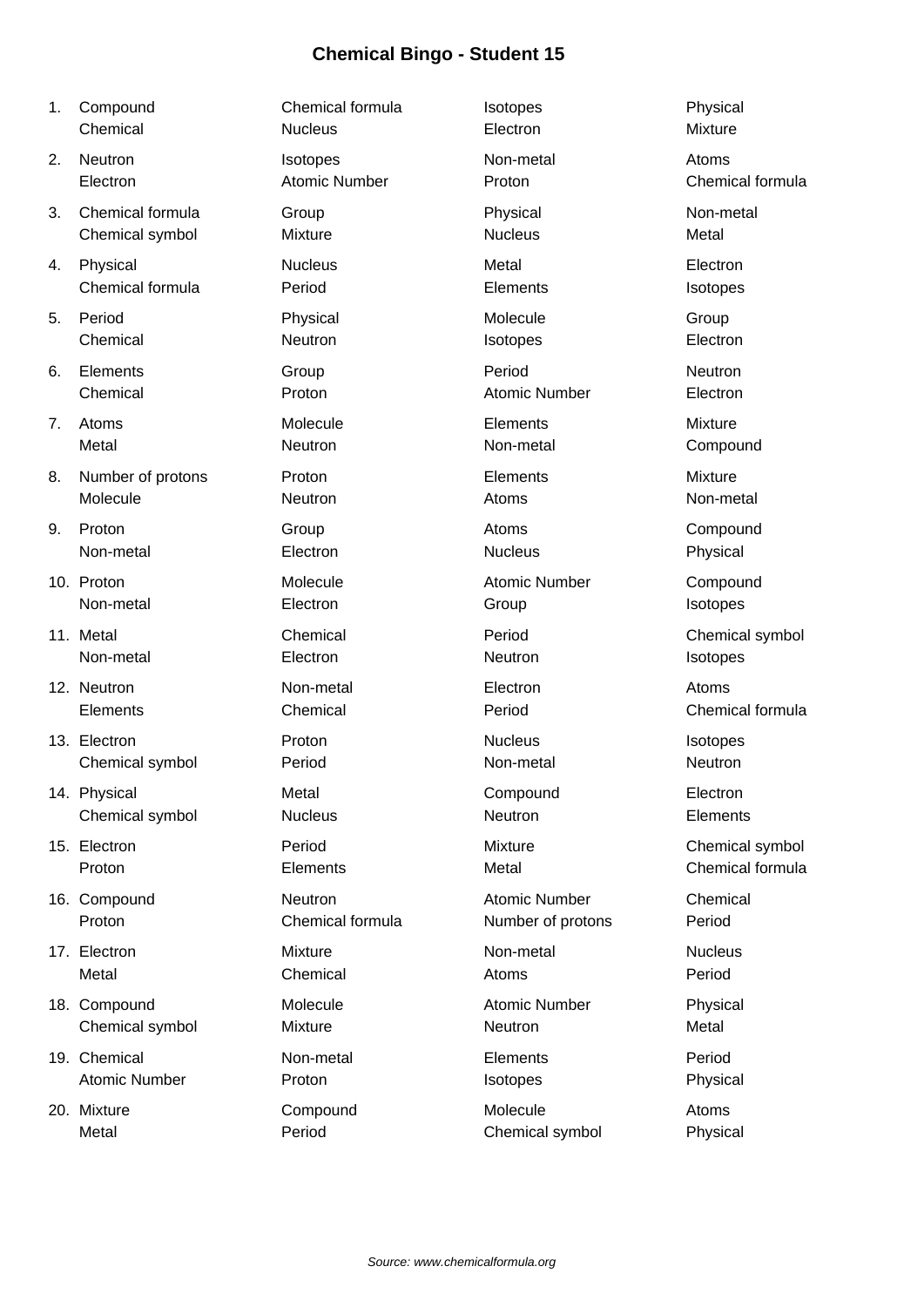- 
- 
- 
- 
- 
- 
- 
- 
- 
- 
- 
- 
- 
- 
- 
- 
- 
- 
- 
- 20. Group Elements Metal Nucleus

1. Elements Chemical formula Atoms Chemical Electron Metal Metal Chemical symbol Molecule 2. Physical **Atomic Number** Proton **Proton** Molecule Electron Nucleus Chemical symbol Mixture 3. Neutron **Atomic Number** Number **Number of protons** Electron Elements Chemical symbol Compound Non-metal 4. Molecule Isotopes Physical Nucleus Chemical symbol Chemical formula Metal Group 5. Neutron Nucleus Proton Mixture Chemical symbol Chemical formula Atoms Group 6. Metal Compound Elements Nucleus Molecule Chemical Chemical Atoms Mumber of protons 7. Chemical formula Mixture Physical Compound Neutron **Elements** Elements Chemical symbol Proton 8. Chemical symbol **Nucleus** Nucleus Number of protons Chemical Metal Electron Chemical formula Molecule 9. Chemical formula Compound Isotopes Chemical Chemical symbol Group Group Period Period Physical 10. Chemical formula Metal Chemical Proton Elements Atomic Number Number of protons Isotopes 11. Molecule **Neutron** Neutron **Electron** Electron Non-metal Nucleus Physical Proton Period 12. Nucleus **Compound** Mixture Mixture Non-metal Chemical symbol Group Crown Proton Period Period 13. Chemical **Isotopes Period** Period **Atoms** Nucleus **Physical Metal Metal** Metal Molecule 14. Mixture **Chemical symbol** Nucleus Nucleus Metal Chemical **Physical** Physical Group **Chemical** Elements 15. Chemical Electron Elements Proton Mixture **Reading Period** Period Metal Metal Mucleus 16. Chemical Group Period Molecule Atoms Mixture Mumber of protons Atomic Number 17. Molecule **Internal Isotopes** Croup Group Elements Physical Chemical symbol Neutron News Mixture 18. Atoms **Neutron** Neutron **Mixture** Mixture Group Chemical symbol Elements Compound Period 19. Mixture Chemical Compound Atoms Molecule **Proton** Proton **Electron Electron Non-metal** 

Chemical formula Number of protons Period Compound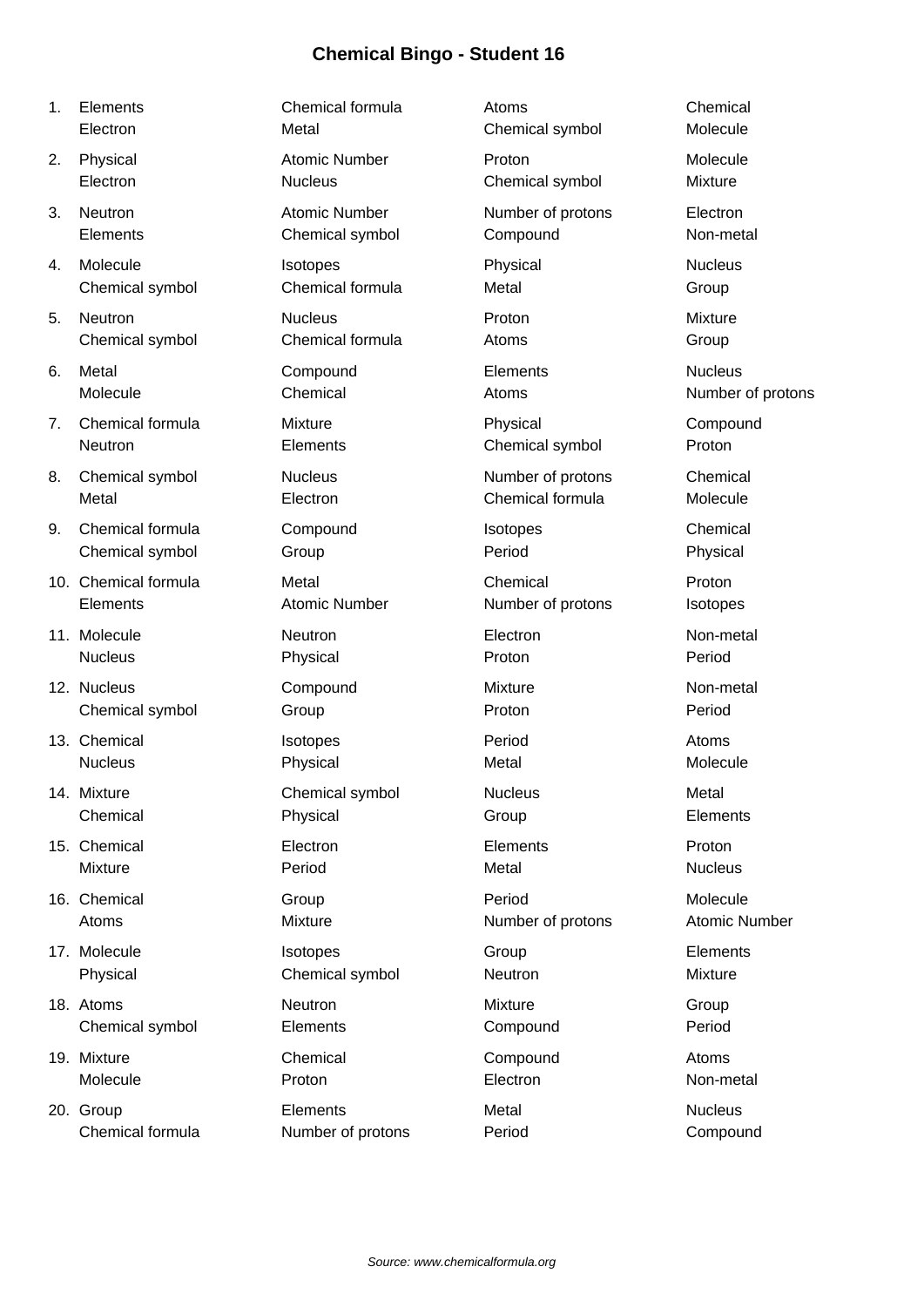| 1. | Physical             | Isotopes             | Chemical             | Molecule       |
|----|----------------------|----------------------|----------------------|----------------|
|    | <b>Mixture</b>       | <b>Nucleus</b>       | Compound             | Neutron        |
| 2. | Number of protons    | Period               | Chemical symbol      | Mixture        |
|    | Metal                | Compound             | Physical             | Atomic N       |
| 3. | Chemical symbol      | Neutron              | Group                | Elements       |
|    | Mixture              | Compound             | <b>Nucleus</b>       | Atoms          |
| 4. | Number of protons    | <b>Nucleus</b>       | Elements             | Mixture        |
|    | Chemical             | Atoms                | Physical             | Chemical       |
| 5. | Non-metal            | Mixture              | Electron             | Chemical       |
|    | Atoms                | Number of protons    | Period               | Group          |
| 6. | Physical             | Proton               | Isotopes             | <b>Mixture</b> |
|    | Molecule             | Elements             | Number of protons    | Metal          |
| 7. | Proton               | Mixture              | <b>Atomic Number</b> | Chemical       |
|    | Compound             | Chemical formula     | Atoms                | Physical       |
| 8. | Physical             | Electron             | Isotopes             | Number o       |
|    | Neutron              | Chemical formula     | Metal                | Group          |
| 9. | Period               | Mixture              | Molecule             | Chemical       |
|    | Chemical symbol      | Physical             | <b>Nucleus</b>       | Number o       |
|    | 10. Elements         | Chemical             | <b>Atomic Number</b> | Physical       |
|    | Number of protons    | Chemical symbol      | Mixture              | Period         |
|    | 11. Nucleus          | Metal                | Neutron              | Proton         |
|    | Compound             | Non-metal            | Mixture              | Electron       |
|    | 12. Metal            | Isotopes             | Electron             | Chemical       |
|    | Chemical formula     | <b>Nucleus</b>       | Period               | Mixture        |
|    | 13. Nucleus          | Proton               | Isotopes             | Molecule       |
|    | Period               | Physical             | Chemical             | Chemical       |
|    | 14. Chemical formula | Number of protons    | Chemical             | Isotopes       |
|    | Neutron              | Compound             | Proton               | Mixture        |
|    | 15. Molecule         | Period               | Chemical             | <b>Nucleus</b> |
|    | Electron             | <b>Atomic Number</b> | Physical             | Metal          |
|    | 16. Non-metal        | Electron             | Atoms                | Atomic N       |
|    | Compound             | Metal                | Proton               | <b>Nucleus</b> |
|    | 17. Mixture          | Chemical symbol      | <b>Atomic Number</b> | Physical       |
|    | Neutron              | Elements             | Isotopes             | <b>Nucleus</b> |

18. Chemical symbol **Number of protons** Proton Proton Isotopes Period Chemical Neutron Neutron Non-metal

20. Mixture **Electron** Electron Nucleus **Chemical** 

Atomic Number Chemical formula Chemical formula Number of protons Chemical formula Number of protons Chemical symbol Chemical formula Atomic Number 19. Metal **Elements** Elements Atomic Number Chemical formula Nucleus Neutron Molecule Isotopes Group Compound Non-metal Physical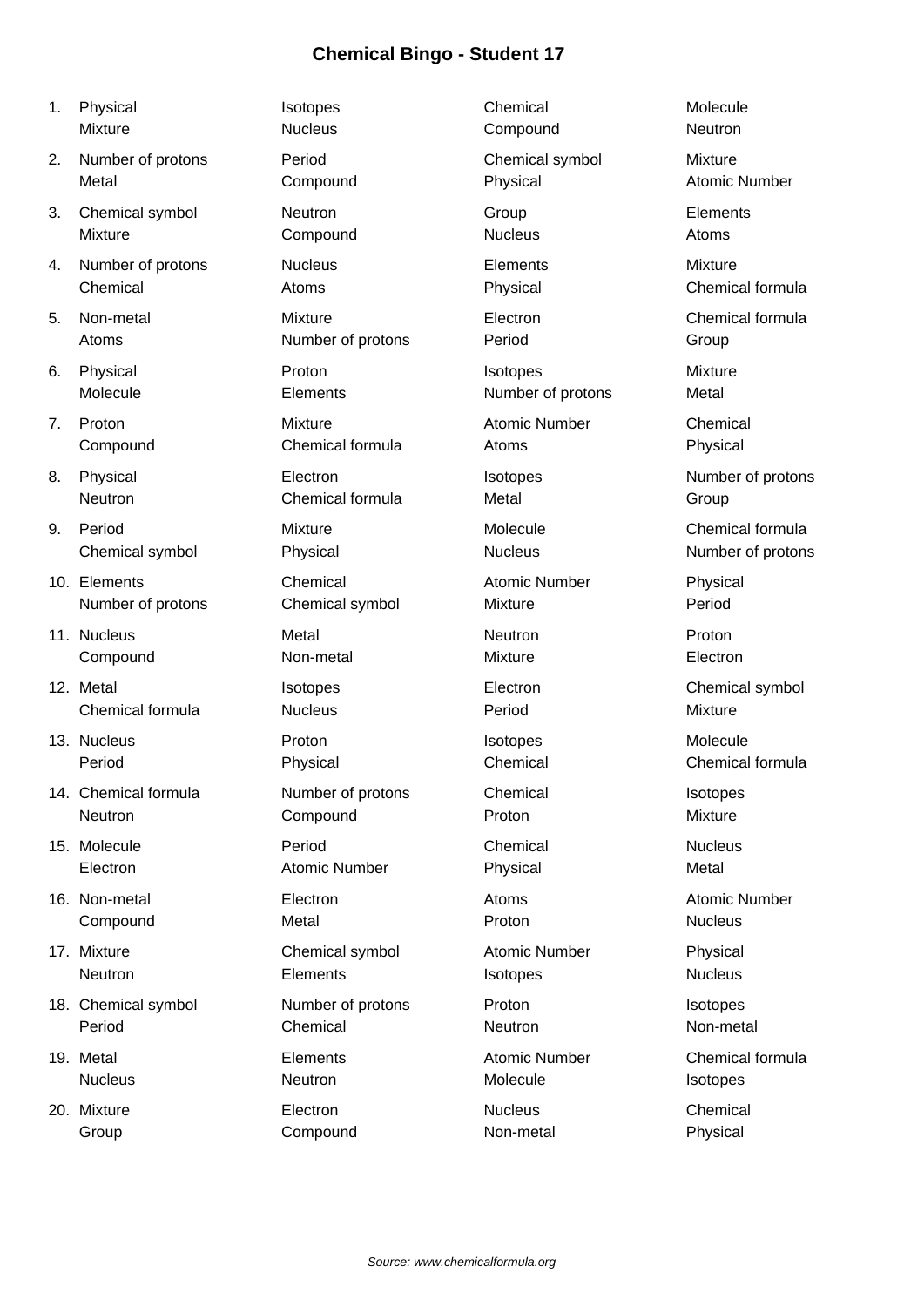| 1. | Elements              | Chemical             | <b>Atomic Number</b> | Number of protons |
|----|-----------------------|----------------------|----------------------|-------------------|
|    | <b>Nucleus</b>        | Chemical formula     | Molecule             | Neutron           |
| 2. | Chemical formula      | Group                | Molecule             | Atoms             |
|    | <b>Neutron</b>        | Mixture              | Electron             | Metal             |
| 3. | Neutron               | Chemical symbol      | <b>Atomic Number</b> | <b>Nucleus</b>    |
|    | Group                 | Compound             | Chemical formula     | Atoms             |
| 4. | Molecule              | Isotopes             | Electron             | Number of protons |
|    | Atoms                 | Metal                | <b>Mixture</b>       | <b>Nucleus</b>    |
| 5. | Chemical              | Neutron              | Electron             | Molecule          |
|    | Compound              | Number of protons    | Chemical formula     | Physical          |
| 6. | Proton                | Electron             | Neutron              | Group             |
|    | Atoms                 | Elements             | Physical             | Period            |
| 7. | Atoms                 | <b>Nucleus</b>       | Isotopes             | Neutron           |
|    | Electron              | Molecule             | Compound             | Period            |
| 8. | <b>Atomic Number</b>  | Period               | Chemical symbol      | Electron          |
|    | Chemical              | Atoms                | Physical             | Metal             |
| 9. | Period                | <b>Nucleus</b>       | Chemical formula     | Number of protons |
|    | Elements              | Compound             | <b>Atomic Number</b> | Mixture           |
|    | 10. Electron          | Chemical symbol      | <b>Atomic Number</b> | Chemical          |
|    | <b>Nucleus</b>        | Isotopes             | Period               | Compound          |
|    | 11. Proton            | Mixture              | Period               | Physical          |
|    | Isotopes              | Molecule             | Elements             | Neutron           |
|    | 12. Molecule          | Non-metal            | Compound             | Proton            |
|    | Metal                 | Electron             | Elements             | Group             |
|    | 13. Elements          | Chemical formula     | Molecule             | Group             |
|    | <b>Atomic Number</b>  | Period               | Chemical symbol      | Atoms             |
|    | 14. Mixture           | Chemical symbol      | Atomic Number        | <b>Nucleus</b>    |
|    | Chemical formula      | <b>Isotopes</b>      | Non-metal            | Atoms             |
|    | 15. Group             | Metal                | <b>Nucleus</b>       | Non-metal         |
|    | Proton                | Chemical             | Compound             | Isotopes          |
|    | 16. Metal             | Chemical symbol      | Electron             | Mixture           |
|    | Non-metal             | Neutron              | Number of protons    | Period            |
|    | 17. Number of protons | Molecule             | Elements             | <b>Nucleus</b>    |
|    | Atoms                 | Non-metal            | Physical             | Neutron           |
|    | 18. Elements          | Compound             | Atoms                | <b>Nucleus</b>    |
|    | Isotopes              | <b>Atomic Number</b> | Chemical symbol      | Proton            |
|    | 19. Neutron           | Mixture              | Atoms                | Electron          |
|    | <b>Nucleus</b>        | Proton               | Non-metal            | Group             |
|    | 20. Physical          | <b>Nucleus</b>       | Mixture              | Neutron           |

Isotopes **Proton** Proton Non-metal Elements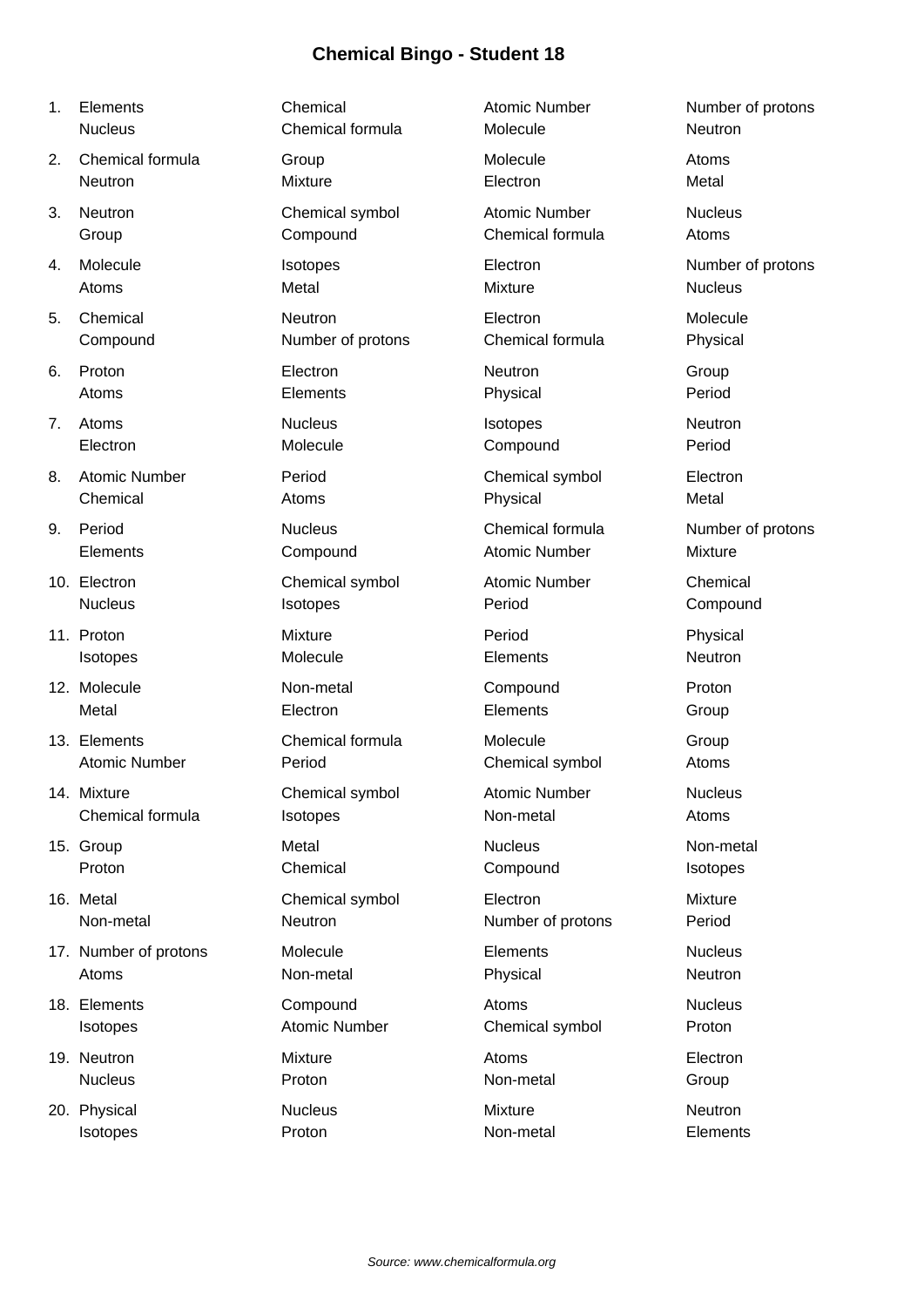| 1. | <b>Nucleus</b>        | Electron             | Proton            | Group                |
|----|-----------------------|----------------------|-------------------|----------------------|
|    | Chemical formula      | Atoms                | <b>Mixture</b>    | Number of protons    |
| 2. | Isotopes              | Atoms                | Period            | Number of protons    |
|    | Physical              | <b>Nucleus</b>       | <b>Mixture</b>    | Molecule             |
| 3. | Number of protons     | Proton               | <b>Mixture</b>    | Group                |
|    | Non-metal             | Electron             | Chemical formula  | Molecule             |
| 4. | <b>Atomic Number</b>  | Neutron              | Isotopes          | Molecule             |
|    | Chemical symbol       | Electron             | Group             | Metal                |
| 5. | Mixture               | Atoms                | Physical          | Period               |
|    | Compound              | Isotopes             | <b>Nucleus</b>    | Non-metal            |
| 6. | <b>Nucleus</b>        | Atoms                | Electron          | Group                |
|    | Chemical formula      | Elements             | Non-metal         | Molecule             |
| 7. | Chemical formula      | Chemical symbol      | Atoms             | Isotopes             |
|    | Mixture               | Physical             | Group             | <b>Atomic Number</b> |
| 8. | Chemical formula      | Non-metal            | Chemical          | Physical             |
|    | Atoms                 | Electron             | <b>Mixture</b>    | Isotopes             |
| 9. | Compound              | <b>Atomic Number</b> | Physical          | Chemical symbol      |
|    | Period                | Chemical formula     | Isotopes          | Non-metal            |
|    | 10. Number of protons | Group                | Compound          | <b>Atomic Number</b> |
|    | Neutron               | Atoms                | Physical          | Metal                |
|    | 11. Compound          | Molecule             | Proton            | <b>Atomic Number</b> |
|    | Chemical symbol       | <b>Nucleus</b>       | <b>Mixture</b>    | Physical             |
|    | 12. Non-metal         | Mixture              | Number of protons | Elements             |
|    | Molecule              | Physical             | Chemical formula  | Neutron              |
|    | 13. Molecule          | Chemical formula     | Neutron           | Period               |
|    | Elements              | Metal                | Non-metal         | Physical             |
|    | 14. Isotopes          | <b>Nucleus</b>       | Mixture           | Group                |
|    | Metal                 | Chemical symbol      | Electron          | Neutron              |
|    | 15. Physical          | Period               | Isotopes          | Chemical             |
|    | Elements              | <b>Atomic Number</b> | Number of protons | Non-metal            |
|    | 16. Period            | Physical             | Number of protons | Compound             |
|    | Atoms                 | Neutron              | Group             | Chemical symbol      |
|    | 17. Period            | Chemical symbol      | Isotopes          | Elements             |
|    | Proton                | Physical             | Atoms             | Chemical             |
|    | 18. Number of protons | Isotopes             | Physical          | Molecule             |
|    | Group                 | Mixture              | Chemical symbol   | <b>Nucleus</b>       |
|    | 19. Atomic Number     | Proton               | Group             | Mixture              |
|    | Chemical symbol       | Number of protons    | Non-metal         | Elements             |
|    | 20. Neutron           | Chemical formula     | Isotopes          | Electron             |
|    | <b>Atomic Number</b>  | Group                | Metal             | Chemical symbol      |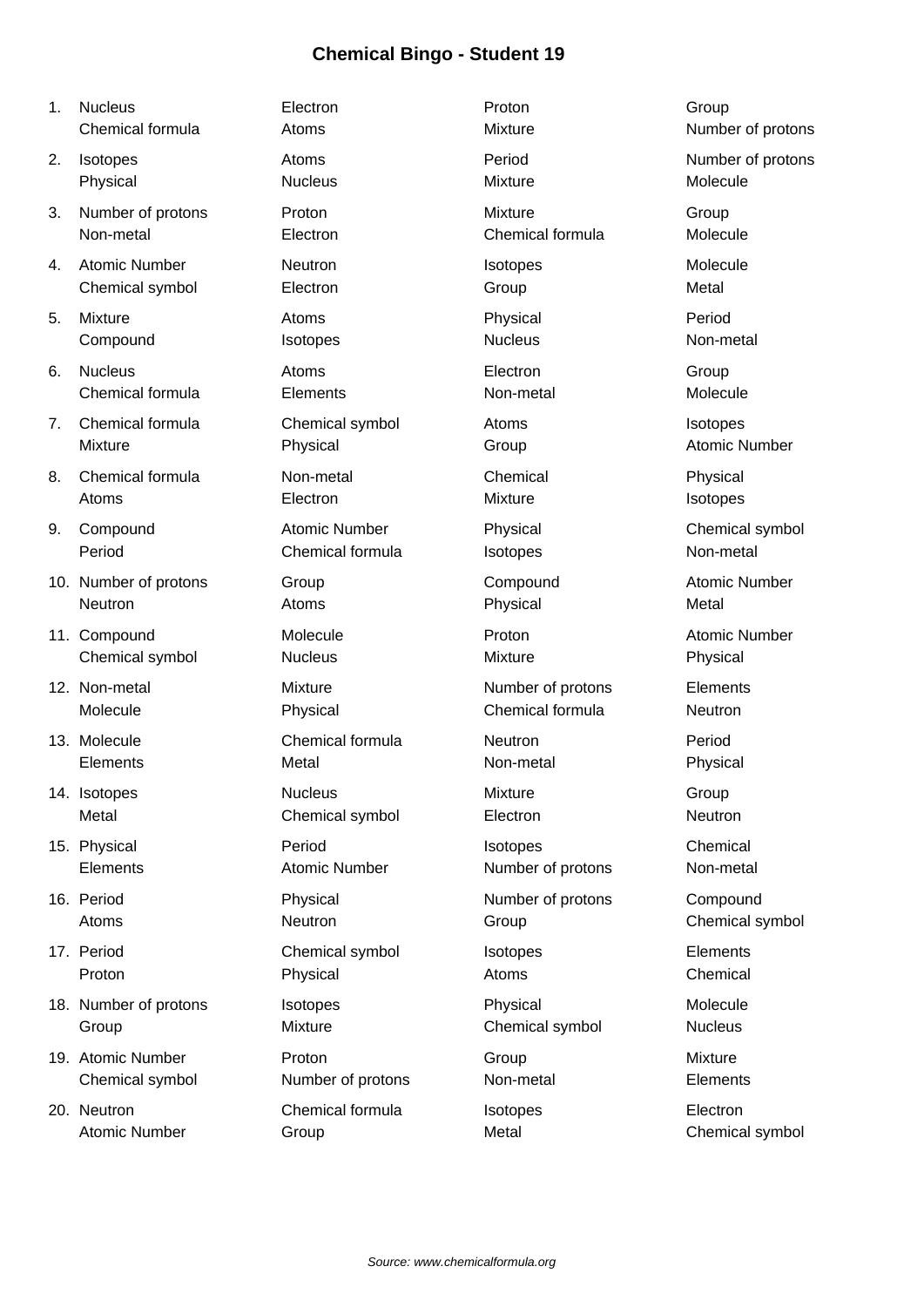- 
- 
- 
- 
- 
- 
- 
- 
- 
- 
- 
- 
- 
- 
- 
- 
- 
- 
- 

1. Atoms Period Elements Metal Isotopes **Proton** Proton **Atomic Number** Compound 2. Period **Number of protons** Atomic Number Molecule Chemical formula Compound Isotopes Chemical symbol 3. Mixture Chemical formula Number of protons Electron Metal Physical Proton Non-metal 4. Chemical formula Group Atoms Atoms Neutron Proton **Elements** Elements Number of protons Period 5. Neutron Nucleus Number of protons Electron Chemical formula Group Chemical Period 6. Elements Chemical formula Chemical symbol Electron Mixture Isotopes Nucleus Atoms 7. Physical **Internal Isotopes** Chemical formula Compound Neutron **Nucleus** Nucleus **Proton** Mixture 8. Electron **Community** Group **Community** Proton **Physical** Physical Number of protons Mucleus **Number of protons** Nucleus **Period** Period Metal 9. Physical **Electron** Electron Non-metal Proton Nucleus **Chemical symbol** Compound Atomic Number 10. Period **Neutron** Neutron **Chemical symbol** Number of protons Molecule **Nucleus** Nucleus Group Group Non-metal 11. Group **Number of protons** Mixture Mixture Non-metal Atoms **Isotopes** Chemical formula Chemical 12. Electron Chemical symbol Atoms Nucleus Period **Neutron** Neutron **Chemical** Metal 13. Nucleus Elements Electron Chemical formula Chemical Physical Period Atoms 14. Chemical formula **Number of protons** Physical **Internal Isotopes** Mixture Chemical symbol Atomic Number Electron 15. Period **Number of protons** Non-metal Chemical symbol Atoms **Internal Isotopes Atomic Number** Molecule 16. Mixture **Electron** Electron **Period** Period Number of protons Proton **International Isotopes** Atoms Atoms Molecule 17. Elements **Non-metal** Non-metal Number of protons Atoms Nucleus **Period** Period **Proton Proton** Proton Physical 18. Elements **Isotopes** Chemical Molecule **Isotopes** Chemical Isotopes Chemical Physical **Atomic Atomic Atomic Number** Group 19. Atoms **Elements** Elements Non-metal Chemical symbol Molecule Meutron Neutron Period Period Number of protons

20. Period Group Isotopes Nucleus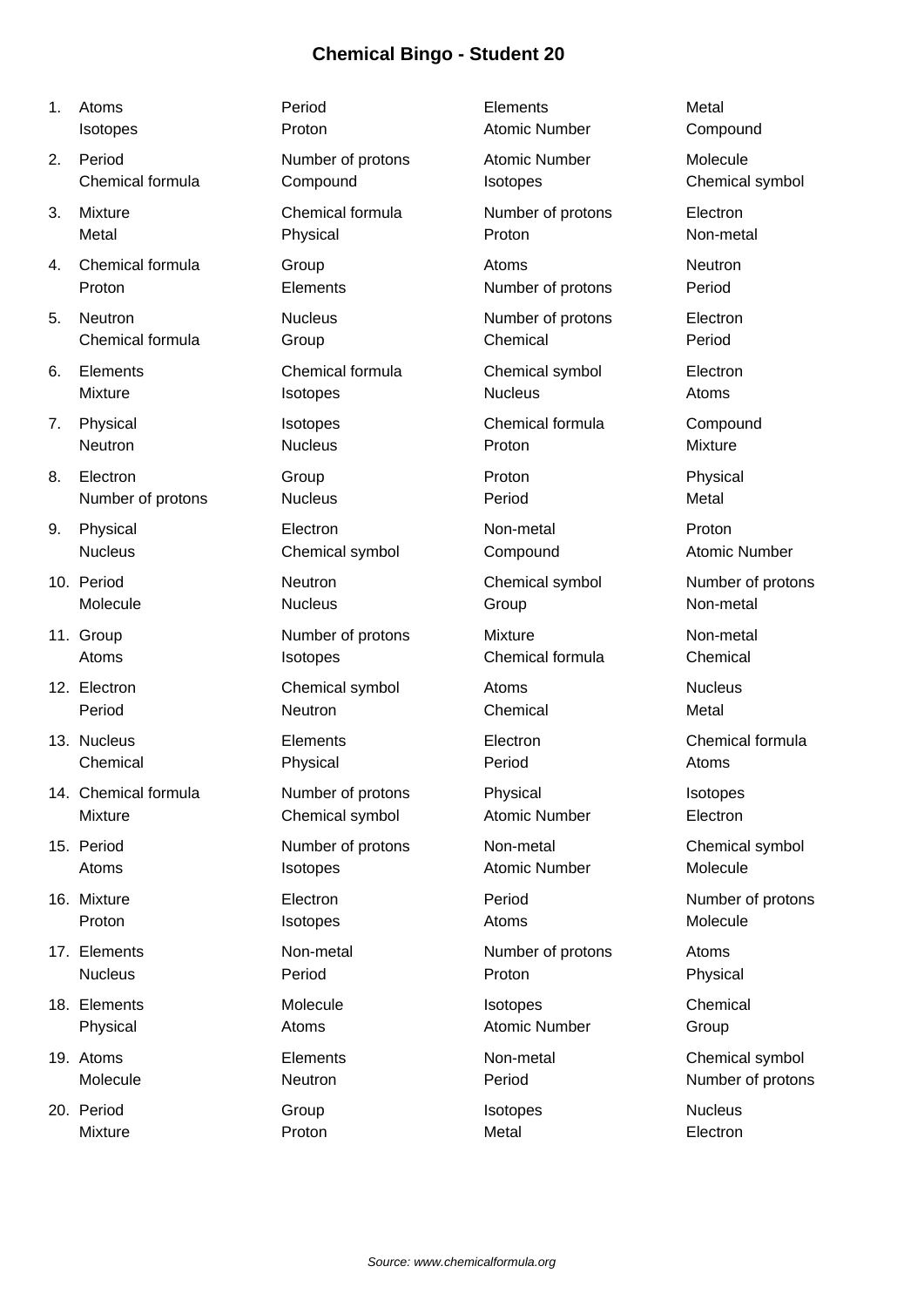2. Chemical formula **Period** Period **Isotopes** Proton

3. Compound Isotopes Neutron Neutron Nucleus

4. Chemical Compound Molecule Non-metal

6. Atomic Number Compound Number of protons Group

8. Neutron **Chemical formula** Elements Compound

12. Electron **International Communist Crown Crown Crown** Group Metal

15. Number of protons Chemical formula Compound Molecule

19. Number of protons Mixture Proton Physical

20. Chemical **Metal** Metal Non-metal Physical Chemical formula Group Chemical Atoms

1. Metal **Internal Molecule** Isotopes Atoms Mixture Chemical symbol Elements Neutron Group Chemical symbol Molecule Molecule Electron Number of protons Electron Chemical formula Molecule Number of protons Atoms Atoms **Atoms** Physical Mixture 5. Molecule **Neutron** Neutron Compound Non-metal Electron Metal Mixture Atomic Number Molecule **Atoms** Atoms **Period** Period Mucleus 7. Elements **Molecule** Atomic Number **Isotopes** Nucleus **Mixture** Mixture **Chemical symbol** Period Number of protons Atoms Chemical Chemical symbol 9. Chemical symbol Number of protons Metal Non-metal Atoms **Mixture** Mixture **Period** Chemical 10. Isotopes **Non-metal** Mixture Mixture Chemical Metal **Nucleus** Nucleus Number of protons Period 11. Atomic Number **Atoms** Atoms **Neutron Neutron** Physical Chemical formula Electron Metal Proton Chemical symbol **Proton** Proton Atoms Atoms Chemical formula 13. Chemical symbol **Atoms** Isotopes **Isotopes Isotopes** Nucleus Mixture Physical Metal Period 14. Isotopes **Atomic Number** Metal Chemical Chemical Chemical Chemical Chemical Chemical Elements Non-metal Chemical formula Nucleus Chemical symbol Nucleus Atomic Number Non-metal 16. Atomic Number Isotopes Compound Molecule Mixture Non-metal Chemical Chemical Chemical Chemical formula 17. Mixture **Number of protons** Molecule **Number of protons** Molecule Period Atoms **Physical** Physical Chemical Atomic Number 18. Chemical symbol Compound Compound Group Compound Group Mixture Chemical Elements Atomic Number Atoms Atoms **Neutron** Neutron Non-metal Metal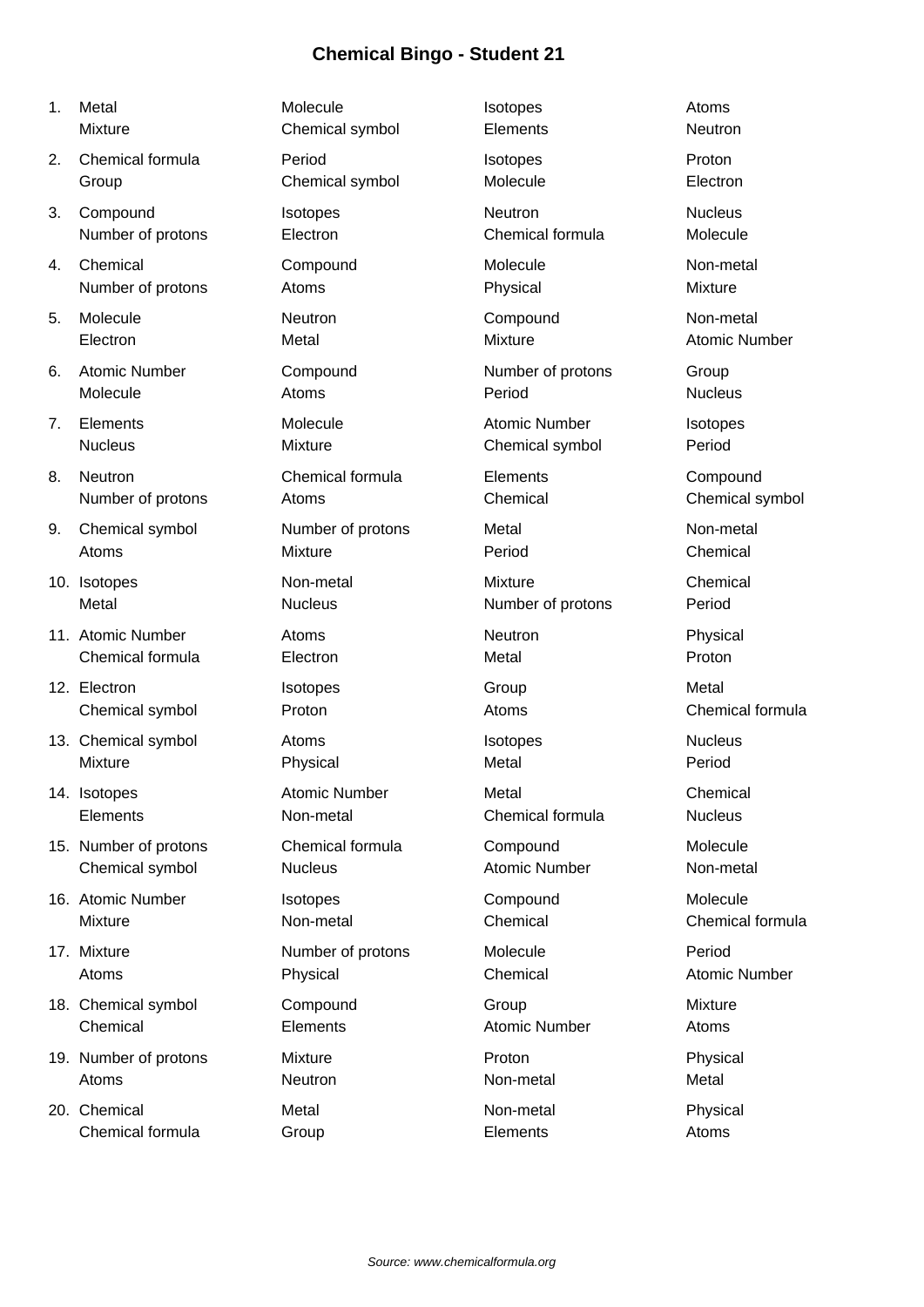- 1. Chemical formula **Internal Mixture** Chemical symbol **Isotopes** Chemical symbol Metal **Atoms** Atoms Chemical Chemical Proton
- 
- 
- 4. Chemical symbol isotopes Chemical Chemical Chemical Chemical Chemical Chemical Chemical Chemical Chemical Chemical Chemical Chemical Chemical Chemical Chemical Chemical Chemical Chemical Chemical Chemical Chemical Chemi
- 5. Atomic Number Physical Chemical formula Compound
- 
- 
- 8. Neutron **Internal Isotopes** Chemical formula Electron
- 
- 
- 
- 
- 
- 
- 15. Chemical Chemical symbol Metal Molecule
- 16. Nucleus **Atomic Atomic Atomic Number** Isotopes
- 
- 18. Number of protons Compound Mixture Chemical formula
- 

2. Chemical Molecule Molecule Number of protons Non-metal Atomic Number **Elements** Elements Group Chemical symbol 3. Proton Chemical formula Metal Chemical Group **Atomic Number** Isotopes **Chemical symbol** Scroup Atomic Number Electron Group Chemical formula Period Nucleus **Electron** Chemical Chemical Atoms 6. Molecule **Proton Period** Period Period Atomic Number Compound **Atoms** Atoms **Neutron** Isotopes 7. Isotopes **Elements** Elements Mixture Mixture Chemical formula Electron **Physical** Physical Chemical symbol Atoms Chemical symbol Proton Metal Physical 9. Chemical **Metal** Metal Elements **Atomic Number** Physical Nucleus Nucleus Non-metal Chemical symbol 10. Neutron **Period** Period **Proton Proton** Proton Mixture Group Chemical formula Number of protons Isotopes 11. Non-metal **Communists** Group **Physical** Physical **Physical** Physical Rucleus Chemical Metal Proton Chemical formula 12. Molecule **Non-metal** Physical **Non-metal** Metal Atomic Number **Proton** Proton Group **Atoms** 13. Mixture Proton Chemical symbol Chemical formula Molecule Chemical Non-metal Atomic Number 14. Atomic Number **Metal** Metal Neutron **Neutron** Group Nucleus **International Isotopes Period** Period Non-metal Number of protons Compound Atomic Number Atoms Chemical symbol Elements Metal Neutron 17. Atomic Number Group Group Neutron Neutron Non-metal Molecule **Elements** Electron Electron Isotopes Atoms **Internal Elements** Isotopes **Internal Elements** Elements 19. Physical **Metal Metal Atomic Number** Molecule Atoms Group Chemical Chemical Isotopes 20. Metal **Chemical formula** Isotopes **Nucleus** Nucleus

Electron Elements Physical Molecule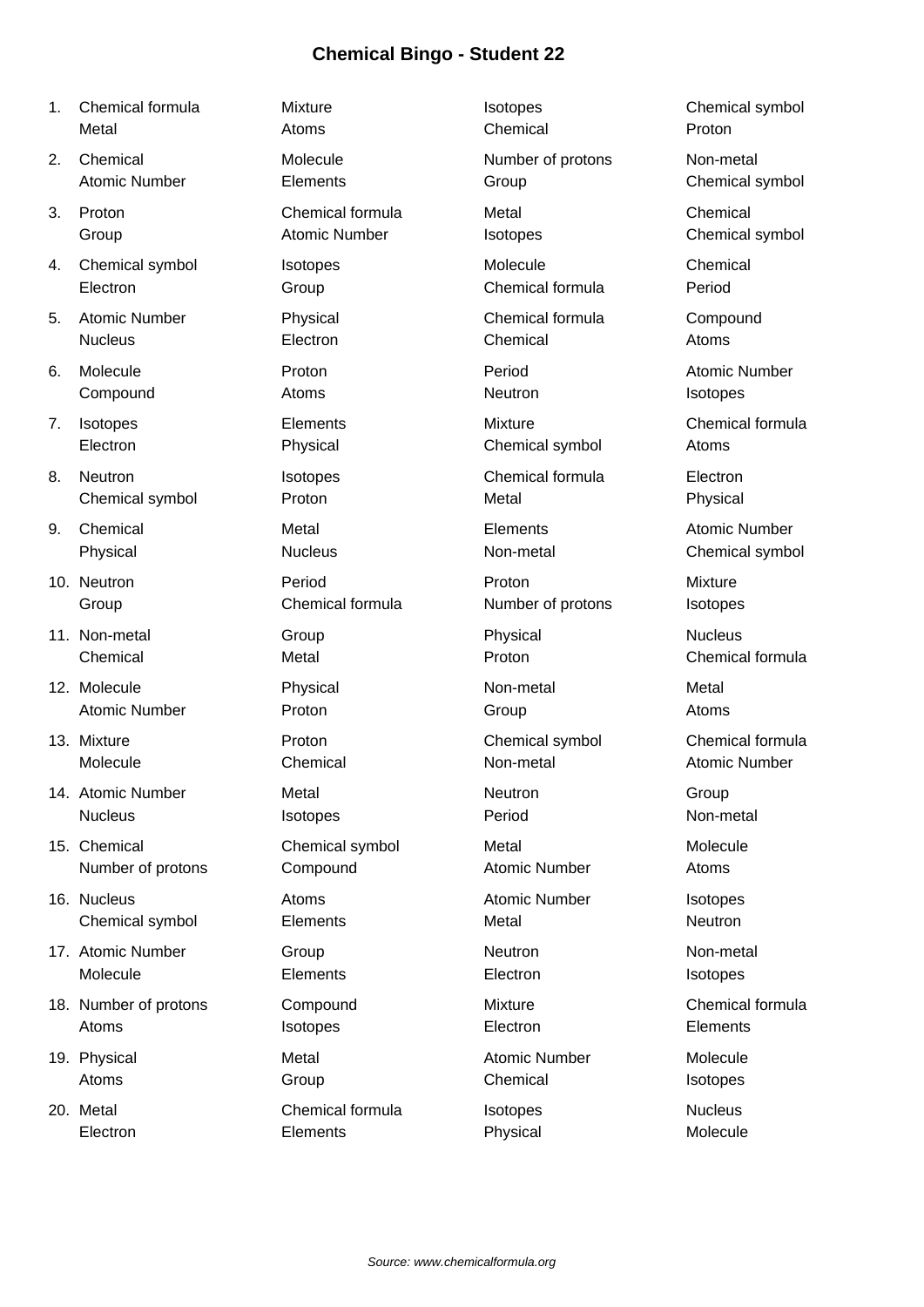- 1. Nucleus **Physical** Physical Number of protons Electron Period **Intervellet Elements** Neutron Neutron **Isotopes** Elements **Neutron** 2. Mixture **Non-metal Physical Elements** Proton Group Isotopes Metal 3. Nucleus **Number of protons** Elements Electron **Isotopes** Croup Community Chemical formula Physical 4. Chemical symbol **Elements Atomic Number** Mon-metal Atoms **Number of protons** Mixture Mixture Nucleus 5. Period Nucleus Group Elements Isotopes **Compound** Compound Mixture Mixture Number of protons 6. Non-metal Chemical Nucleus Chemical formula Physical Electron Electron Chemical symbol Compound 7. Neutron **Metal** Metal Chemical formula Non-metal Elements Croup Croup Chemical Chemical Nucleus 8. Period Chemical formula Elements Electron Proton **Neutron** Neutron **Physical** Physical Nucleus 9. Metal **Atomic Number** Nucleus **Atomic Number** Nucleus Electron Compound Elements Number of protons Chemical 10. Molecule Chemical formula Atomic Number Physical Proton **Number of protons** Isotopes Neutron **Neutron** 11. Chemical symbol Mixture **Mixture** Metal Metal Neutron Atomic Number Compound Compound Number of protons Chemical formula 12. Molecule Physical Compound Nucleus Group Chemical Elements Proton 13. Non-metal **Neutron** Neutron **Compound** Elements Isotopes Chemical formula Number of protons Electron 14. Number of protons Mucleus Nucleus Proton Chemical symbol Chemical Period Compound Elements 15. Proton **Atomic Number** Group Chemical symbol Chemical symbol Metal **Mixture** Mixture **Non-metal** Elements 16. Neutron Chemical formula Atomic Number Electron Atoms Period Proton Mixture 17. Non-metal **Elements** Elements Number of protons Molecule Physical Chemical formula Chemical Metal
	-
	-

20. Chemical symbol Group Group Proton Proton Electron Period **Atomic Number** Elements Mixture

18. Non-metal **Chemical symbol** Atomic Number Compound Nucleus **Mixture** Mixture Metal Metal Molecule 19. Nucleus Non-metal Mixture Physical Elements Chemical symbol Proton Number of protons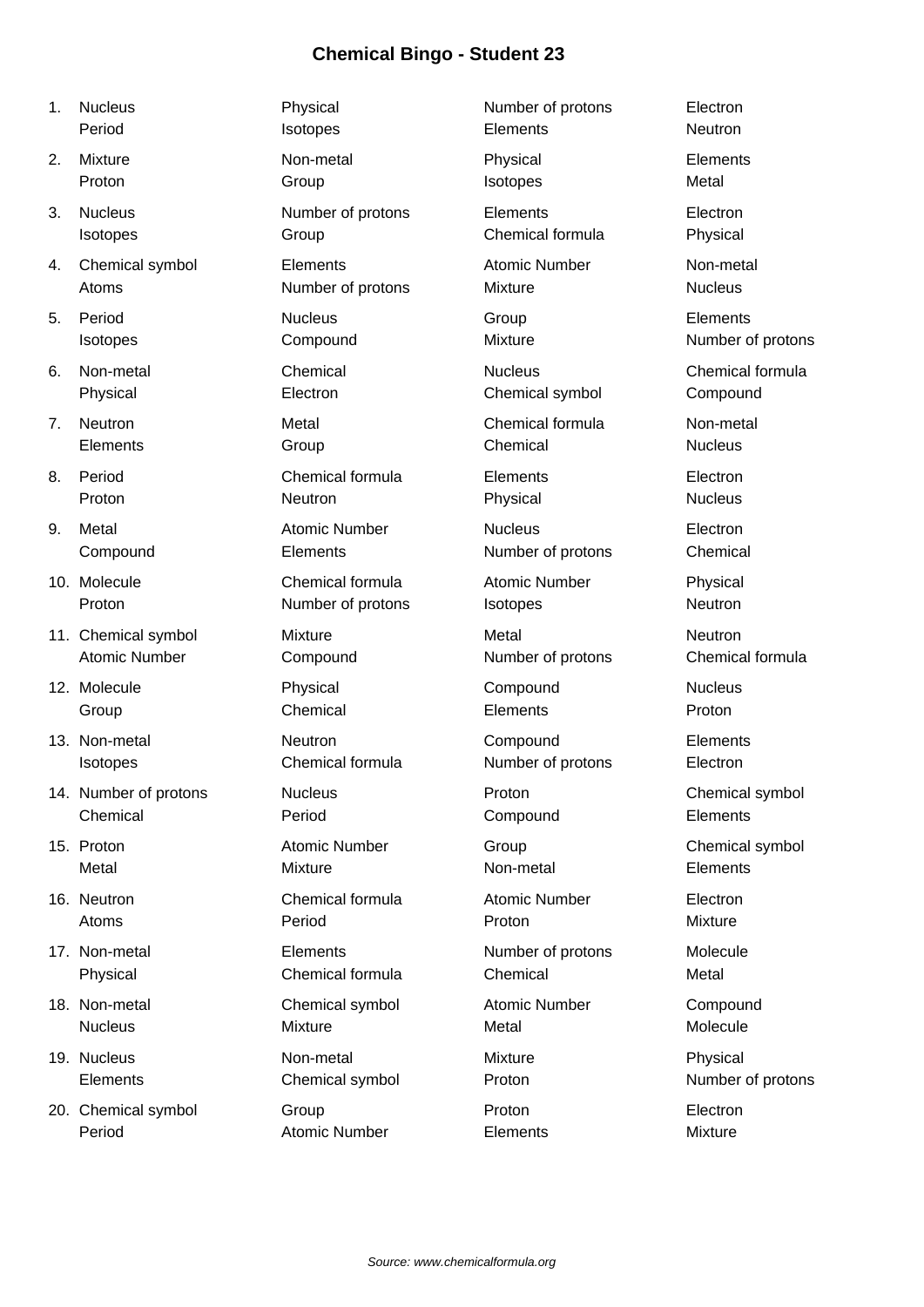| Non-metal | Molecule | Group          | Electron |
|-----------|----------|----------------|----------|
| Atoms     | Period   | <b>Nucleus</b> | Chemica  |

- 
- 
- 
- 
- 
- 
- 
- 
- 
- 
- 
- 
- 
- 
- 
- 
- 
- 
- 20. Metal Molecule Compound Period Chemical formula **Electron Electron** Non-metal Group

Period **Nucleus** Nucleus **Chemical formula** 2. Electron Physical Atoms Group Period **Internal Isotopes** Molecule Atomic Number 3. Chemical symbol isotopes Non-metal Non-metal Neutron **Compound Elements** Elements Metal Metal Atomic Number 4. Atomic Number Chemical Elements Isotopes Mixture Nucleus Physical Period 5. Atoms Period Metal Compound Electron **Isotopes Proton Isotopes Proton Mixture** 6. Neutron Proton Chemical Mixture Atoms **Group** Group Chemical formula Number of protons 7. Compound **Number of protons** Non-metal Non-metal Neutron Nucleus **Atoms** Atoms Molecule Molecule Chemical symbol 8. Mixture **Non-metal** Proton Broton Group Electron Nucleus Molecule Chemical symbol 9. Mixture Elements Metal Non-metal Chemical symbol **Electron Electron** Molecule **Molecule** Atomic Number 10. Molecule **Neutron** Neutron **Atoms** Atoms Proton Period **Mixture Electron** Electron Group 11. Chemical symbol **Neutron** Neutron Non-metal Nucleus Isotopes Molecule Chemical formula Chemical 12. Chemical **Electron** Electron Metal Metal Isotopes **Compound Compound Compound Number of protons Atoms Atoms Mixture** 13. Electron **Atoms** Atoms **Proton Broton** Group Compound Non-metal Physical Chemical 14. Molecule Chemical formula Elements Nucleus Chemical symbol Atomic Number Non-metal Metal 15. Proton Physical Period Group Atomic Number Chemical symbol Isotopes Chemical symbol Isotopes and Metal 16. Chemical **Atoms** Mixture Mixture Metal Compound Proton Proton Group Compound Proton Compound Botopes 17. Mixture **Number of protons** Isotopes Chemical Chemical formula Nucleus Period Group 18. Number of protons Molecule Period Electron Non-metal **Isotopes Neutron** Group 19. Elements **Physical** Physical Number of protons Nucleus Chemical symbol Chemical formula Mixture Electron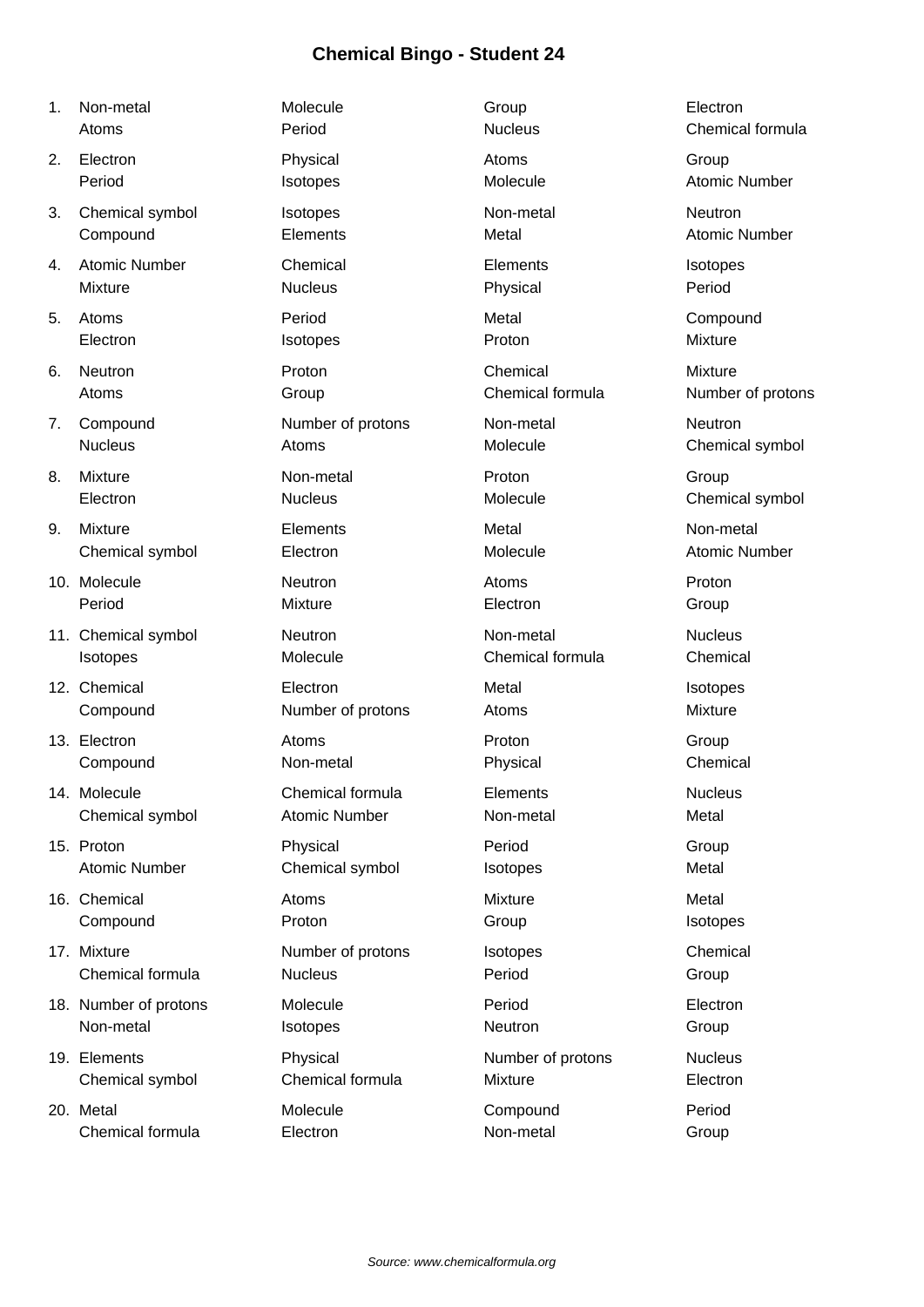| 1. | Group                | Neutron              | Compound             | <b>Atomic Number</b> |
|----|----------------------|----------------------|----------------------|----------------------|
|    | Proton               | Electron             | Chemical formula     | Number of protons    |
| 2. | Proton               | Elements             | Chemical symbol      | Compound             |
|    | Chemical formula     | <b>Atomic Number</b> | Chemical             | Physical             |
| 3. | Non-metal            | Group                | Metal                | Neutron              |
|    | Chemical symbol      | Period               | Compound             | Electron             |
| 4. | Number of protons    | Non-metal            | Chemical             | Chemical symbol      |
|    | Electron             | Group                | <b>Mixture</b>       | Physical             |
| 5. | Non-metal            | Molecule             | Chemical symbol      | Neutron              |
|    | Metal                | Electron             | <b>Mixture</b>       | <b>Atomic Number</b> |
| 6. | <b>Atomic Number</b> | Mixture              | <b>Nucleus</b>       | Group                |
|    | Proton               | Molecule             | Electron             | Isotopes             |
| 7. | Isotopes             | Group                | Chemical symbol      | Atoms                |
|    | <b>Mixture</b>       | Proton               | Electron             | Chemical             |
| 8. | Non-metal            | Chemical formula     | Atoms                | Chemical symbol      |
|    | Molecule             | Number of protons    | Metal                | Chemical             |
| 9. | Isotopes             | Elements             | Physical             | Chemical             |
|    | Metal                | Molecule             | Non-metal            | Number of protons    |
|    | 10. Isotopes         | <b>Atomic Number</b> | Non-metal            | Number of protons    |
|    | Neutron              | Group                | Chemical symbol      | <b>Mixture</b>       |
|    | 11. Compound         | Molecule             | Group                | <b>Nucleus</b>       |
|    | Elements             | <b>Atomic Number</b> | Mixture              | Atoms                |
|    | 12. Molecule         | Mixture              | Chemical symbol      | Metal                |
|    | Physical             | <b>Atomic Number</b> | Chemical formula     | Period               |
|    | 13. Nucleus          | Chemical symbol      | Chemical             | Physical             |
|    | Electron             | Molecule             | Atoms                | Compound             |
|    | 14. Proton           | Chemical formula     | <b>Atomic Number</b> | <b>Mixture</b>       |
|    | Chemical symbol      | Compound             | Isotopes             | Period               |
|    | 15. Period           | Atoms                | Chemical             | Group                |
|    | <b>Atomic Number</b> | <b>Nucleus</b>       | Elements             | Physical             |
|    | 16. Mixture          | Physical             | Group                | Number of protons    |
|    | <b>Nucleus</b>       | Molecule             | Compound             | Period               |
|    | 17. Nucleus          | Mixture              | Isotopes             | Chemical formula     |
|    | Number of protons    | Neutron              | Molecule             | Chemical             |
|    | 18. Mixture          | Isotopes             | Metal                | Electron             |
|    | Non-metal            | Chemical symbol      | <b>Nucleus</b>       | Atoms                |
|    | 19. Atomic Number    | Atoms                | Number of protons    | Elements             |
|    | Physical             | Group                | Neutron              | Proton               |

20. Molecule **Chemical symbol** Number of protons Chemical Metal Proton Mixture Physical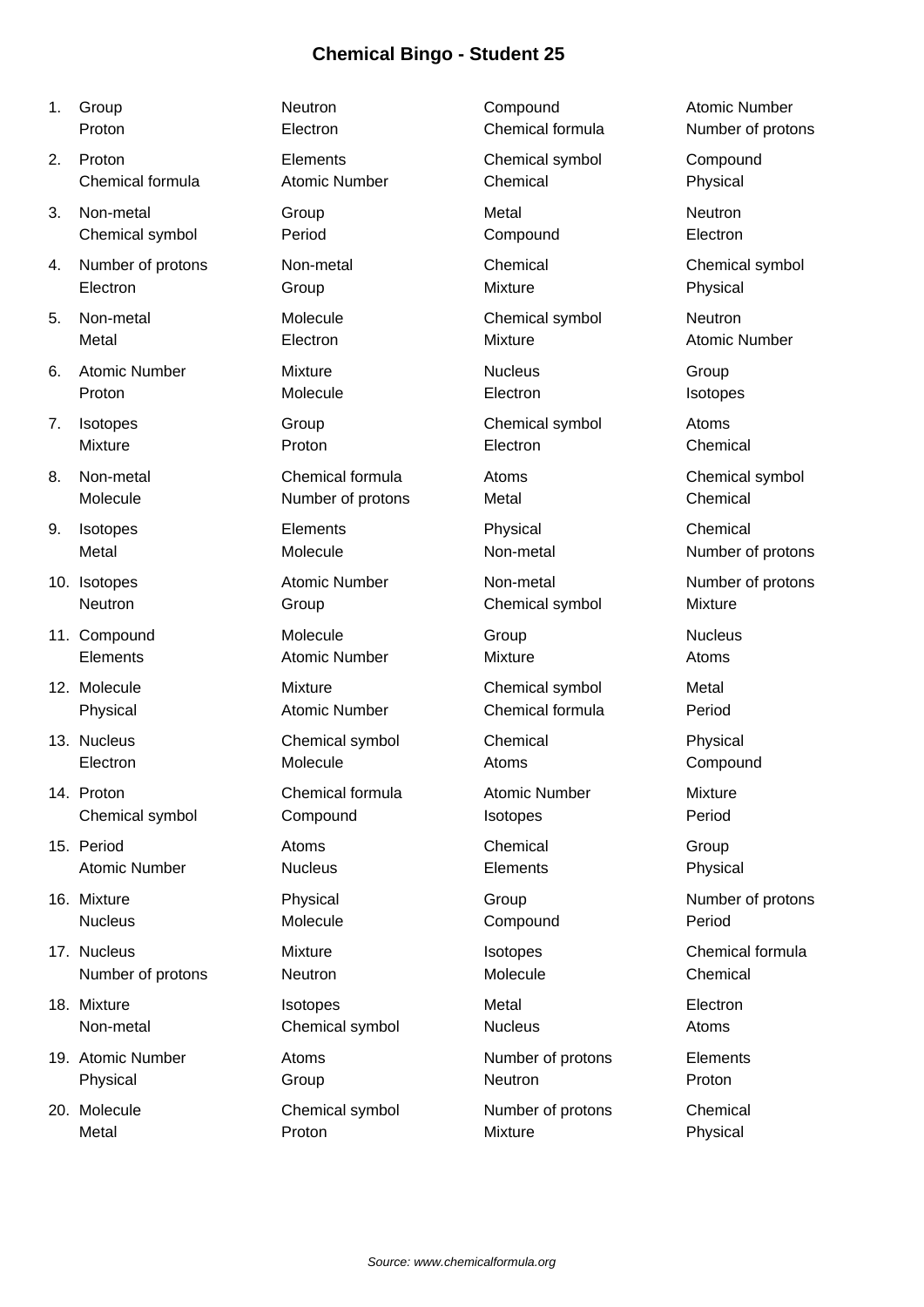| 1. | Group                | Period           | Proton               | Neutron              |
|----|----------------------|------------------|----------------------|----------------------|
|    | Electron             | Mixture          | Isotopes             | Atoms                |
| 2. | Number of protons    | Proton           | <b>Nucleus</b>       | Compound             |
|    | Group                | Mixture          | Atoms                | Isotopes             |
| 3. | Proton               | Physical         | <b>Mixture</b>       | Group                |
|    | Chemical symbol      | <b>Nucleus</b>   | <b>Atomic Number</b> | Non-metal            |
| 4. | Number of protons    | Isotopes         | Chemical symbol      | Atoms                |
|    | <b>Neutron</b>       | Electron         | Non-metal            | Chemical formula     |
| 5. | Number of protons    | Non-metal        | Metal                | Isotopes             |
|    | <b>Mixture</b>       | Compound         | <b>Nucleus</b>       | Chemical symbol      |
| 6. | Chemical formula     | Mixture          | <b>Atomic Number</b> | Number of protons    |
|    | Isotopes             | Period           | Metal                | Group                |
| 7. | Chemical symbol      | <b>Nucleus</b>   | Molecule             | Chemical             |
|    | Isotopes             | Non-metal        | Group                | Elements             |
| 8. | Metal                | Elements         | Physical             | Mixture              |
|    | Chemical formula     | Group            | Electron             | Isotopes             |
| 9. | Number of protons    | Chemical symbol  | <b>Nucleus</b>       | Atoms                |
|    | Period               | Elements         | <b>Mixture</b>       | Metal                |
|    | 10. Chemical         | Neutron          | Elements             | Isotopes             |
|    | Non-metal            | Electron         | Atoms                | Physical             |
|    | 11. Electron         | Mixture          | Number of protons    | Period               |
|    | Chemical formula     | Physical         | Proton               | Non-metal            |
|    | 12. Isotopes         | Atoms            | Neutron              | Proton               |
|    | Non-metal            | Mixture          | Elements             | Chemical formula     |
|    | 13. Period           | Molecule         | Physical             | Number of protons    |
|    | Chemical formula     | Chemical symbol  | Electron             | <b>Neutron</b>       |
|    | 14. Atoms            | Isotopes         | Period               | Non-metal            |
|    | Molecule             | Electron         | <b>Atomic Number</b> | Neutron              |
|    | 15. Nucleus          | Elements         | Isotopes             | <b>Atomic Number</b> |
|    | <b>Mixture</b>       | Physical         | Non-metal            | Proton               |
|    | 16. Metal            | Electron         | <b>Atomic Number</b> | Mixture              |
|    | Atoms                | Molecule         | Group                | Elements             |
|    | 17. Physical         | Elements         | Metal                | Non-metal            |
|    | <b>Atomic Number</b> | <b>Nucleus</b>   | <b>Mixture</b>       | Neutron              |
|    | 18. Physical         | Atoms            | Neutron              | Chemical formula     |
|    | Chemical symbol      | Electron         | Proton               | Metal                |
|    | 19. Group            | Chemical symbol  | Period               | Number of protons    |
|    | Metal                | Chemical formula | Physical             | Electron             |
|    | 20. Neutron          | <b>Nucleus</b>   | Number of protons    | Proton               |
|    | Non-metal            | Isotopes         | Elements             | Physical             |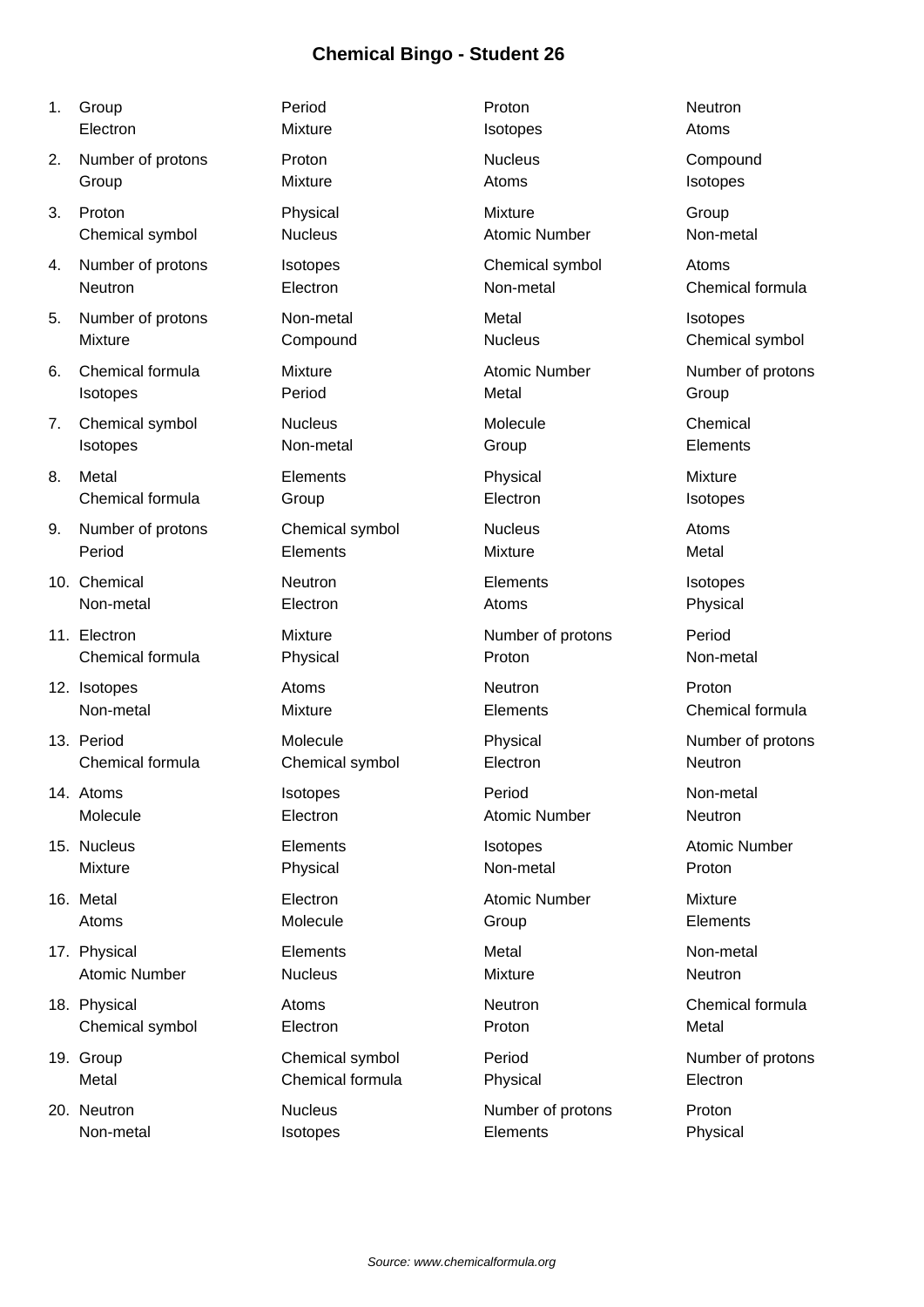- 
- 
- 
- 
- 
- 
- 
- 
- 
- 
- 
- 
- 
- 
- 
- 
- 
- 
- 
- 

1. Nucleus Proton Metal Group **Isotopes Atoms** Atoms **Chemical formula** Elements 2. Mixture **Nucleus** Nucleus **Chemical formula** Number of protons Metal **Neutron** Neutron Atoms Atoms Non-metal 3. Compound Physical Physical Chemical Chemical Number of protons Chemical symbol Metal Nucleus Nucleus Group 4. Chemical formula Proton Period Chemical symbol Neutron Compound Electron Chemical Compound Electron Chemical 5. Atoms **Non-metal** Nucleus Nucleus Neutron Physical Electron Elements Chemical symbol 6. Elements Number of protons Isotopes Metal Neutron **Electron** Electron Compound Group 7. Neutron **Nucleus** Compound Compound Chemical formula Proton **Number of protons** Elements Chemical 8. Neutron Metal Nucleus Atoms Chemical Chemical symbol Mixture Molecule 9. Atoms Proton Nucleus Neutron Physical **Mixture** Mixture **Electron** Molecule 10. Isotopes Chemical symbol Chemical Molecule Number of protons Compound Non-metal Non-metal Neutron 11. Molecule **Chemical** Chemical Atomic Number Chemical symbol Elements Electron Electron Chemical formula Compound 12. Non-metal **Chemical formula** Electron Electron Atoms Metal Elements Compound Period 13. Nucleus **Elements** Elements Electron Electron Compound Atoms Mixture Chemical formula 14. Metal Non-metal Period Isotopes Chemical **Proton Proton** Physical **Physical** Mixture 15. Number of protons Chemical Compound Period Mixture Group Group Reutron Neutron Isotopes 16. Chemical symbol Proton Electron Compound Chemical Non-metal Chemical formula Atoms 17. Nucleus **Period** Period Mixture Mixture Chemical symbol Non-metal **Physical** Physical Atoms Metal 18. Elements Period Compound Physical Atoms **Neutron** Chemical Group 19. Physical **Nucleus Nucleus Electron Chemical symbol Compound Molecule Atoms Atoms Molecule Atoms Atoms Atoms** 

20. Neutron **Non-metal** Elements **Physical** Atoms **Period** Period Atomic Number Group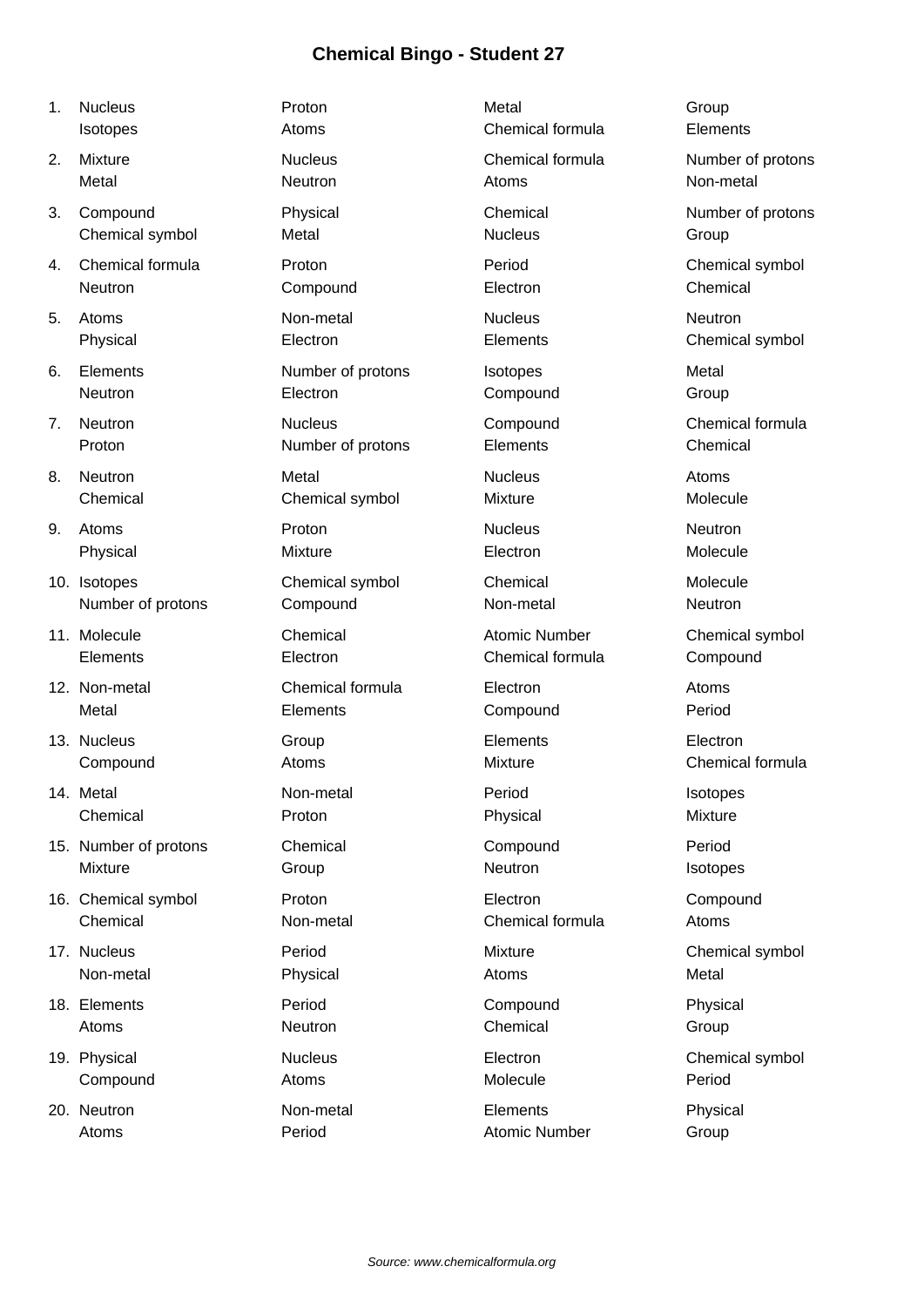| 1. | Physical             | Molecule             | Atoms             | Group                |
|----|----------------------|----------------------|-------------------|----------------------|
|    | Proton               | Metal                | Compound          | Chemical symbol      |
| 2. | Group                | Number of protons    | Mixture           | Chemical             |
|    | Chemical symbol      | Proton               | Physical          | <b>Nucleus</b>       |
| 3. | Molecule             | <b>Nucleus</b>       | Electron          | Non-metal            |
|    | Neutron              | Proton               | Compound          | Metal                |
| 4. | Physical             | <b>Atomic Number</b> | Atoms             | Period               |
|    | Chemical symbol      | Neutron              | Non-metal         | Proton               |
| 5. | Non-metal            | Neutron              | Number of protons | Chemical symbol      |
|    | Metal                | Isotopes             | Physical          | <b>Mixture</b>       |
| 6. | Non-metal            | Period               | Isotopes          | <b>Nucleus</b>       |
|    | Neutron              | Proton               | Electron          | Number of protons    |
| 7. | <b>Atomic Number</b> | Chemical             | Number of protons | Electron             |
|    | Atoms                | Molecule             | Elements          | <b>Mixture</b>       |
| 8. | Metal                | Chemical formula     | Atoms             | Non-metal            |
|    | Isotopes             | Period               | <b>Nucleus</b>    | Chemical symbol      |
| 9. | Physical             | Molecule             | <b>Nucleus</b>    | Electron             |
|    | Isotopes             | Non-metal            | Period            | <b>Atomic Number</b> |
|    | 10. Atoms            | Number of protons    | Mixture           | Compound             |
|    | Proton               | Group                | Physical          | Metal                |
|    | 11. Mixture          | <b>Nucleus</b>       | <b>Neutron</b>    | Molecule             |
|    | <b>Atomic Number</b> | Atoms                | Metal             | Chemical             |
|    | 12. Metal            | Chemical             | Isotopes          | <b>Mixture</b>       |
|    | Chemical formula     | Compound             | Number of protons | Elements             |
|    | 13. Physical         | <b>Neutron</b>       | Group             | Atoms                |
|    | <b>Nucleus</b>       | Non-metal            | Chemical          | Number of protons    |
|    | 14. Isotopes         | Number of protons    | Neutron           | Metal                |
|    | Proton               | Electron             | <b>Nucleus</b>    | Physical             |
|    | 15. Nucleus          | Isotopes             | Electron          | Chemical             |
|    | Chemical formula     | Metal                | Period            | Group                |
|    | 16. Group            | Mixture              | Non-metal         | Physical             |
|    | Number of protons    | Elements             | Electron          | Period               |
|    | 17. Mixture          | Neutron              | Chemical formula  | Chemical             |
|    | Physical             | <b>Atomic Number</b> | <b>Nucleus</b>    | Compound             |
|    | 18. Molecule         | Isotopes             | Chemical symbol   | Chemical formula     |
|    | Compound             | <b>Nucleus</b>       | Chemical          | Number of protons    |
|    | 19. Physical         | Atoms                | Mixture           | Chemical             |
|    | <b>Nucleus</b>       | Non-metal            | Electron          | Compound             |
|    | 20. Electron         | Period               | Atoms             | <b>Mixture</b>       |
|    | Chemical symbol      | Proton               | Molecule          | Number of protons    |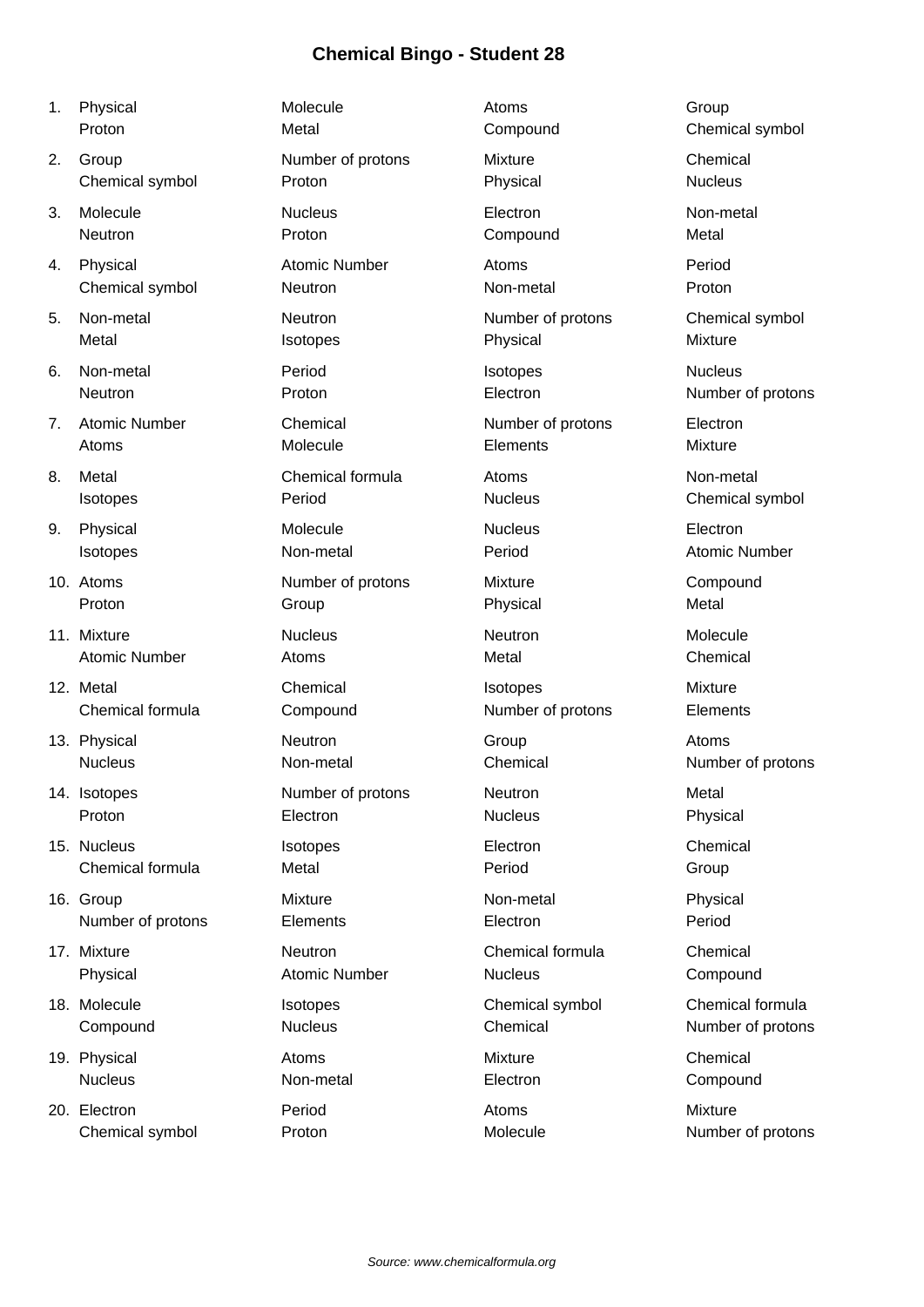| 1. | Mixture               | Compound             | Non-metal            | Proton               |
|----|-----------------------|----------------------|----------------------|----------------------|
|    | Molecule              | Chemical             | Period               | <b>Atomic Number</b> |
| 2. | Elements              | Molecule             | Period               | <b>Atomic Number</b> |
|    | Neutron               | <b>Nucleus</b>       | Physical             | Chemical formula     |
| 3. | <b>Nucleus</b>        | Proton               | Non-metal            | Electron             |
|    | Molecule              | Number of protons    | Elements             | Isotopes             |
| 4. | Chemical              | Neutron              | <b>Nucleus</b>       | Chemical symbol      |
|    | Compound              | Proton               | <b>Atomic Number</b> | Physical             |
| 5. | Atoms                 | Group                | Electron             | Neutron              |
|    | Metal                 | Isotopes             | Molecule             | Chemical formula     |
| 6. | Chemical formula      | Isotopes             | <b>Atomic Number</b> | Compound             |
|    | Metal                 | Molecule             | Electron             | Atoms                |
| 7. | Atoms                 | Elements             | Compound             | Non-metal            |
|    | Chemical symbol       | Mixture              | Neutron              | Group                |
| 8. | Physical              | Isotopes             | Neutron              | Mixture              |
|    | Compound              | Non-metal            | Elements             | Group                |
| 9. | Physical              | Chemical formula     | Atoms                | <b>Nucleus</b>       |
|    | Number of protons     | Proton               | Period               | Chemical symbol      |
|    | 10. Chemical symbol   | Chemical             | Compound             | Electron             |
|    | Number of protons     | Neutron              | Molecule             | Proton               |
|    | 11. Electron          | <b>Nucleus</b>       | Physical             | Elements             |
|    | Group                 | Molecule             | Chemical formula     | Compound             |
|    | 12. Atoms             | Physical             | Group                | Chemical symbol      |
|    | Metal                 | Non-metal            | <b>Mixture</b>       | Electron             |
|    | 13. Proton            | Chemical             | <b>Mixture</b>       | Chemical formula     |
|    | Neutron               | <b>Atomic Number</b> | Physical             | Electron             |
|    | 14. Molecule          | Elements             | Group                | Number of protons    |
|    | Physical              | Metal                | Mixture              | Compound             |
|    | 15. Atomic Number     | Neutron              | Number of protons    | <b>Mixture</b>       |
|    | Period                | Compound             | Proton               | Chemical formula     |
|    | 16. Period            | Neutron              | Number of protons    | Physical             |
|    | Metal                 | Proton               | Chemical formula     | Non-metal            |
|    | 17. Elements          | Chemical             | Chemical formula     | Compound             |
|    | Atoms                 | Group                | Mixture              | Isotopes             |
|    | 18. Metal             | Non-metal            | Mixture              | Isotopes             |
|    | Chemical symbol       | Period               | Compound             | <b>Atomic Number</b> |
|    | 19. Number of protons | Proton               | <b>Atomic Number</b> | Group                |
|    | Non-metal             | Period               | Chemical formula     | Chemical             |
|    | 20. Nucleus           | Chemical symbol      | Number of protons    | Isotopes             |
|    | Compound              | Molecule             | Chemical             | Electron             |
|    |                       |                      |                      |                      |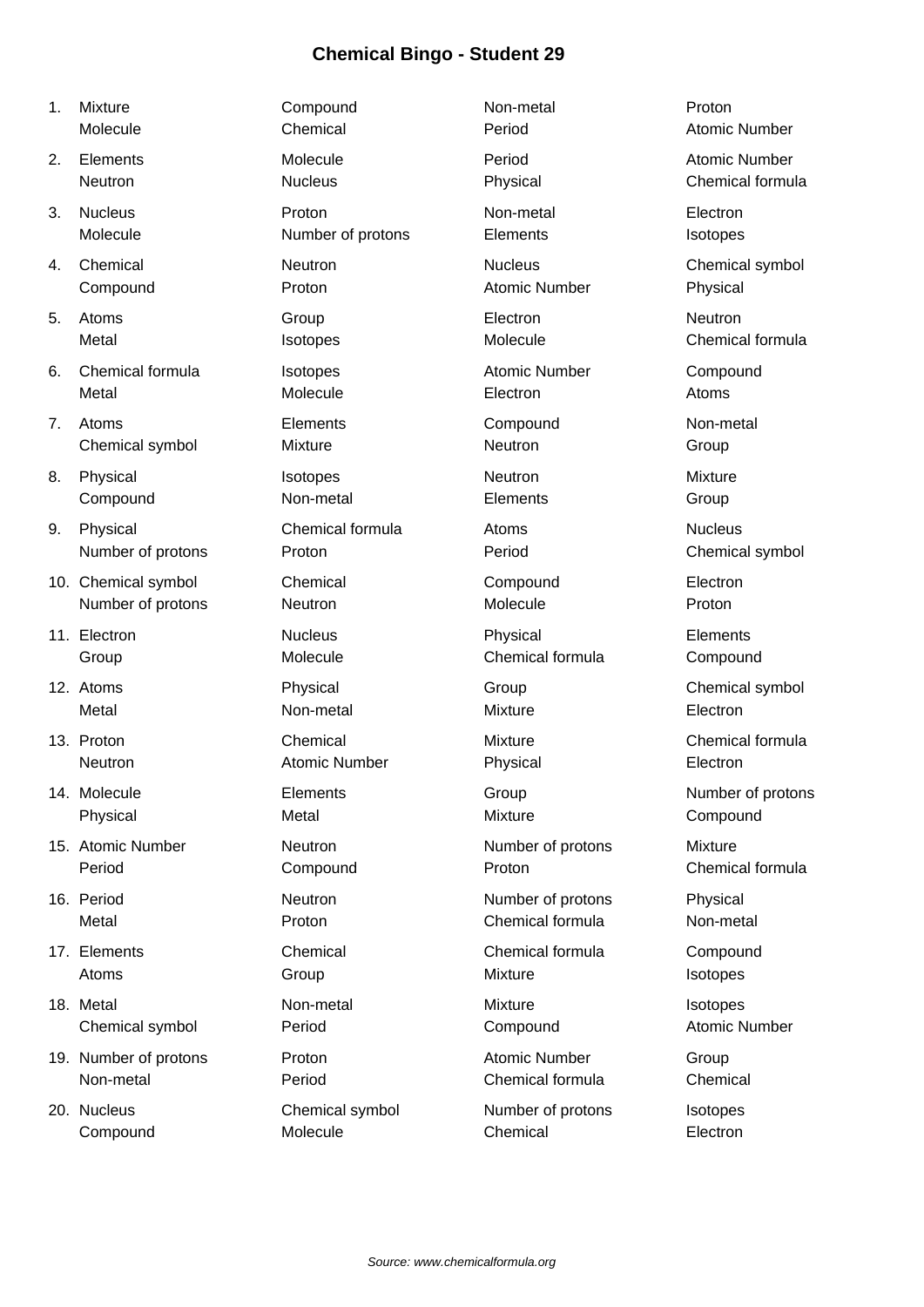- 
- 
- 
- 
- 
- 
- 
- 
- 
- 
- 
- 
- 
- 
- 
- 
- 
- 
- 
- 20. Elements **Atoms** Nucleus **Atoms** Neutron Neutron

1. Compound **Internal Mixture Isotopes** Atomic Number Non-metal **Atoms** Atoms Number of protons Electron 2. Chemical **Proton** Proton Atomic Number Elements Non-metal Group Group Mixture Mixture Isotopes 3. Group Non-metal Atoms Nucleus Metal **Number of protons** Compound Chemical Chemical 4. Electron Compound Period Period Group Chemical symbol Physical Atomic Number Atoms 5. Metal Mixture Elements Molecule Group **Atomic Number** Period **Period** Nucleus 6. Group Neutron Electron Chemical Number of protons Molecule **Molecule** Proton Atoms 7. Chemical Isotopes Physical Compound Elements Proton Nucleus Molecule 8. Atoms Isotopes Neutron Physical Proton Chemical formula Group Chemical Symbol Chemical symbol 9. Period **Non-metal** Nucleus **Nucleus** Proton Physical Chemical Chemical Isotopes Chemical Chemical Formula 10. Proton **Electron** Atoms **Elements** Elements Electron Mixture **Number of protons** Period **Chemical formula** Number of protons 11. Chemical formula Physical Elements Group Mixture **Non-metal** Atomic Number Period **Non-metal** Atomic Number 12. Proton **Chemical** Chemical Period Period Mixture Atomic Number **Electron** Electron Nucleus **Physical** 13. Chemical **Proton** Proton **Crow** Group **Period** Mixture **Atomic Number** Metal Meutron Neutron 14. Compound **Physical** Physical Atomic Number Molecule Chemical Chemical Chemical symbol Group Group Mixture 15. Chemical symbol **Number of protons** Nucleus Nucleus Atomic Number Compound Neutron Chemical formula Physical 16. Group Electron Atoms Period Proton Neutron Neutron Number of protons Chemical symbol 17. Non-metal **Number of protons** Chemical symbol Proton Physical Metal Metal Period Chemical formula 18. Molecule **Metal** Metal **Metal** Elements **Period** Compound Neutron Non-metal Electron 19. Physical **Compound** Group Metal **Atomic Number** Nucleus **Chemical symbol** Nucleus Chemical symbol

Electron Metal Non-metal Chemical formula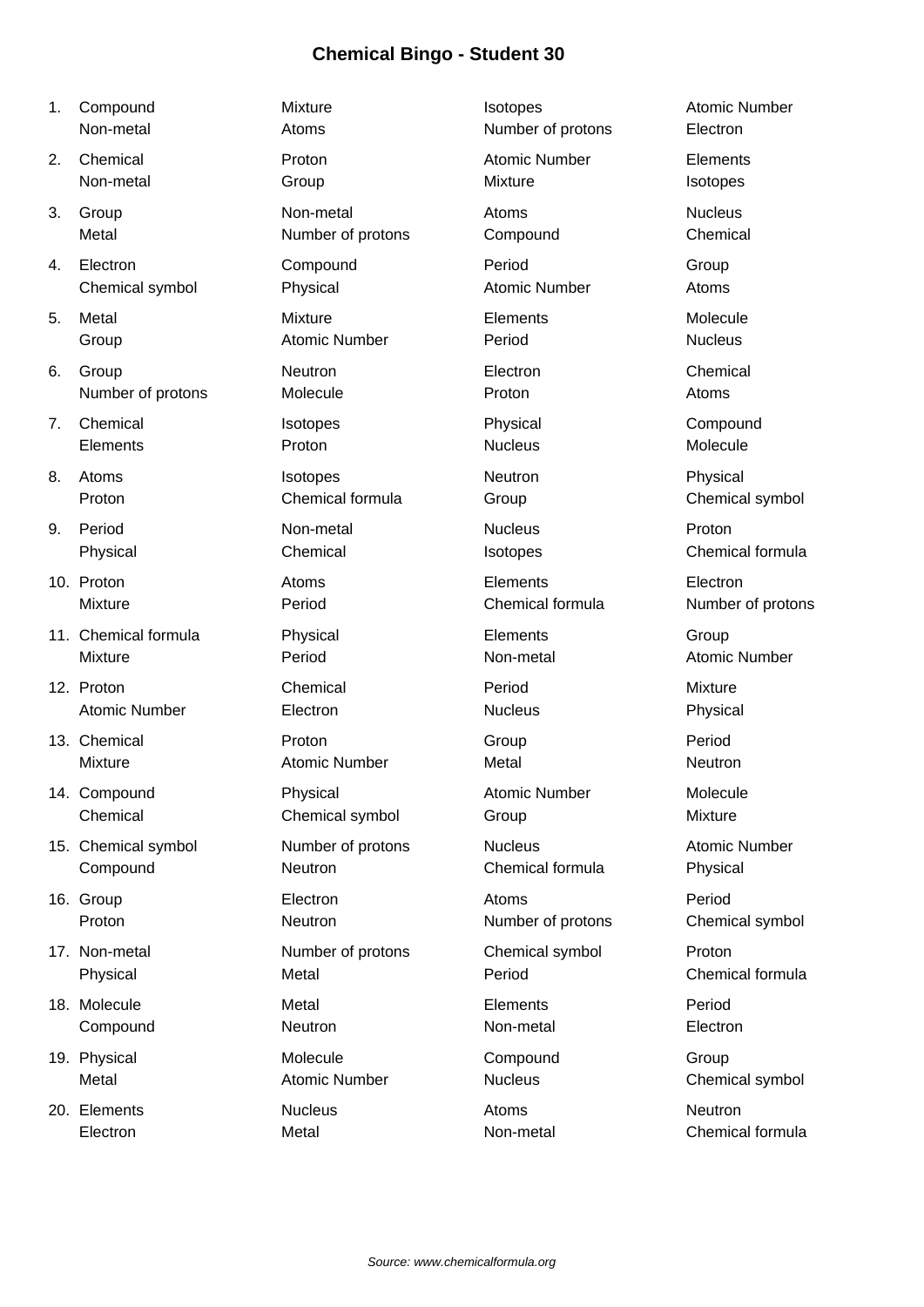- 1. Chemical symbol **Internal Isotopes** Atomic Number
- 
- 
- 
- 
- 
- 
- 8. Period **Elements Elements** Neutron **Proton**
- 
- 
- 11. Group **Chemical symbol** Chemical symbol Elements
- 12. Chemical symbol Group Group Metal Metal Number of protons
- 
- 
- 
- 
- 
- 
- 
- Metal **Internal Isotopes** Chemical Mixture

Molecule Compound Neutron Number of protons 2. Non-metal Chemical symbol Nucleus Chemical Period **Atoms** Atoms Group Computer Atoms Atoms Atoms Atoms Atoms Atoms Atoms Atoms Atoms Atoms Atoms Atoms Atoms Atoms Atoms Atoms Atoms Atoms Atoms Atoms Atoms Atoms Atoms Atoms Atoms Atoms Atoms Atoms Atoms Atoms Atoms 3. Proton Physical Molecule Chemical Compound Electron Chemical symbol Period 4. Electron Group Chemical Mixture Non-metal Chemical formula Period Number of protons 5. Period Chemical formula Nucleus Compound Non-metal Atomic Number Chemical symbol Atoms 6. Proton Nucleus Neutron Isotopes Electron Compound Molecule Elements 7. Physical **Molecule** Molecule Chemical Atoms Group **Atomic Number** Mixture Mixture Number of protons Number of protons Chemical Compound Compound Metal 9. Proton **Neutron** Neutron Compound Physical Nucleus **Period** Period Chemical symbol Chemical formula 10. Compound **Physical** Physical Number of protons Isotopes Atoms Chemical Nucleus Nucleus Atomic Number Number of protons Mixture Mixture Period Period Compound Neutron **Nucleus Nucleus** Proton Proton Physical 13. Non-metal Chemical symbol Number of protons Period Proton **Neutron** Neutron **Physical** Physical Chemical 14. Atomic Number Chemical symbol Elements Neutron Atoms **Atoms** Nucleus Chemical Chemical Isotopes 15. Compound **Atomic Number** Chemical formula Physical Period **Non-metal** Metal Metal Electron 16. Elements **Neutron** Neutron Number of protons Group Period Compound Metal Metal Chemical formula 17. Isotopes **17. Isotopes** Metal Chemical formula Chemical symbol Atoms **Nucleus Nucleus Compound** Elements 18. Metal **Compound** Atoms **Electron** Molecule Mumber of protons Proton Proton Elements 19. Molecule **Neutron** Neutron Chemical Chemical Chemical Chemical Symbol Non-metal Group Physical Elements

- 
- 

20. Elements **Compound** Compound Number of protons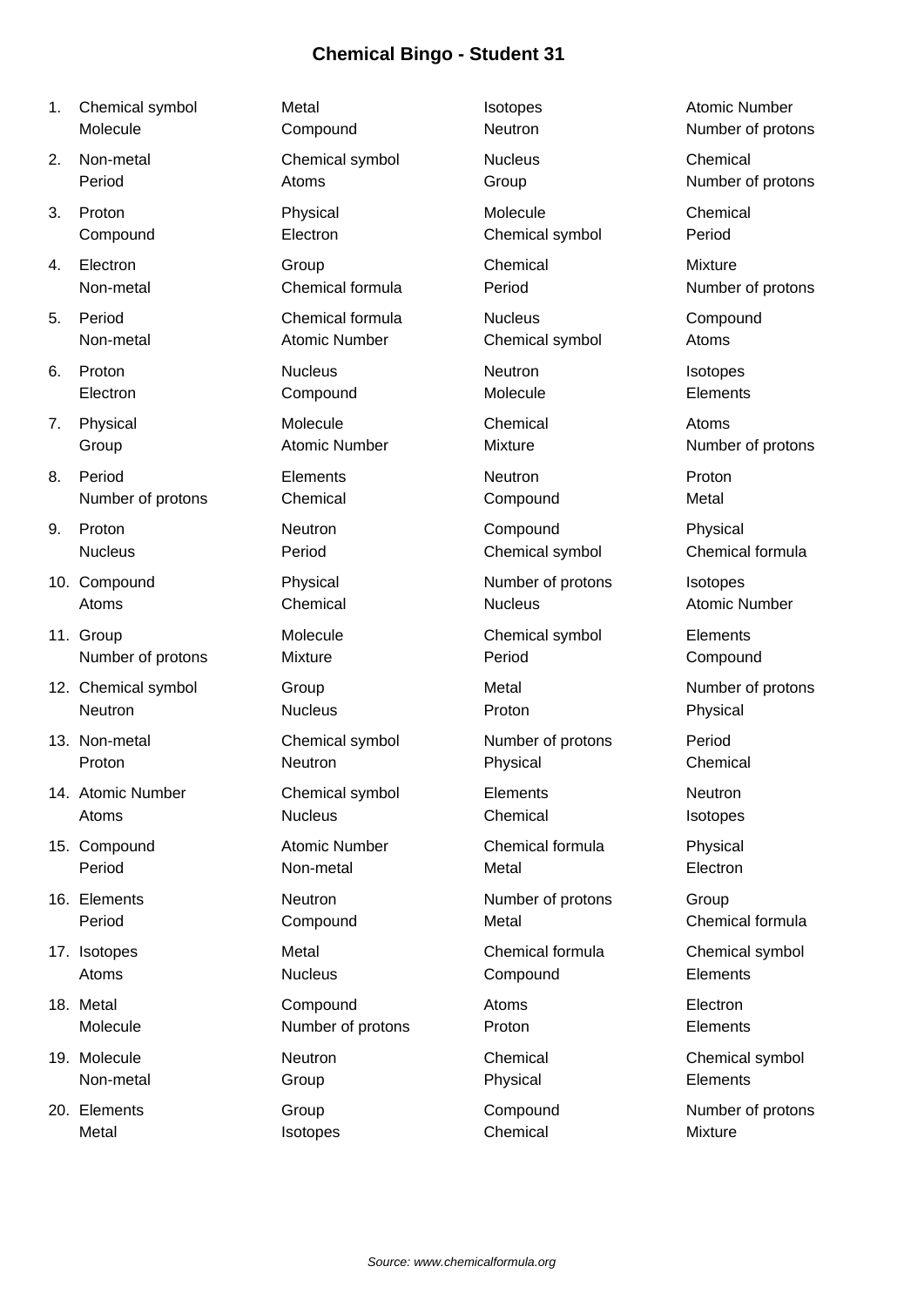- 
- 
- 
- 
- 
- 
- 
- 
- 
- 
- 
- 
- 
- 
- 
- 
- 
- 
- 
- 

1. Electron **Atoms** Atoms **Number of protons** Proton Neutron **Metal** Metal Compound Physical 2. Neutron Compound Chemical symbol Period Electron Group Number of protons Chemical 3. Period Chemical formula Mixture Neutron Elements Nucleus Atoms Non-metal 4. Nucleus Compound Chemical Mixture Atoms **Electron** Electron **Atomic Number** Elements 5. Group Nucleus Isotopes Compound Physical Molecule Mixture Mixture Chemical symbol 6. Period **Nucleus Nucleus** Atomic Number Physical Isotopes **Atoms** Atoms **Neutron Chemical formula** 7. Isotopes **Mixture** Mixture **Metal** Metal Mucleus Compound Molecule **Molecule** Period **Electron** 8. Elements **Molecule** Chemical formula Isotopes Period Electron Group Atoms 9. Group **Atomic Number** Number **Number of protons** Molecule Metal **ISOTOPES** Isotopes Chemical formula Chemical symbol 10. Chemical symbol Molecule Non-metal Number of protons Neutron Mixture Nucleus Isotopes 11. Electron **Atomic Number** Mixture Mixture Molecule Number of protons **Non-metal Chemical** Chemical Isotopes 12. Period **Physical** Physical Non-metal Metal Chemical formula  $\overline{\phantom{a}}$  Atoms  $\overline{\phantom{a}}$  Number of protons  $\overline{\phantom{a}}$  Group 13. Non-metal **Chemical** Chemical Atomic Number Nucleus Isotopes Compound Neutron Chemical symbol 14. Group **Chemical** Chemical Elements **Atomic Number** Isotopes Chemical symbol Chemical formula Molecule 15. Number of protons Period Chemical Group Elements Nucleus Neutron Mixture 16. Metal **Mixture** Mixture **Neutron Metal Metal Metal Metal Metal Metal Metal Metal Metal Metal Metal Metal Meta** Physical Molecule Molecule Electron Atomic Number 17. Period **Atomic Number** Physical Physical Number of protons Chemical symbol Metal Non-metal Non-metal Electron 18. Neutron **Atomic Number** Physical **Molecule** Molecule Nucleus Chemical Metal Elements 19. Group Molecule Isotopes Elements Number of protons Chemical Non-metal Non-metal Atomic Number

20. Physical **Neutron** Neutron **Atomic Number** Non-metal

Metal **Elements** Electron Electron Number of protons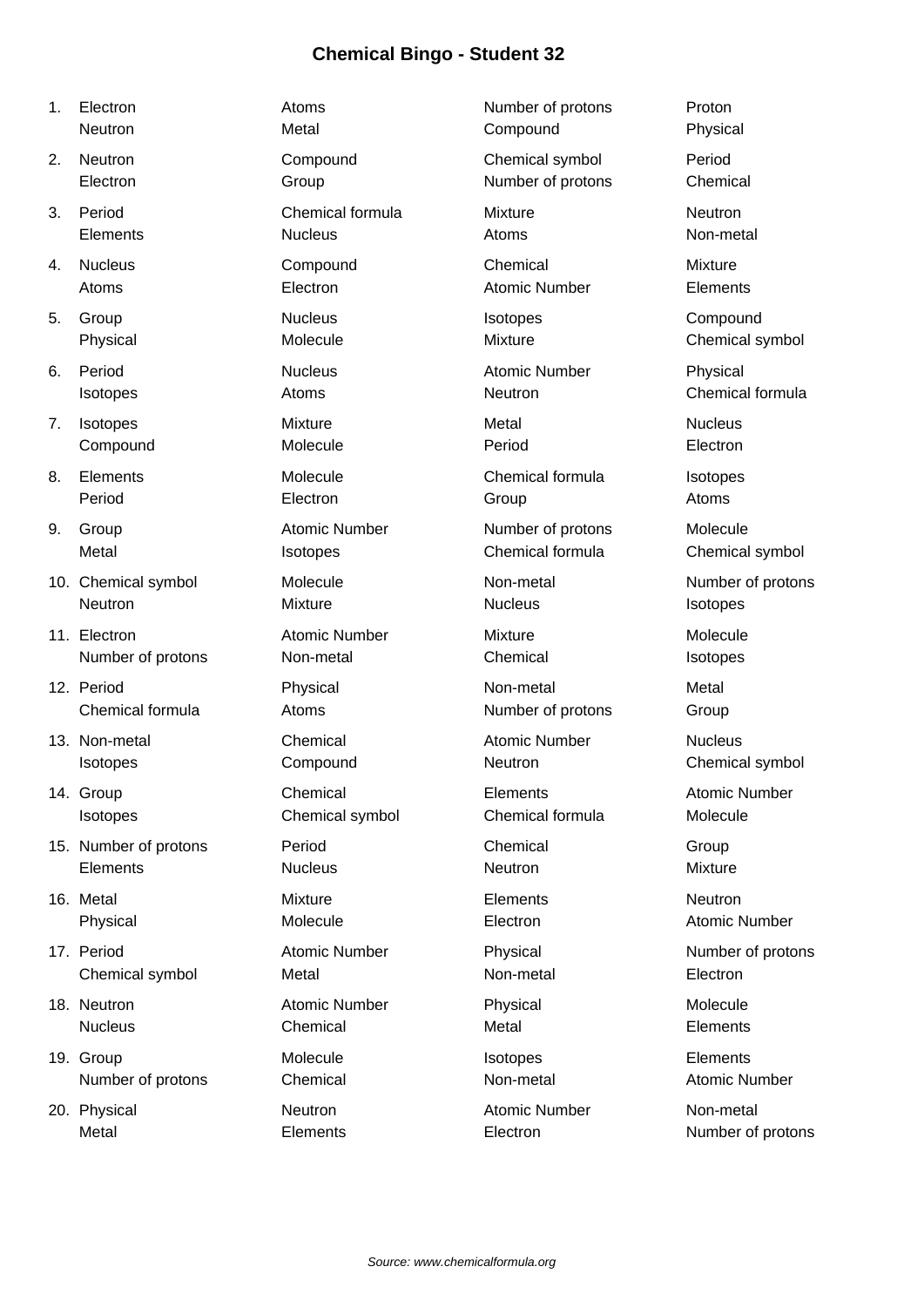| 1. | Elements             | Compound             | Non-metal            | Group                |
|----|----------------------|----------------------|----------------------|----------------------|
|    | Proton               | Period               | Mixture              | Chemical symbol      |
| 2. | Period               | Compound             | Physical             | Metal                |
|    | Chemical symbol      | Non-metal            | Mixture              | Chemical             |
| 3. | Physical             | Chemical             | Atoms                | Non-metal            |
|    | Isotopes             | Mixture              | <b>Atomic Number</b> | Neutron              |
| 4. | Atoms                | Elements             | Proton               | Neutron              |
|    | Metal                | Non-metal            | Chemical symbol      | Electron             |
| 5. | Chemical             | Chemical symbol      | Compound             | Isotopes             |
|    | Neutron              | Electron             | Atoms                | <b>Nucleus</b>       |
| 6. | Isotopes             | Atoms                | Metal                | Neutron              |
|    | Group                | <b>Atomic Number</b> | Molecule             | Physical             |
| 7. | Atoms                | Molecule             | Proton               | Metal                |
|    | Isotopes             | Period               | Mixture              | Neutron              |
| 8. | Period               | Molecule             | Compound             | Group                |
|    | Isotopes             | Electron             | Elements             | Neutron              |
| 9. | Non-metal            | Electron             | Chemical             | <b>Mixture</b>       |
|    | Neutron              | Molecule             | Elements             | Chemical formula     |
|    | 10. Nucleus          | Elements             | Physical             | Proton               |
|    | Non-metal            | Neutron              | Molecule             | Chemical             |
|    | 11. Period           | Atoms                | Non-metal            | Isotopes             |
|    | Chemical symbol      | Elements             | Chemical             | Molecule             |
|    | 12. Group            | <b>Nucleus</b>       | Proton               | Chemical symbol      |
|    | Neutron              | <b>Atomic Number</b> | Mixture              | Molecule             |
|    | 13. Proton           | Chemical             | Period               | Neutron              |
|    | Chemical formula     | Electron             | Metal                | Atoms                |
|    | 14. Atoms            | Isotopes             | Elements             | Chemical formula     |
|    | <b>Atomic Number</b> | Neutron              | Chemical             | Electron             |
|    | 15. Chemical symbol  | Period               | Compound             | Neutron              |
|    | Elements             | Non-metal            | Molecule             | Metal                |
|    | 16. Electron         | <b>Nucleus</b>       | Physical             | Chemical             |
|    | Elements             | Metal                | Proton               | Mixture              |
|    | 17. Molecule         | Proton               | Physical             | Isotopes             |
|    | Mixture              | Chemical formula     | Number of protons    | Chemical             |
|    | 18. Period           | Proton               | Chemical formula     | Elements             |
|    | Non-metal            | Isotopes             | Group                | Molecule             |
|    | 19. Chemical formula | Chemical             | Elements             | Number of protons    |
|    | <b>Atomic Number</b> | Period               | Group                | Molecule             |
|    | 20. Non-metal        | Electron             | Physical             | <b>Atomic Number</b> |
|    | Chemical             | Isotopes             | Molecule             | Mixture              |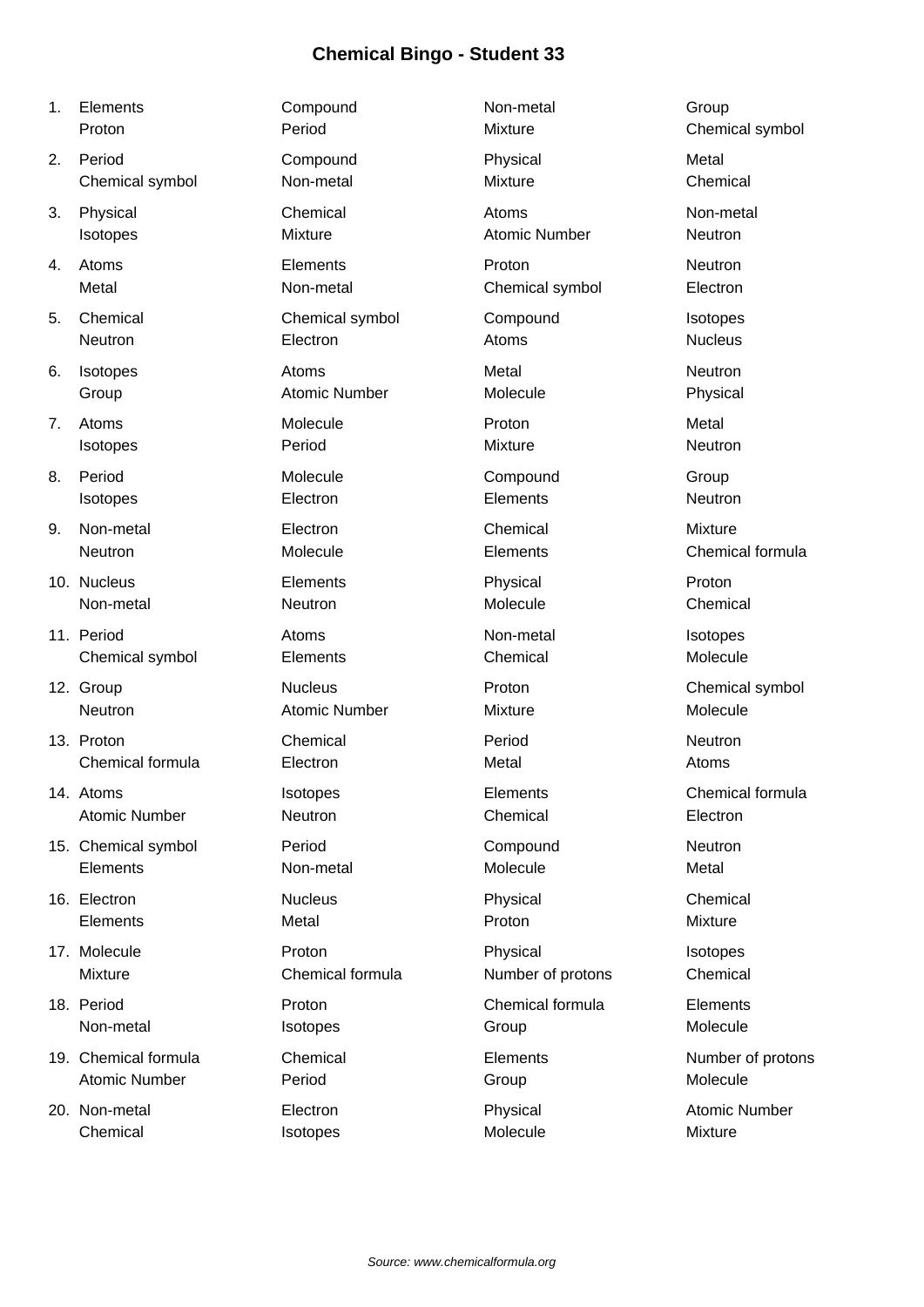| 1. | Atoms             | Number of protons | <b>Atomic Number</b> | Non-metal            |
|----|-------------------|-------------------|----------------------|----------------------|
|    | Chemical formula  | Mixture           | Physical             | <b>Nucleus</b>       |
| 2. | Isotopes          | Chemical          | Proton               | Number of protons    |
|    | Period            | Chemical formula  | Metal                | <b>Mixture</b>       |
| 3. | Metal             | Chemical symbol   | <b>Atomic Number</b> | <b>Mixture</b>       |
|    | Chemical formula  | Number of protons | Compound             | Isotopes             |
| 4. | Chemical          | Group             | Elements             | Proton               |
|    | Period            | <b>Nucleus</b>    | Number of protons    | Atoms                |
| 5. | <b>Nucleus</b>    | Atoms             | Chemical             | <b>Atomic Number</b> |
|    | Period            | Elements          | Electron             | Proton               |
| 6. | Physical          | Chemical formula  | <b>Nucleus</b>       | Molecule             |
|    | Electron          | Metal             | Neutron              | Mixture              |
| 7. | Proton            | Physical          | <b>Nucleus</b>       | Metal                |
|    | Chemical symbol   | Elements          | Chemical             | Non-metal            |
| 8. | Physical          | Mixture           | Compound             | Chemical symbol      |
|    | Isotopes          | Metal             | Elements             | Molecule             |
| 9. | Molecule          | Group             | Proton               | Number of protons    |
|    | Neutron           | Elements          | Metal                | Mixture              |
|    | 10. Molecule      | Physical          | Chemical formula     | Atoms                |
|    | Non-metal         | Chemical          | Group                | Proton               |
|    | 11. Proton        | <b>Nucleus</b>    | Chemical symbol      | Physical             |
|    | <b>Isotopes</b>   | Group             | Atoms                | Metal                |
|    | 12. Nucleus       | Period            | Chemical symbol      | Molecule             |
|    | Atoms             | Electron          | Neutron              | Proton               |
|    | 13. Neutron       | Proton            | Group                | Electron             |
|    | Number of protons | Physical          | Chemical             | Elements             |
|    | 14. Isotopes      | Molecule          | Compound             | Physical             |
|    | Proton            | Electron          | Chemical formula     | Group                |
|    | 15. Physical      | Chemical symbol   | Isotopes             | Non-metal            |
|    | Period            | Chemical          | Electron             | <b>Atomic Number</b> |
|    | 16. Atomic Number | Electron          | Metal                | Atoms                |
|    | Non-metal         | Number of protons | Physical             | Chemical formula     |
|    | 17. Period        | Neutron           | Group                | Metal                |
|    | Electron          | Atoms             | Isotopes             | Compound             |
|    | 18. Mixture       | Elements          | Chemical             | Metal                |
|    | Non-metal         | Group             | <b>Nucleus</b>       | Chemical symbol      |
|    | 19. Nucleus       | Chemical          | Compound             | Chemical symbol      |
|    | Atoms             | Molecule          | Chemical formula     | Elements             |
|    | 20. Molecule      | Chemical formula  | Electron             | <b>Atomic Number</b> |
|    | Atoms             | Neutron           | Elements             | Isotopes             |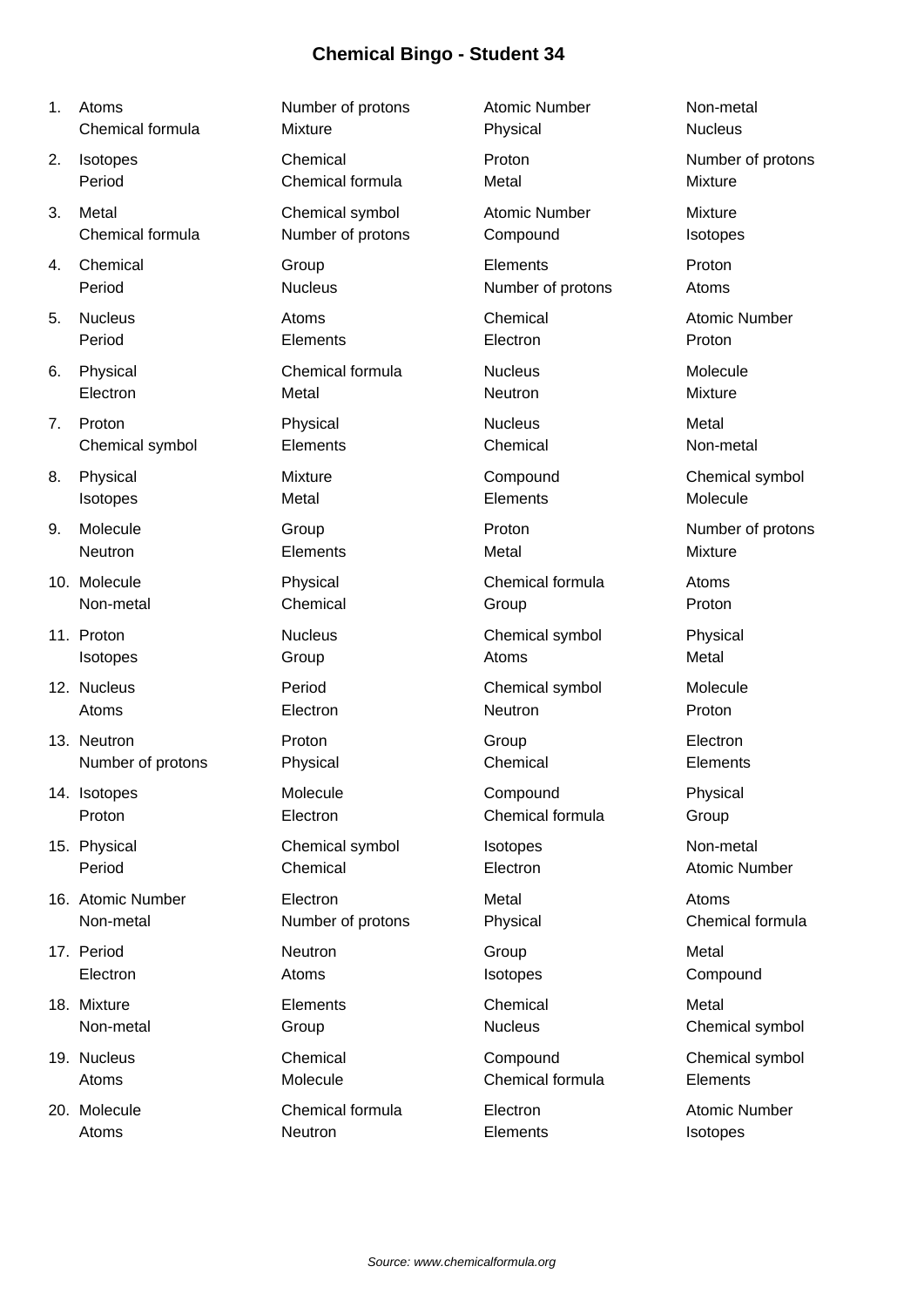- 1. Chemical symbol Chemical formula Non-metal Atoms
- 
- 
- 
- 
- 
- 
- 
- 
- 
- 
- 
- 
- 
- 
- 
- 
- 
- 
- 

Isotopes Chemical Elements Molecule 2. Chemical and Atoms and Atoms and Neutron Metal Metal Number of protons Elements **Elements** Atomic Number Chemical symbol 3. Nucleus **Metal** Metal Atoms Atoms Isotopes Number of protons Non-metal Atomic Number Period 4. Chemical formula Isotopes **In the Chemical Chemical Flectron** Molecule **Realist Period** Period Mixture Measure Neutron 5. Group Number of protons Metal Period Nucleus Chemical formula Neutron Chemical 6. Neutron Mixture Chemical symbol Electron Molecule **Elements** Elements Metal Metal Atoms 7. Nucleus Elements Chemical symbol Electron Number of protons **Period** Proton Proton Proton Neutron 8. Neutron Chemical Non-metal Chemical formula Atomic Number **Isotopes** Compound Atoms 9. Chemical **Electron** Electron Nucleus Atoms Chemical formula Mixture Metal Metal Compound 10. Molecule Chemical symbol Chemical Metal Chemical formula **Chemical Formula** Period **Chemical Chemical Atoms** 11. Physical Chemical symbol Neutron Chemical Molecule Group Proton Compound 12. Isotopes Number of protons Compound Nucleus Molecule Physical Metal Non-metal 13. Number of protons Elements **Elements** Atomic Number Chemical Chemical symbol Group Electron Metal 14. Atomic Number Compound Period Molecule Mixture **Number of protons** Proton **Number of proton** Proton **Chemical formula** 15. Elements Non-metal Compound Proton Mixture **Nucleus** Nucleus **Neutron** Neutron Isotopes 16. Period Mixture Proton Isotopes Chemical formula Atomic Number Nucleus Metal 17. Mixture **Number of protons** Nucleus **Neutron** Neutron Number of protons Atomic Number **Metal** Metal **Physical** Proton Physical Proton 18. Period Physical Chemical symbol Electron Atoms Mumber of protons Compound Molecule 19. Molecule **Neutron** Neutron **Atoms** Atoms **Proton** Isotopes Electron Nucleus Chemical formula

20. Isotopes Number of protons Chemical Non-metal Atomic Number **Period Period** Mixture **Mixture Elements**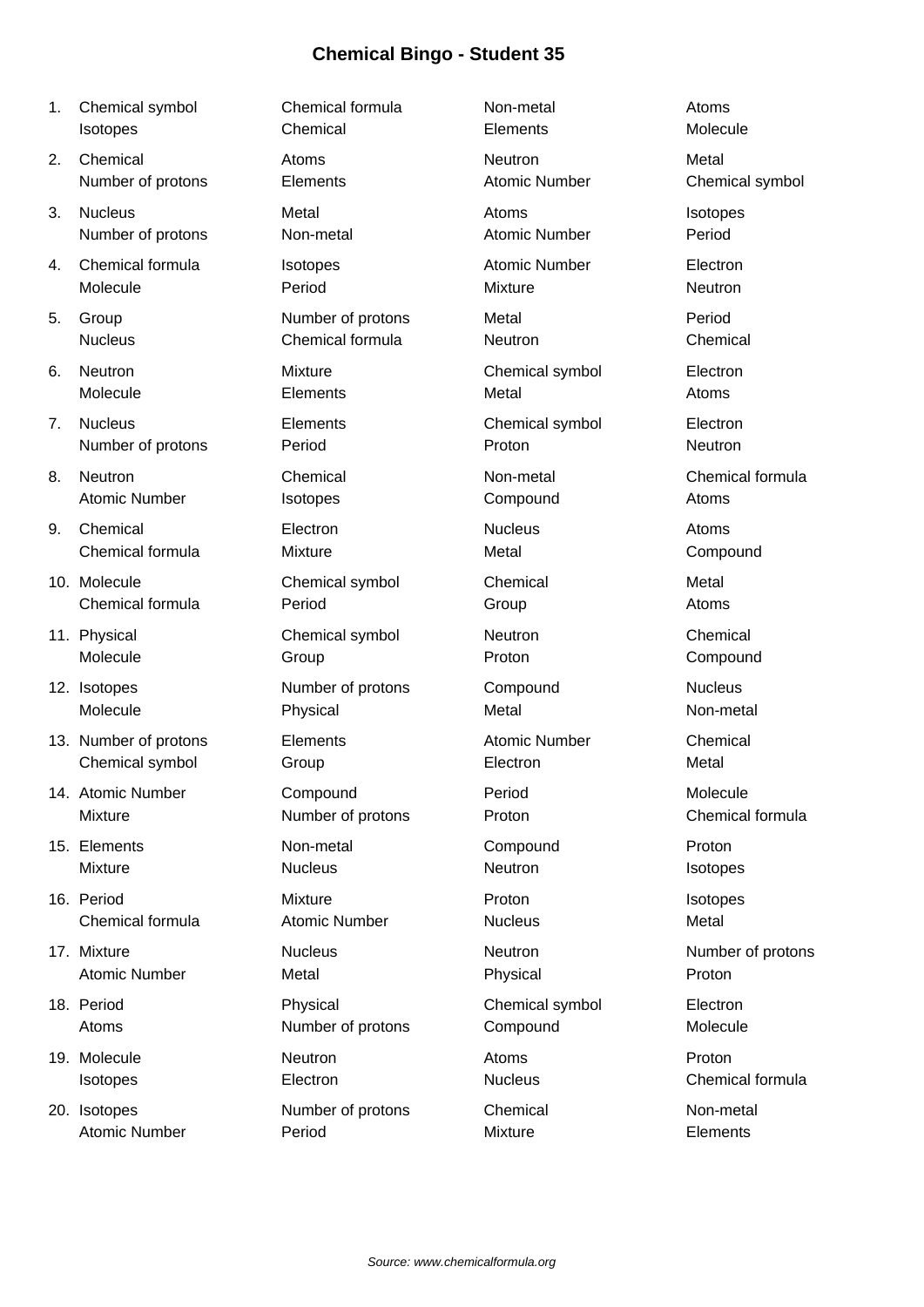### **Chemical Bingo Calls - Teacher**

1. Shorthand notation for compounds, Two or more elements that are chemically combined.,

A change that does not produce a new substance, An element that is a poor conductor,

An impure substance, A neutral sub atomic particle, A column in the Period table,

A negative sub atomic particle, Listed in the Periodic table, A row in the Periodic table,

Different atoms of the same element, A positive sub atomic particle,

Non-metallic atoms joined together to form a unit, Determines the identity of an element,

Shorthand notation for elements, A change that produces a new substance, The center of an atom,

The building block of elements, The number of protons in an atom,

An element that conducts electricity

Chemical formula, Compound, Physical, Non-metal, Mixture, Neutron, Group, Electron, Elements, Period, Isotopes, Proton, Molecule, Number of protons, Chemical symbol, Chemical, Nucleus, Atoms, Atomic Number, Metal

2. The number of protons in an atom, Determines the identity of an element,

An element that conducts electricity, A change that produces a new substance,

Shorthand notation for compounds, The building block of elements, Shorthand notation for elements,

An impure substance, Non-metallic atoms joined together to form a unit,

An element that is a poor conductor, Different atoms of the same element,

A row in the Periodic table, Two or more elements that are chemically combined.,

A negative sub atomic particle, The center of an atom,

A change that does not produce a new substance, A neutral sub atomic particle,

A column in the Period table, A positive sub atomic particle, Listed in the Periodic table

Atomic Number, Number of protons, Metal, Chemical, Chemical formula, Atoms, Chemical symbol, Mixture, Molecule, Non-metal, Isotopes, Period, Compound, Electron, Nucleus, Physical, Neutron, Group, Proton, **Elements** 

3. A positive sub atomic particle, Shorthand notation for compounds,

Non-metallic atoms joined together to form a unit, An element that conducts electricity,

A change that does not produce a new substance, A column in the Period table, The center of an atom,

Shorthand notation for elements, The number of protons in an atom, A neutral sub atomic particle,

Determines the identity of an element, Different atoms of the same element,

An element that is a poor conductor, An impure substance, A row in the Periodic table,

A change that produces a new substance, The building block of elements,

A negative sub atomic particle, Two or more elements that are chemically combined., Listed in the Periodic table

Proton, Chemical formula, Molecule, Metal, Physical, Group, Nucleus, Chemical symbol, Atomic Number, Neutron, Number of protons, Isotopes, Non-metal, Mixture, Period, Chemical, Atoms, Electron, Compound, Elements

4. The number of protons in an atom, The building block of elements,

A change that produces a new substance, A row in the Periodic table,

Non-metallic atoms joined together to form a unit, A negative sub atomic particle,

Listed in the Periodic table, An element that conducts electricity, Shorthand notation for compounds,

Two or more elements that are chemically combined., A positive sub atomic particle,

Shorthand notation for elements, An element that is a poor conductor,

A change that does not produce a new substance, A neutral sub atomic particle,

A column in the Period table, An impure substance, The center of an atom,

Determines the identity of an element, Different atoms of the same element

Atomic Number, Atoms, Chemical, Period, Molecule, Electron, Elements, Metal, Chemical formula, Compound, Proton, Chemical symbol, Non-metal, Physical, Neutron, Group, Mixture, Nucleus, Number of protons, Isotopes

5. The building block of elements, An impure substance, An element that conducts electricity,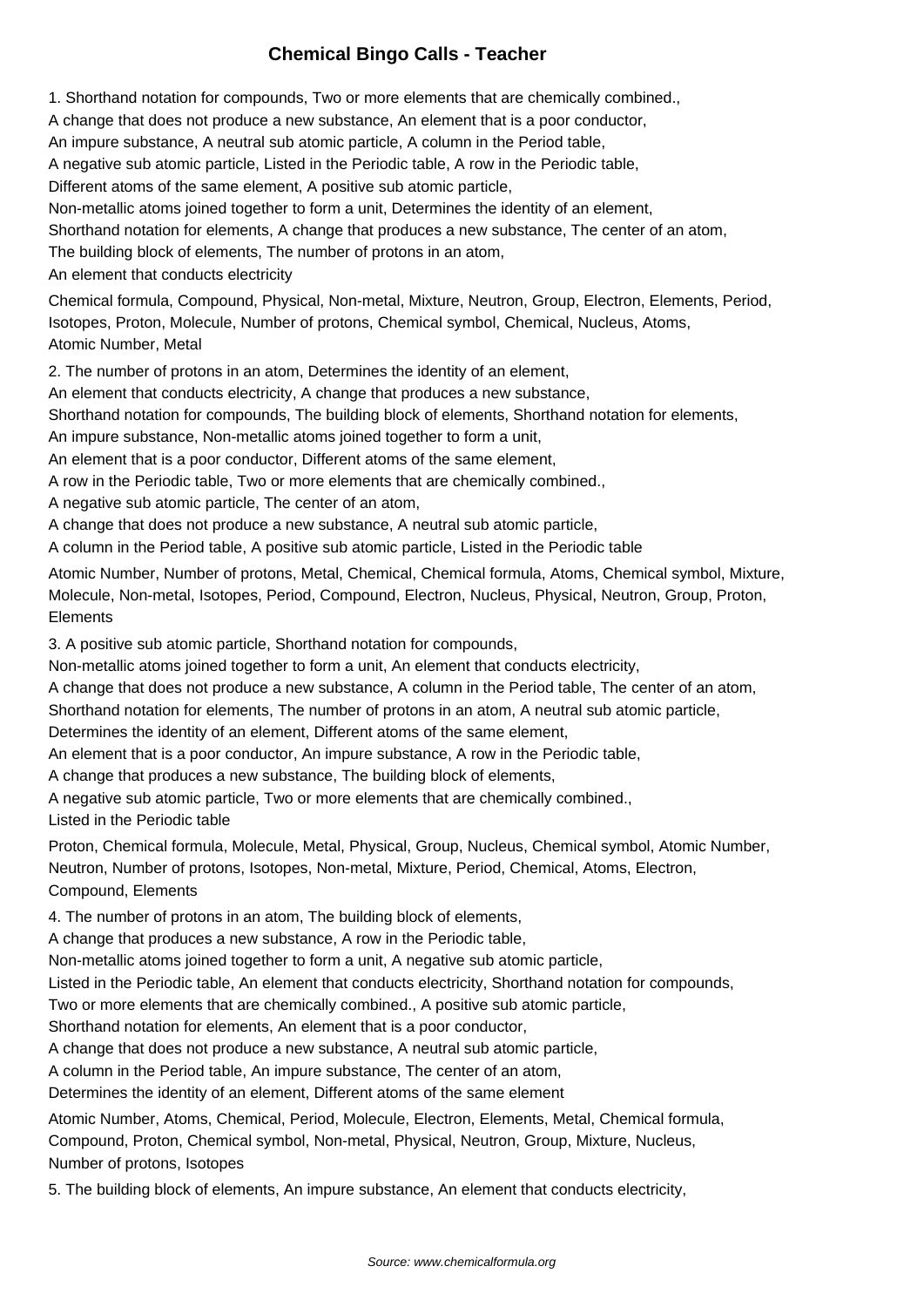A neutral sub atomic particle, Two or more elements that are chemically combined.,

Determines the identity of an element, Non-metallic atoms joined together to form a unit,

An element that is a poor conductor, The center of an atom, A negative sub atomic particle,

A positive sub atomic particle, Shorthand notation for compounds,

Different atoms of the same element, A change that produces a new substance,

Listed in the Periodic table, The number of protons in an atom,

A change that does not produce a new substance, A column in the Period table,

Shorthand notation for elements, A row in the Periodic table

Atoms, Mixture, Metal, Neutron, Compound, Number of protons, Molecule, Non-metal, Nucleus, Electron, Proton, Chemical formula, Isotopes, Chemical, Elements, Atomic Number, Physical, Group, Chemical symbol, Period

6. Determines the identity of an element, Shorthand notation for elements, An impure substance, The building block of elements, Different atoms of the same element, A positive sub atomic particle, A neutral sub atomic particle, The center of an atom, A row in the Periodic table,

A change that does not produce a new substance, Non-metallic atoms joined together to form a unit,

A negative sub atomic particle, Two or more elements that are chemically combined.,

A change that produces a new substance, Listed in the Periodic table,

An element that is a poor conductor, A column in the Period table, Shorthand notation for compounds, The number of protons in an atom, An element that conducts electricity

Number of protons, Chemical symbol, Mixture, Atoms, Isotopes, Proton, Neutron, Nucleus, Period, Physical, Molecule, Electron, Compound, Chemical, Elements, Non-metal, Group, Chemical formula, Atomic Number, Metal

7. A change that produces a new substance, An element that conducts electricity,

Different atoms of the same element, Shorthand notation for compounds, A row in the Periodic table, Determines the identity of an element, The building block of elements,

A negative sub atomic particle, Listed in the Periodic table, A neutral sub atomic particle,

The center of an atom, Non-metallic atoms joined together to form a unit,

An element that is a poor conductor, Two or more elements that are chemically combined.,

A positive sub atomic particle, An impure substance, A column in the Period table,

A change that does not produce a new substance, Shorthand notation for elements,

The number of protons in an atom

Chemical, Metal, Isotopes, Chemical formula, Period, Number of protons, Atoms, Electron, Elements, Neutron, Nucleus, Molecule, Non-metal, Compound, Proton, Mixture, Group, Physical, Chemical symbol, Atomic Number

8. Two or more elements that are chemically combined., Shorthand notation for elements,

A positive sub atomic particle, Non-metallic atoms joined together to form a unit,

The center of an atom, A negative sub atomic particle, A change that produces a new substance,

A column in the Period table, An element that is a poor conductor,

A change that does not produce a new substance, Determines the identity of an element,

An impure substance, A row in the Periodic table, Shorthand notation for compounds,

An element that conducts electricity, Different atoms of the same element,

The number of protons in an atom, A neutral sub atomic particle, The building block of elements, Listed in the Periodic table

Compound, Chemical symbol, Proton, Molecule, Nucleus, Electron, Chemical, Group, Non-metal, Physical, Number of protons, Mixture, Period, Chemical formula, Metal, Isotopes, Atomic Number, Neutron, Atoms, **Elements** 

9. Listed in the Periodic table, Two or more elements that are chemically combined.,

Determines the identity of an element, A change that does not produce a new substance,

Non-metallic atoms joined together to form a unit, A column in the Period table,

The building block of elements, An impure substance, A row in the Periodic table,

A negative sub atomic particle, A neutral sub atomic particle, A positive sub atomic particle,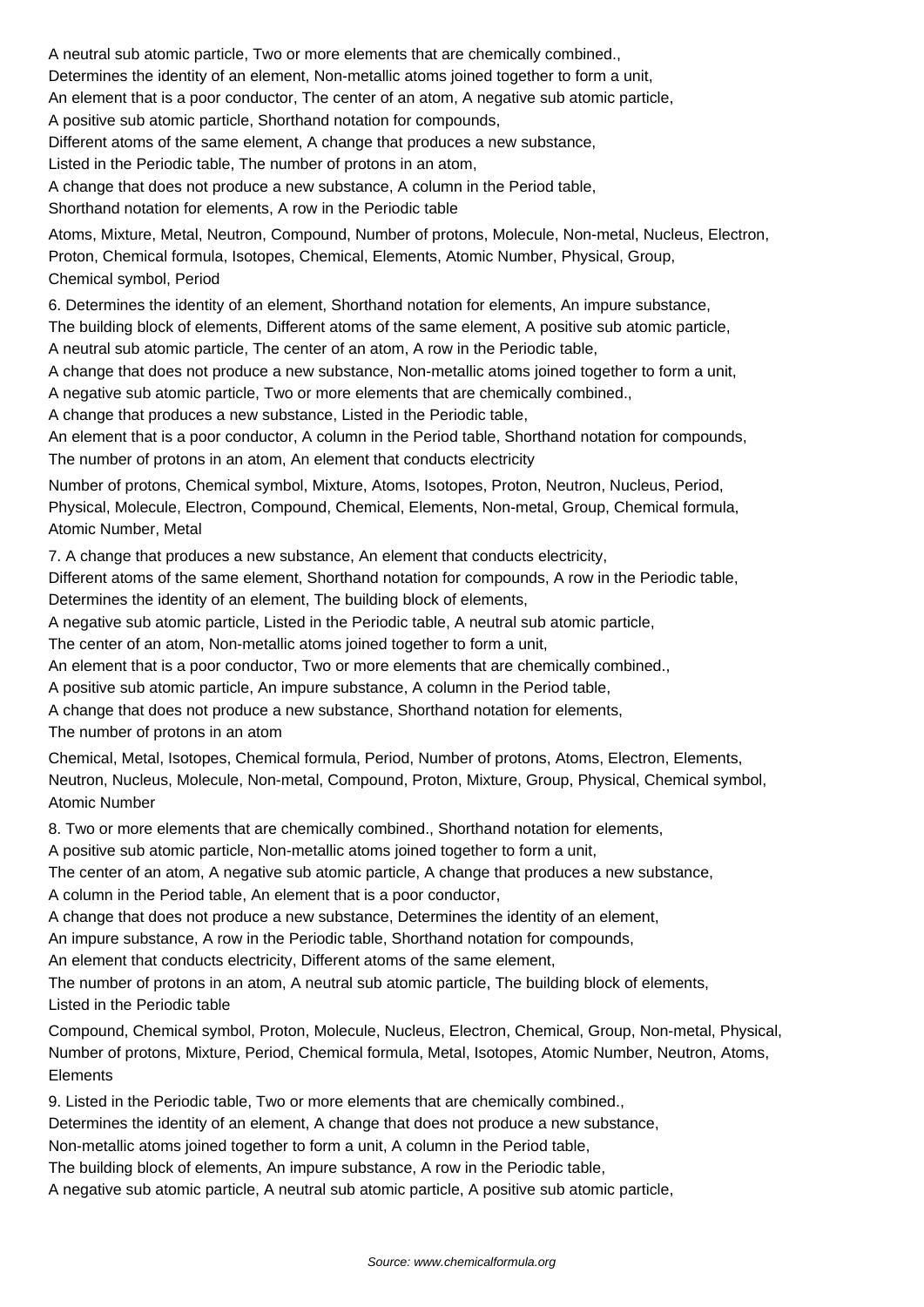The number of protons in an atom, Shorthand notation for elements,

An element that is a poor conductor, Shorthand notation for compounds,

An element that conducts electricity, The center of an atom, A change that produces a new substance, Different atoms of the same element

Elements, Compound, Number of protons, Physical, Molecule, Group, Atoms, Mixture, Period, Electron, Neutron, Proton, Atomic Number, Chemical symbol, Non-metal, Chemical formula, Metal, Nucleus, Chemical, Isotopes

10. A change that produces a new substance, Two or more elements that are chemically combined., Determines the identity of an element, Non-metallic atoms joined together to form a unit,

An impure substance, Different atoms of the same element, The center of an atom,

Listed in the Periodic table, A neutral sub atomic particle, A positive sub atomic particle,

Shorthand notation for elements, A change that does not produce a new substance,

A column in the Period table, An element that is a poor conductor,

An element that conducts electricity, The number of protons in an atom,

Shorthand notation for compounds, A negative sub atomic particle, The building block of elements, A row in the Periodic table

Chemical, Compound, Number of protons, Molecule, Mixture, Isotopes, Nucleus, Elements, Neutron, Proton, Chemical symbol, Physical, Group, Non-metal, Metal, Atomic Number, Chemical formula, Electron, Atoms, Period

11. A positive sub atomic particle, Non-metallic atoms joined together to form a unit,

An impure substance, Listed in the Periodic table, A row in the Periodic table,

A column in the Period table, The center of an atom, An element that conducts electricity,

The building block of elements, A negative sub atomic particle,

Two or more elements that are chemically combined., Determines the identity of an element,

Shorthand notation for compounds, An element that is a poor conductor,

The number of protons in an atom, A change that does not produce a new substance,

A change that produces a new substance, A neutral sub atomic particle,

Different atoms of the same element, Shorthand notation for elements

Proton, Molecule, Mixture, Elements, Period, Group, Nucleus, Metal, Atoms, Electron, Compound, Number of protons, Chemical formula, Non-metal, Atomic Number, Physical, Chemical, Neutron, Isotopes, Chemical symbol

12. Non-metallic atoms joined together to form a unit,

Two or more elements that are chemically combined., Listed in the Periodic table,

A change that does not produce a new substance, Determines the identity of an element,

An impure substance, An element that conducts electricity, A change that produces a new substance,

A row in the Periodic table, Different atoms of the same element, The building block of elements,

A positive sub atomic particle, An element that is a poor conductor, A neutral sub atomic particle,

A column in the Period table, The number of protons in an atom, The center of an atom,

Shorthand notation for compounds, A negative sub atomic particle, Shorthand notation for elements

Molecule, Compound, Elements, Physical, Number of protons, Mixture, Metal, Chemical, Period, Isotopes, Atoms, Proton, Non-metal, Neutron, Group, Atomic Number, Nucleus, Chemical formula, Electron, Chemical symbol

13. An impure substance, A neutral sub atomic particle, Shorthand notation for compounds,

A positive sub atomic particle, Determines the identity of an element, The center of an atom,

A row in the Periodic table, An element that conducts electricity,

A change that does not produce a new substance, A change that produces a new substance,

A column in the Period table, An element that is a poor conductor, Listed in the Periodic table,

A negative sub atomic particle, Two or more elements that are chemically combined.,

Different atoms of the same element, The number of protons in an atom,

The building block of elements, Non-metallic atoms joined together to form a unit, Shorthand notation for elements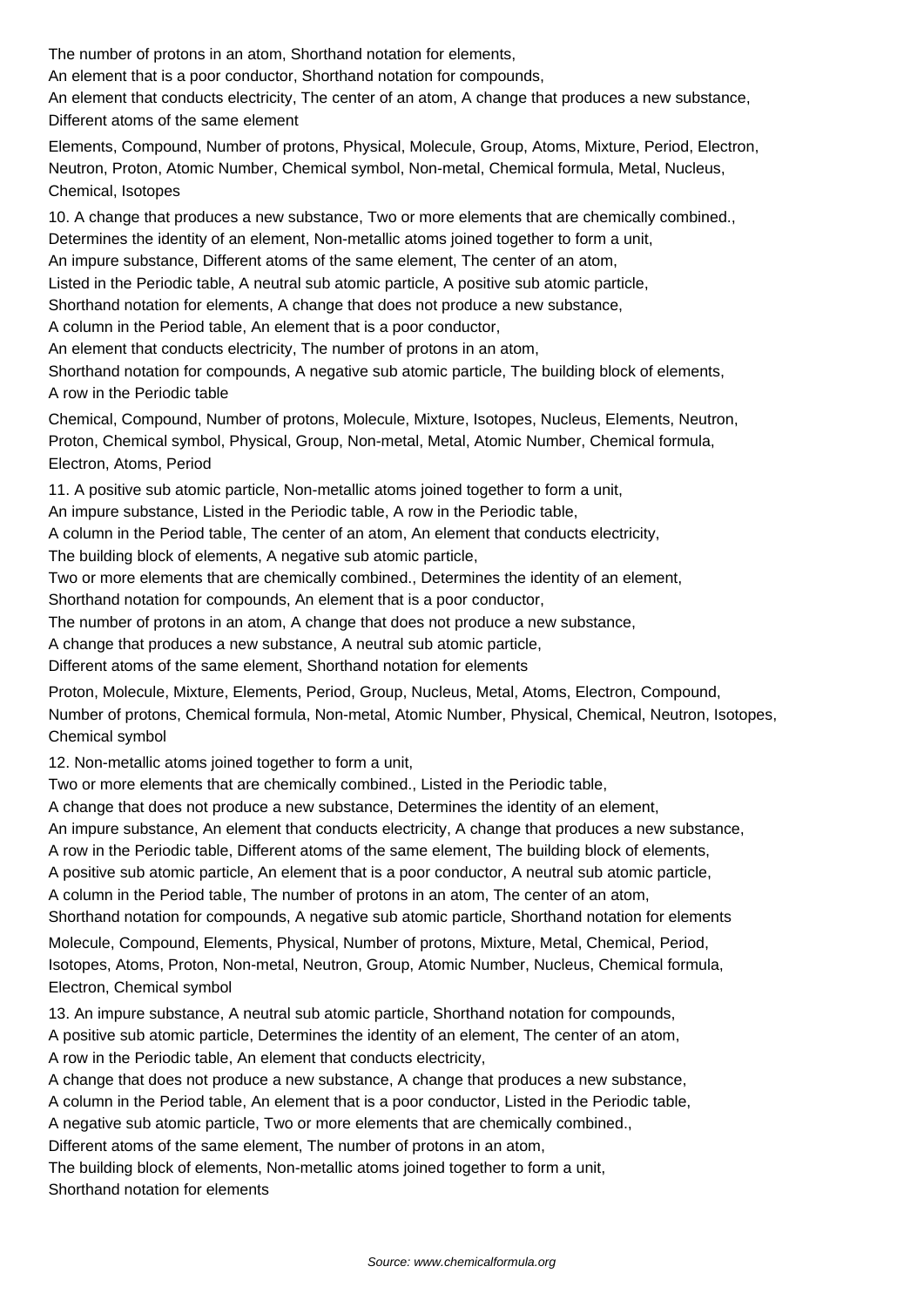Mixture, Neutron, Chemical formula, Proton, Number of protons, Nucleus, Period, Metal, Physical, Chemical, Group, Non-metal, Elements, Electron, Compound, Isotopes, Atomic Number, Atoms, Molecule, Chemical symbol

14. The center of an atom, A negative sub atomic particle, A row in the Periodic table,

An element that conducts electricity, The building block of elements,

The number of protons in an atom, Shorthand notation for compounds,

Different atoms of the same element, Non-metallic atoms joined together to form a unit,

Shorthand notation for elements, Determines the identity of an element, An impure substance,

Listed in the Periodic table, A positive sub atomic particle, An element that is a poor conductor,

A change that does not produce a new substance, A neutral sub atomic particle,

Two or more elements that are chemically combined., A column in the Period table,

A change that produces a new substance

Nucleus, Electron, Period, Metal, Atoms, Atomic Number, Chemical formula, Isotopes, Molecule, Chemical symbol, Number of protons, Mixture, Elements, Proton, Non-metal, Physical, Neutron, Compound, Group, Chemical

15. A positive sub atomic particle, An element that is a poor conductor,

A change that produces a new substance, The building block of elements, A column in the Period table, Shorthand notation for compounds, Shorthand notation for elements,

Different atoms of the same element, The number of protons in an atom,

A change that does not produce a new substance, The center of an atom,

A negative sub atomic particle, An impure substance, Determines the identity of an element,

Non-metallic atoms joined together to form a unit,

Two or more elements that are chemically combined., A neutral sub atomic particle,

An element that conducts electricity, A row in the Periodic table, Listed in the Periodic table

Proton, Non-metal, Chemical, Atoms, Group, Chemical formula, Chemical symbol, Isotopes, Atomic Number, Physical, Nucleus, Electron, Mixture, Number of protons, Molecule, Compound, Neutron, Metal, Period, Elements

16. Different atoms of the same element, Shorthand notation for elements, Listed in the Periodic table, The number of protons in an atom, Two or more elements that are chemically combined.,

Shorthand notation for compounds, A change that produces a new substance,

A column in the Period table, The building block of elements, An element that conducts electricity,

An impure substance, Determines the identity of an element, A neutral sub atomic particle,

A positive sub atomic particle, A row in the Periodic table,

Non-metallic atoms joined together to form a unit, A negative sub atomic particle,

The center of an atom, A change that does not produce a new substance,

An element that is a poor conductor

Isotopes, Chemical symbol, Elements, Atomic Number, Compound, Chemical formula, Chemical, Group, Atoms, Metal, Mixture, Number of protons, Neutron, Proton, Period, Molecule, Electron, Nucleus, Physical, Non-metal

17. A positive sub atomic particle, A negative sub atomic particle, An element that is a poor conductor,

A change that does not produce a new substance, The number of protons in an atom,

Non-metallic atoms joined together to form a unit, An element that conducts electricity,

A row in the Periodic table, An impure substance, The building block of elements,

Listed in the Periodic table, Two or more elements that are chemically combined.,

A column in the Period table, A change that produces a new substance,

Shorthand notation for elements, The center of an atom, A neutral sub atomic particle,

Shorthand notation for compounds, Determines the identity of an element,

Different atoms of the same element

Proton, Electron, Non-metal, Physical, Atomic Number, Molecule, Metal, Period, Mixture, Atoms, Elements, Compound, Group, Chemical, Chemical symbol, Nucleus, Neutron, Chemical formula, Number of protons, Isotopes